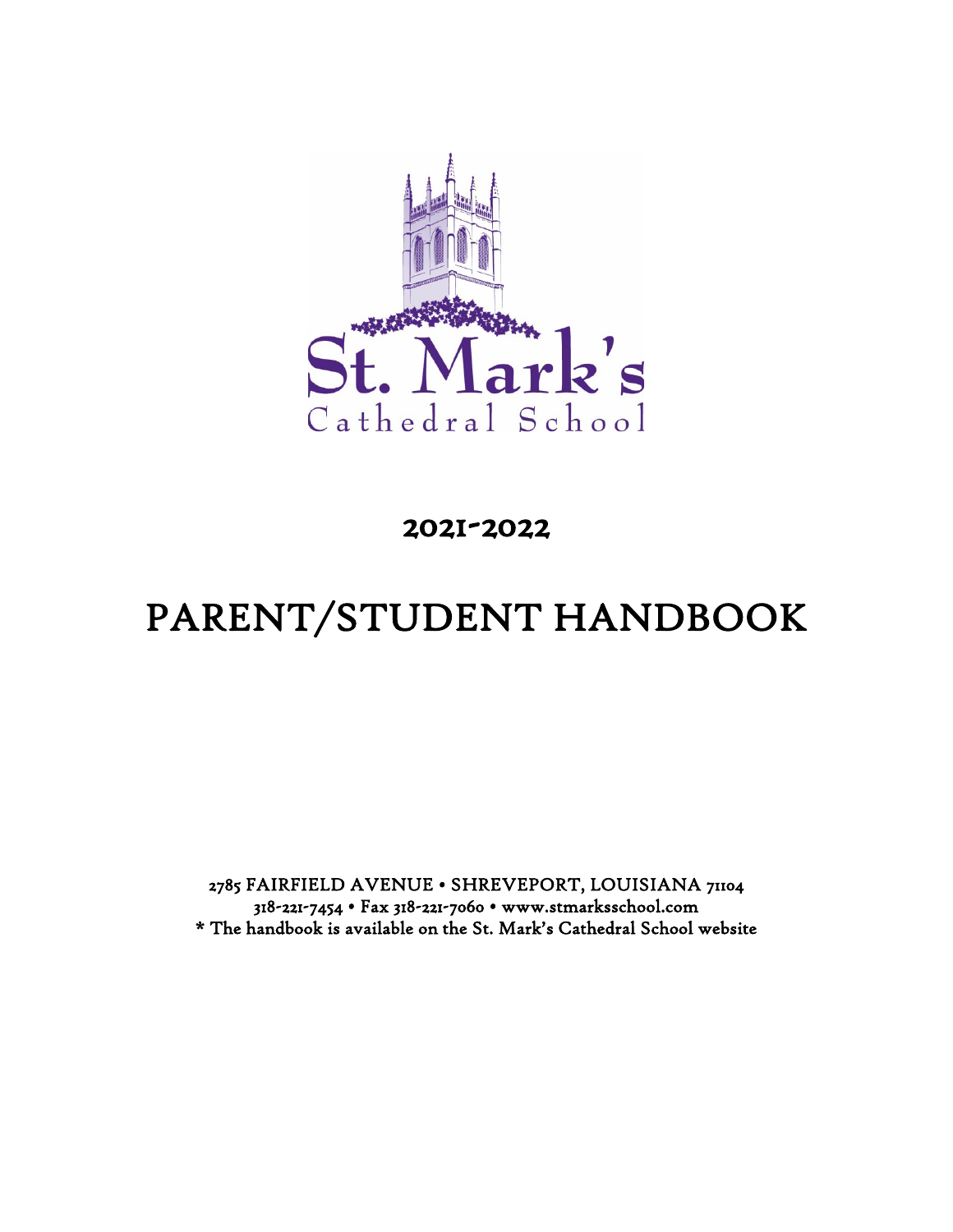#### **Special Notices for the 2021-22 School Year**

**As of this writing, the 2020-21 COVID-19 Pandemic continues, but its impact on school operations for the 2021-22 school year remains uncertain. In many sections of what follows, anticipated Covid-19 modifications have been included, but these are neither exhaustive nor certain. The policies or procedures described herein may be modified, in some cases significantly, based upon the recommendations or requirements of civil or ecclesiastical authorities. Every effort will be made to inform students and parents of necessary alterations, and every effort will be made to ensure that such changes continue to reflect as much as possible the Mission and Philosophy of the school.**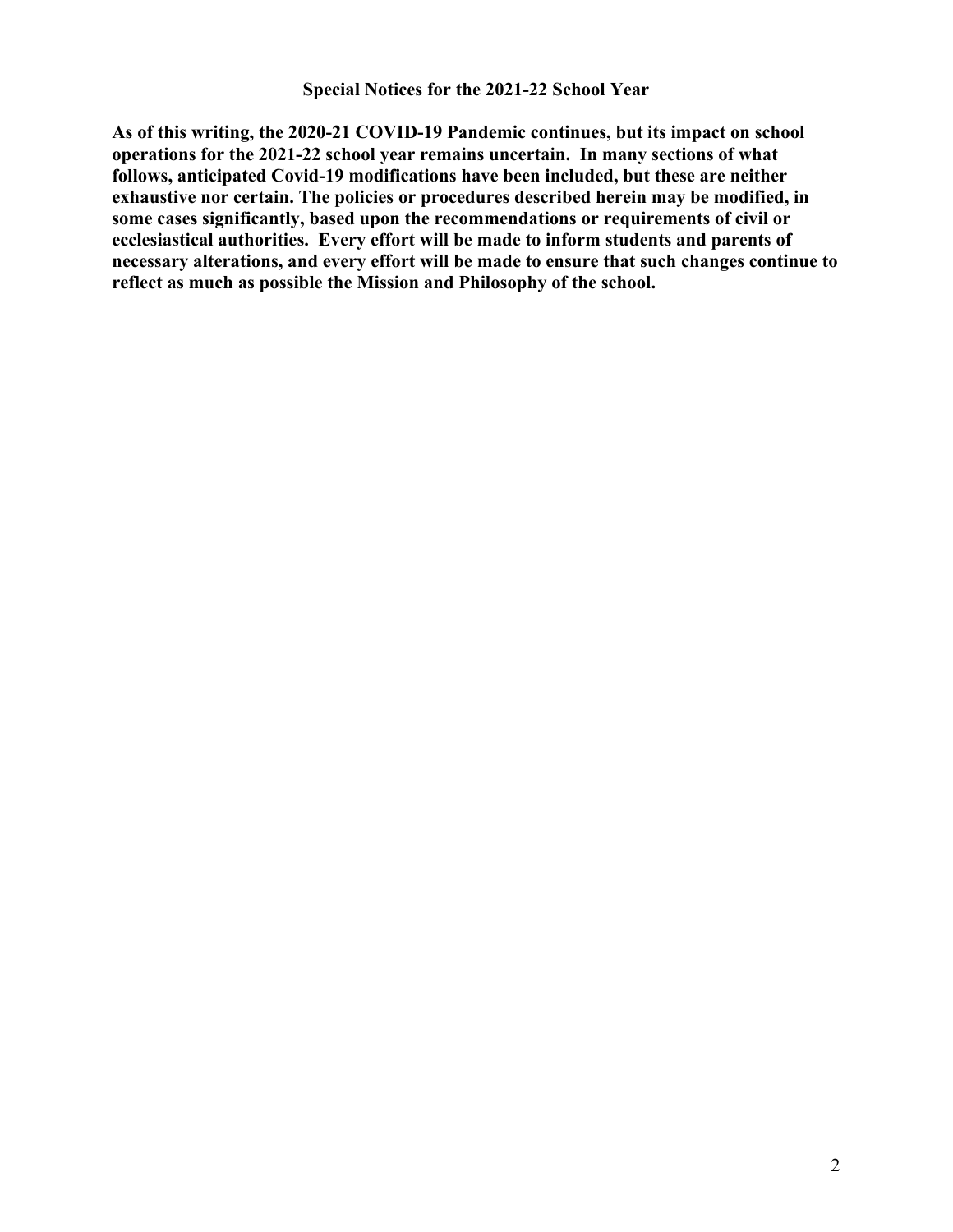### **St. Mark's Cathedral School-Parent Covenant**

This covenant is founded on the belief that parents and the school must maintain a partnership in all aspects of school life. It articulates reasonable expectations and clarifies relationships to benefit the children in the school.

### **What parents can expect from St. Mark's:**

- St. Mark's will strive to maintain a safe, secure, and welcoming environment and will react actively to any reports or threats of danger.
- St. Mark's will inform parents immediately of a serious disciplinary infraction involving their child.
- Teachers will communicate regularly with parents about their children with quarterly report cards, progress reports, and other messages about student progress or challenges.
- Teachers will schedule regular conferences and, when warranted, additional meetings. Student assessments will be presented thoughtfully and carefully in writing and in person.
- Teachers will respond to non-emergency parent inquiries made on school days in a timely fashion, usually within 24 hours.
- Parents can expect timely notification if a child encounters academic difficulties and will be kept informed of follow-up plans, actions, and strategies.
- Teachers will define student expectations on Curriculum Night. Personal responsibility is expected to increase as students progress to middle school.
- All members of the school will model civility in all student and parent interactions. Teachers will treat parents as experts about their own children--experts who contribute to the dialogue about maximizing effectiveness in working with the student.

### **What St. Mark's can expect from parents:**

- Parents will support and encourage their children, providing structure and routines to help them develop self-discipline and good study habits.
- Parents will endorse the mission of the school. They will read and comply with the Parent/Student Handbook. They will attend conferences and support and take part in the activities and work of the Parents' Club.
- Parents will be supportive and respectful of the school's policies and its academic and disciplinary decisions. Parents will listen to, supervise, and hold their children accountable with consequences for inappropriate behavior.
- Parents will let students be responsible for their own work, recognizing that mistakes and disappointments are sometimes necessary in learning accountability and resiliency.
- Parents will model civility and integrity for their children. Parents will demonstrate respect for teachers in front of students. Parents will treat teachers as allies and professionals who understand childhood development.
- Parents will register dissatisfactions in a responsible and fair way and seek collaborative solutions to problems by using the proper channels (1st individual teacher, 2nd division director, 3rd head of school).
- Parents will be respectful of teachers' time and responsibilities, in and out of the classroom. Parents will remember that instant communication isn't always the best communication and resolving issues can take time.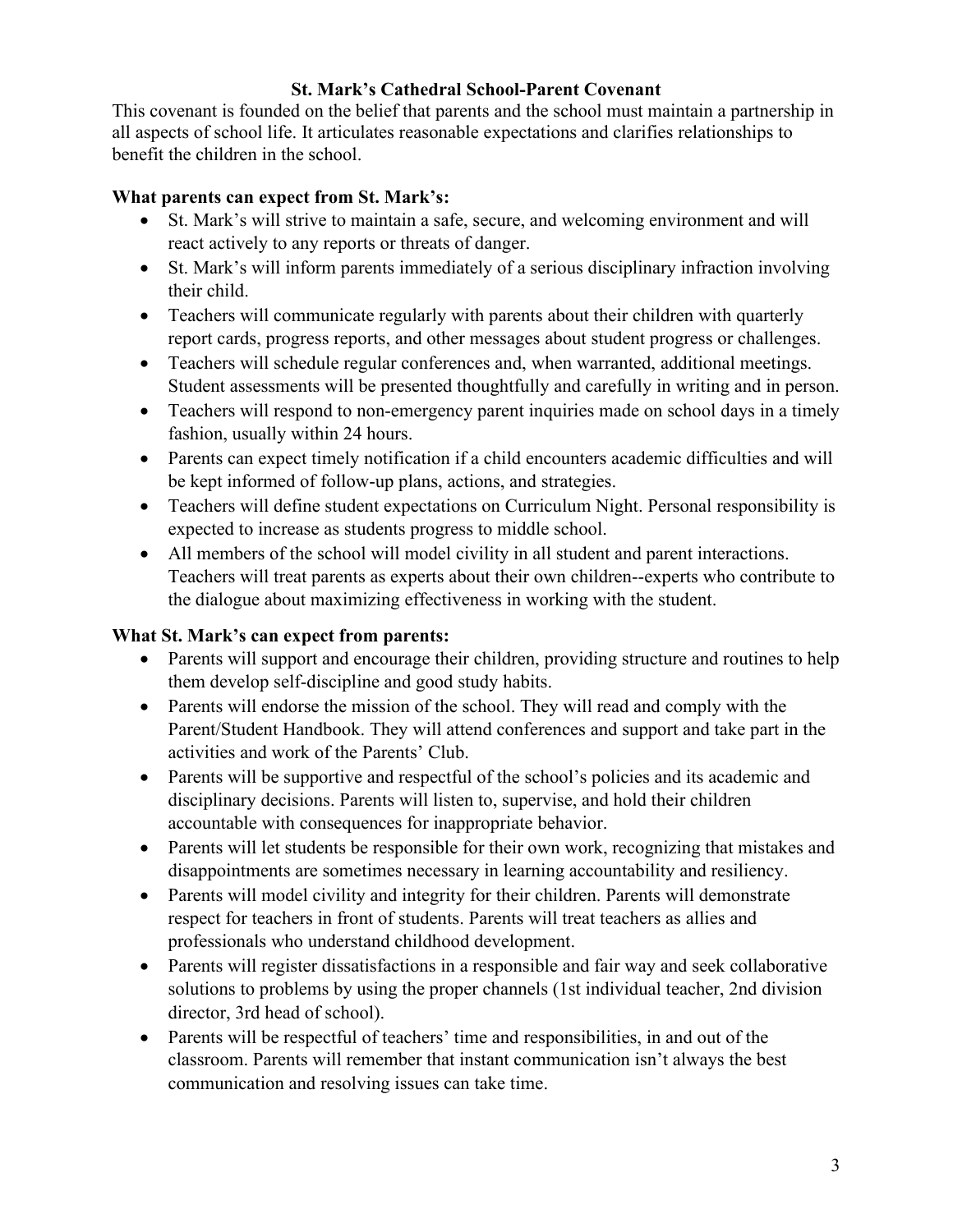# TABLE OF CONTENTS

| Acceptable Use Policy Technology Agreement42 |  |
|----------------------------------------------|--|
|                                              |  |
|                                              |  |
|                                              |  |
|                                              |  |
|                                              |  |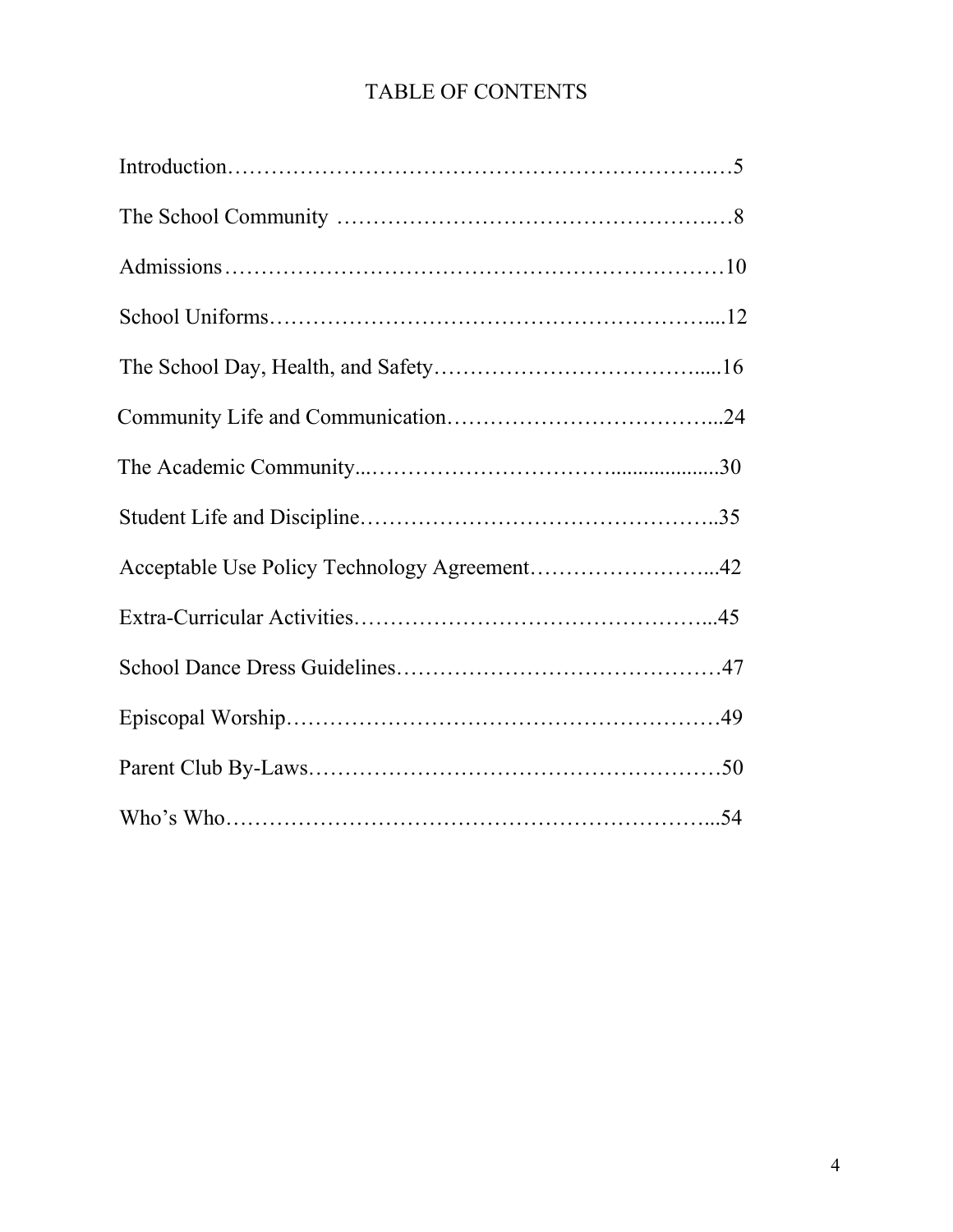# **INTRODUCTION**

This handbook is provided to the parents and students to offer guidelines and information concerning the policies of St. Mark's Cathedral School. While every attempt has been made to be as thorough as possible, some situations may arise which are not covered by this Handbook, in which case the School administration will act in the best interests of the students and the school and in accord with the general principles of this handbook.

**The registration of a student at St. Mark's Cathedral School is considered by the school to indicate that the student and the parents accept all the rules, regulations, and policies of the school, including the judgment of school authorities in these areas. In accordance with the School-Parent Covenant, each parent assumes responsibility for cooperating with all of the school policies, rules and regulations.**

### **Non-Discrimination Statement**

As an Episcopal School, St. Mark's Cathedral School strives to uphold the baptismal covenant to respect the dignity and worth of every human being. Accordingly, St. Mark's Cathedral School admits students of any race, religion, color, national and ethnic origin and accords to them all the rights, privileges, programs and activities generally made available to students at the school. It does not discriminate on the basis of race, color, national and ethnic origin in administration of its educational policies, admissions policies, scholarship programs, athletic or other schooladministered programs.

### **St. Mark's Cathedral School Mission Statement**

St. Mark's Mission is to value the individual who comes to us, help that student to realize his or her potential, and to foster a culture that reflects Christian values, intellectual curiosity, and a strong work ethic. Our goal is to develop a student who feels selfconfident educationally, socially, and spiritually, and can reach out to help others in our community.

### **Philosophy**

The development of an effective educational program within a Christian context requires a recognition of these truths: that each student is a child of God and, as such, has his or her own strengths, aptitudes, abilities, interests and aims which, together, share the unique personality that is his/her own.

St. Mark's Cathedral School shares with other independent schools a commitment to the individual as the foundation of its philosophy. Our regular, joint services of Christian worship give focus and meaning to our community, celebrating the individual even as we weave together the many strands into the unified whole.

To the greatest extent possible, then, St. Mark's Cathedral School concentrates its concerns on the personal growth of each student. To this end the school strives for a balanced emphasis upon the academic, athletic, and aesthetic – the sensory, social, and spiritual – in an environment conducive to the highest achievement possible within the confines of each individual's abilities.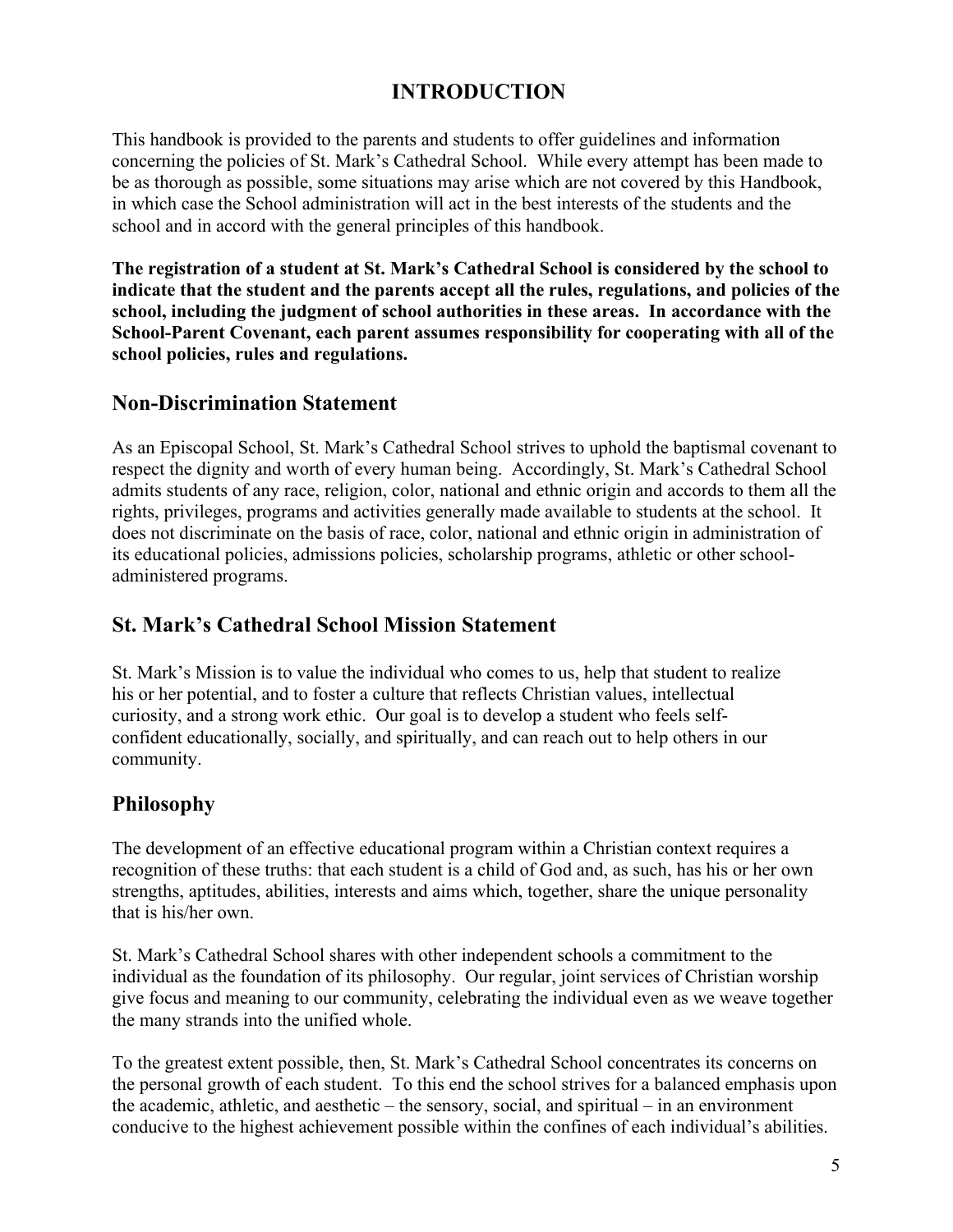It is our responsibility to work in cooperation with each family as we teach their children to meet their responsibilities, be considerate of others, face up to challenges, discipline themselves, and develop lifelong habits of industry that will prepare them for further education and productive lives.

As an academic institution, the school is committed to providing learning experiences that are both lively and rigorous. The curriculum routinely is challenged to insure its continued ability to provide enrichment beyond the essentials.

Ultimately, it is our goal to serve as a meaningful prelude for the future, a future full of unknowns and yet embraced with faith and confidence by those who have passed through St. Mark's Cathedral School.

# **Goals and Objectives**

We define education as the development of all the talents with which a child has been endowed: intellectual, moral, emotional, physical and spiritual. We have firm notions about the characteristics we seek to instill and nurture in our youthful student: self-respect, respect for others, respect for education, and Christian charity. We further believe that an education which ignores the presence and the power of God is, by definition, incomplete.

Because we are a school, we are committed to academic excellence and our goal is to strive to help each student reach his full scholastic potential. In order to achieve this, we seek to be a disciplined school – firm, fair, consistent, and considerate. Because we are a Christian school, we understand that there is more to a child than just a mind; there is also a heart and a soul.

We believe that a child needs to learn that he or she is loved and he needs to learn to give love in return. As a result of this conviction, the school seeks to establish a community of those who teach, those who learn, and those who care about each other.

Students are expected to honor the academic standards and the expectation of the school regarding behavior, dress and grooming.

It is imperative that parents and students know and understand that the purpose and philosophy of SMCS. The school cannot expect support if families do not know what is expected. The family should examine and evaluate the tenets that this school embraces. SMCS's objectives of academic excellence and Christian ideals can succeed only if its students are drawn from homes in which these principles are honored and practiced.

### ACADEMIC/INTELLECTUAL

**GOAL**: To obtain an academically excellent education for the whole child

### OBJECTIVES:

- to develop a foundation of fundamental skills
- to seek, gather, organize and synthesize information
- to use learning strategies to help understand and apply new materials and skills
- to be a critical thinker
- to be a lifelong learner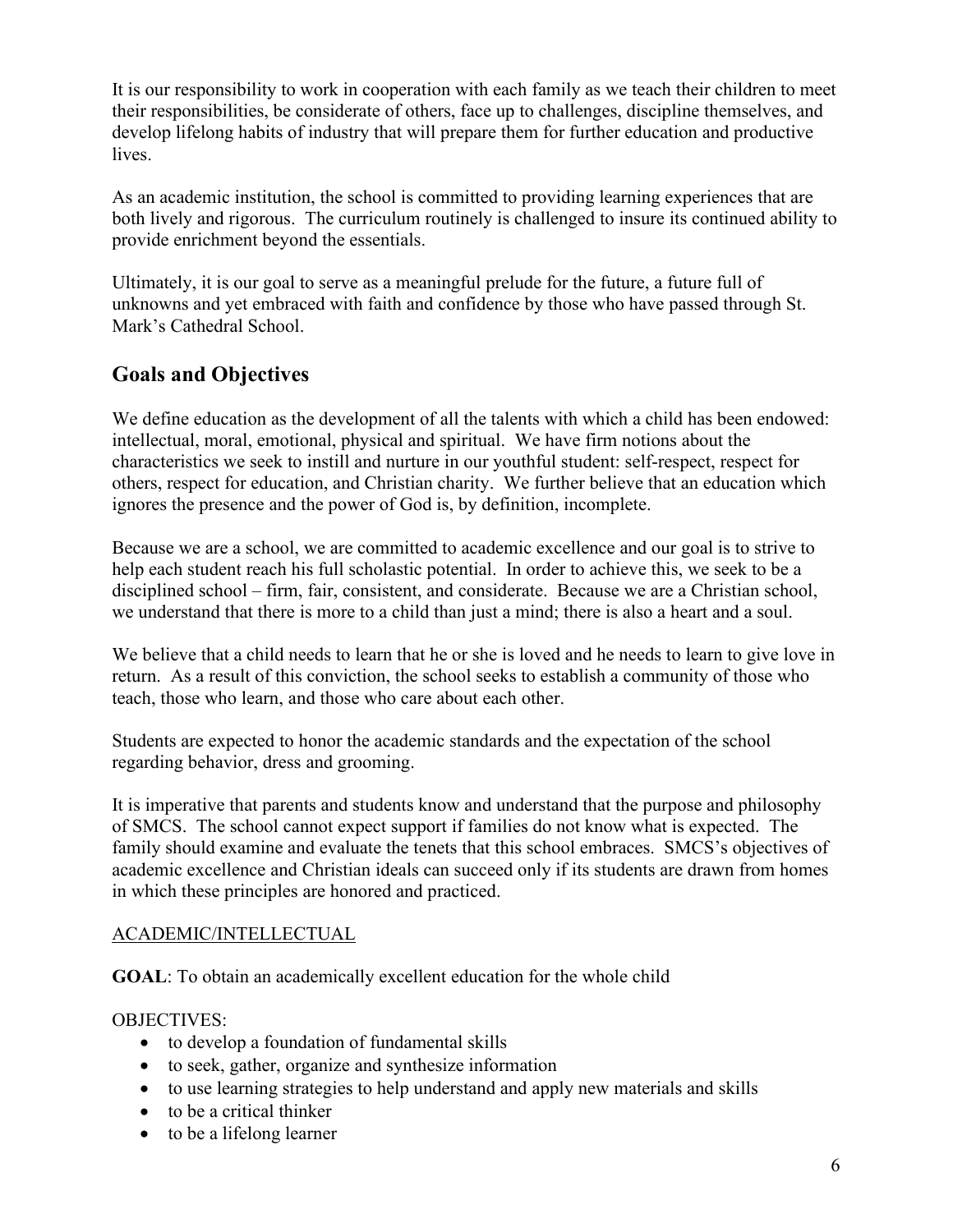• to be a member of an information-literate school community

### **SPIRITUAL**

**GOAL**: To be aware of God's love, power, and presence in our lives and to live our lives to live out our faith daily

### OBJECTIVES:

- to proclaim by word and example the good news of God in Christ
- to seek and serve Christ in all persons
- to strive for justice and peace among all persons
- to respect the dignity of every human being
- to experience our faith story through Scripture, tradition, and reason
- to enrich our faith community by participating in corporate worship and in service to others

### SOCIAL/ATHLETIC

**GOAL**: to cultivate and reflect all facets of personality as a child of God

### OBJECTIVES:

- to be cooperative in the learning environment
- to use information to make effective decisions
- to accept responsibility for one's own actions
- to be willing to make mistakes and take risks in order to learn
- to realize the importance of physical exercise in developing a healthy mind, body, and attitude
- to be good stewards of one's resources, talents, time, and the world
- to respect the cultural and religious diversity of our students and families

### **The Portrait of a St. Mark's Cathedral School Graduate** *Adopted by the Faculty, Spring 2008 Revised, Fall 2012*

- A St. Mark's student has a vision for a limitless future.
- A St. Mark's student is able to voice concerns, beliefs, questions, and doubts, knowing that what he or she says matters.
- A St. Mark's student has love for God and for all people.
- A St. Mark's student can listen to and feel empathy for others.
- $\triangle$  A St. Mark's student has a heart for giving and receiving.
- A St. Mark's student is armed with an academic base second to none, and is confident that he or she can compete and triumph in any situation.
- $\triangle$  A St. Mark's student is well-equipped for the changing world of technology.
- A St. Mark's student is well-written, well-spoken, and well-regarded.
- ❖ A St. Mark's student has an appreciation for the arts.
- A St. Mark's student is a leader, a role model, a contributor, and an influence in the local, national, and global community.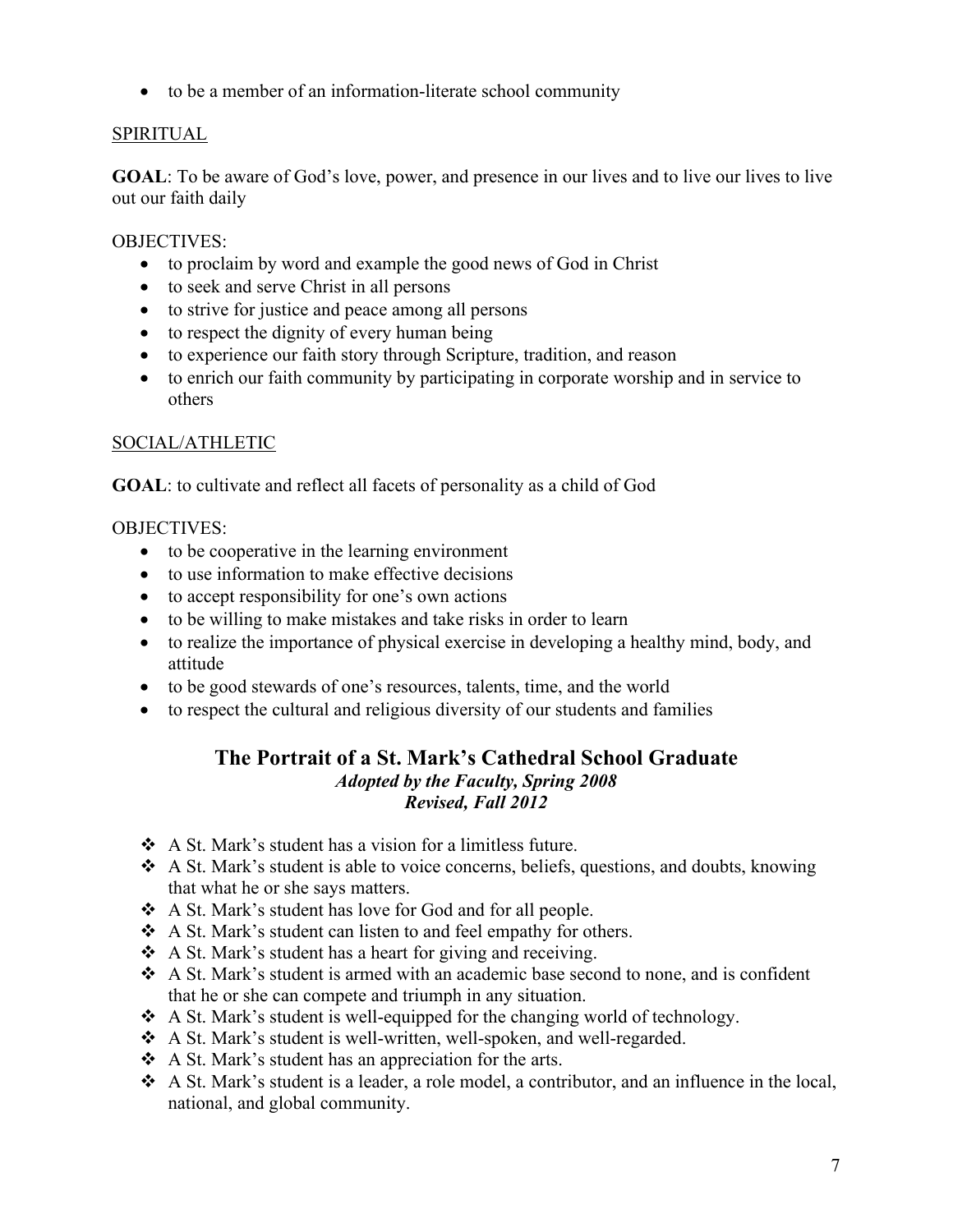### **THE SCHOOL COMMUNITY**

The St. Mark's Cathedral School community consists of many groups, including the students, parents, faculty, staff, and alumni of the school, along with the clergy, staff, and parishioners of St. Mark's Cathedral. All these groups interact together on the Cathedral campus, and each plays a role in the life of the school.

### **St. Mark's Cathedral**

The Cathedral Church of St. Mark serves as the chief church of the Diocese of Western Louisiana. The Bishop of Western Louisiana has his *cathedra* or "throne" here, and the cathedral is in fact his church, but the diocesan offices are in Alexandria and the Bishop spends most Sundays of the year visiting all the parishes of the diocese, so he is only in the Cathedral a few times per year. The Bishop usually conducts the school chapel for St. Mark's Day on April 25. Since the Bishop is not normally present, the cathedral is led by the Dean, the senior priest of the parish. The Dean is ultimately responsible for all that happens at St. Mark's Cathedral.

The temporal and financial affairs of the Cathedral are governed by the Vestry, elected lay members of the Cathedral congregation. The Senior Warden is the chief lay leader of the Vestry, and the Junior Warden is specifically charged with overseeing the facilities. The Dean is empowered by the Vestry to call such additional clergy and staff as he may need to run the programs of the Cathedral. Assisting priests at cathedrals are often called "canons." Cathedral staff keep the master calendar for the facility and make the decisions to allocate space for any programs, cathedral or school.

The School is a major ministry of the Cathedral, and many of our facility costs are borne by the Cathedral. The School and Cathedral leaderships work hard to coordinate activities and support each others' ministries. It is important for parents to recognize the many needs and ministries of the Cathedral of which they may be unaware. Funerals, wedding rehearsals, ordinations, and other important liturgies, along with the meetings of various groups may occur during the school day and may on occasion necessitate changes in the school day, especially the carpool. Parents are asked to be cognizant of the needs of parishioners. In particular, please observe the handicapped parking signs so that parishioners who need those parking spots will always have them when needed.

### **The Board of Trustees (School Board)**

The role of the St. Mark's Cathedral School Board of Trustees is to establish policy and insure the financial stability of the school. The School Board hires and evaluates the Head of School but does not supervise any other employees or the operations of the school, nor do they represent special interest groups. The Head of School represents the school to the School Board and reports at each regular board meeting. The Board consists of the Dean, Wardens, and twelve to fifteen individuals. At least 60% of the School Board must be communicants in good standing of St. Mark's Cathedral. New School board members are nominated by the School Board itself but formally elected by the Vestry. Each board member serves a term of three years. The Dean may, if he so chooses, invite the current president of the Parents' Club and/or the immediate past Chairman of the Board to serve as ex officio members of the board.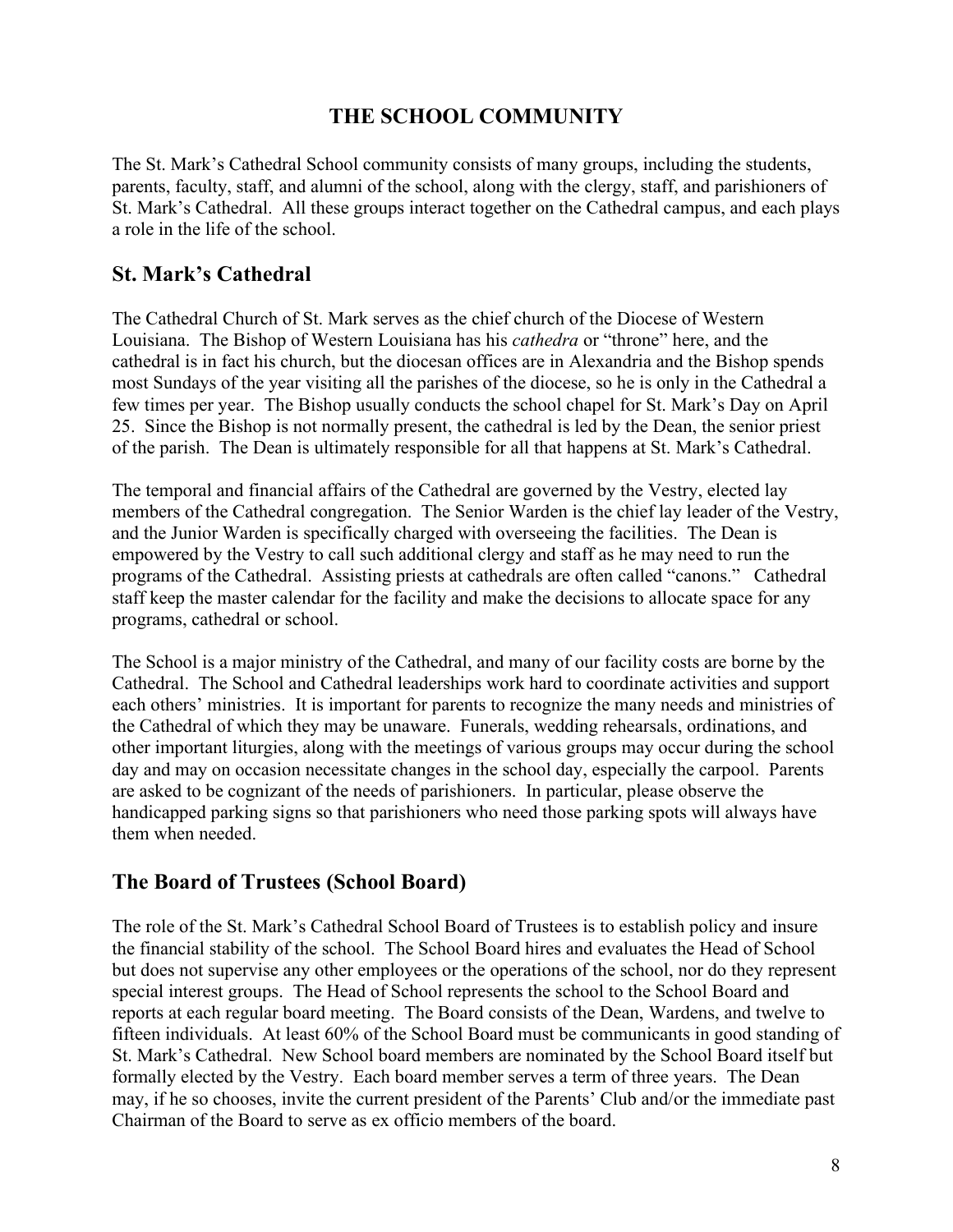#### **SMCS School Board 2021-2022**

Matt Johnson, President (2022) Piper Moritz, Secretary (2022) Reid Wilson, Treasurer (2022) The Very Reverend Alston Johnson, Dean Bill Kalmbach, Senior Warden Lisa Love, Junior Warden Jimmy Campbell (2022) Piper Moritz (2022) Susan Snyder (2022) Reid Wilson (2022) Ellen Erwin (2023) Michel Fritze (2023) Sanders Hearne (2023) Kevin Payne (2023) Matthew Smitherman (2023) Eric Thomas (2023) Laura Baudoin, (2024) Rick LaBorde (2024) Mary Beth McVie (2024)

### **The Parents' Club**

The purpose of this official parent organization is to develop friendship and cooperation among parents, staff, administration, and the Cathedral. Its objectives include promoting interest and support in the school's academic, cultural, and athletic programs; and raising funds to aid in the development and expansion of the school's facilities and equipment. It acts as a liaison between parents, faculty and the School Board. The by-laws of the Parents' Club may be found toward the end of this handbook.

### **Parents' Club Officers 2021-22**

Meghan Wood, President Liz Johnson, Vice-president Rene Coleman, Secretary Emily Smithwick, Treasurer

### **Administration**

The Preschool, Lower School, and Middle School each have their own division director who manages the day-to-day affairs of curriculum, pedagogy, and discipline in their division. The division director is the primary resource for parents about academic or behavioral concerns after they have spoken with the teacher. Additional members of the administrative team include the Director of Student Life and Summer Programs, Business Manager, the Director of Development, the Director of Marketing/Communications, the IT Manager, the School Chaplain, and the School Secretary. See the "Who's Who and Whom to Call" section at the end of this handbook to help you know who might best help you.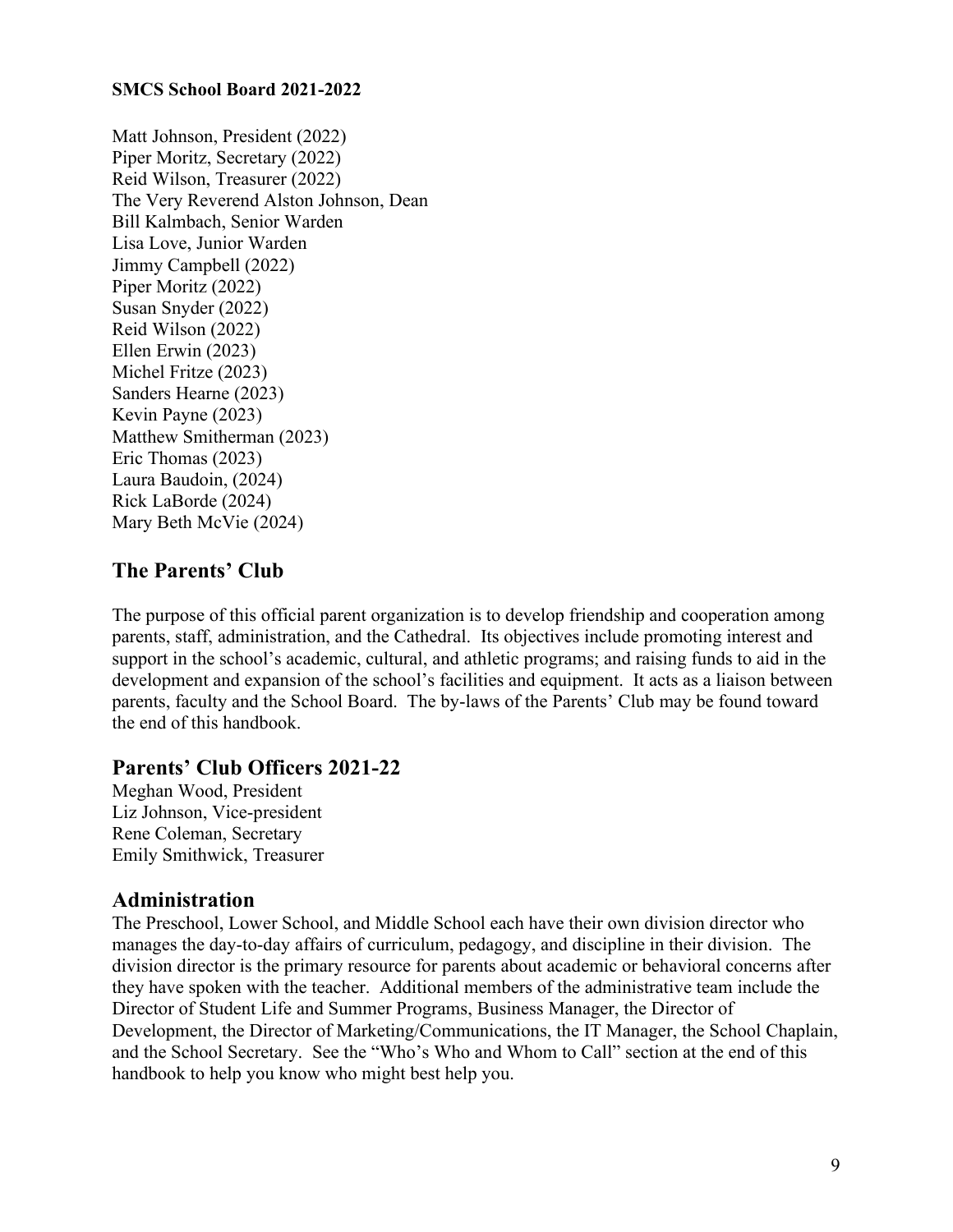# **ADMISSIONS**

### **Admission Policy**

Among the factors considered for entrance to St. Mark's Cathedral School are character, interests, ability, record of achievement, class diversity, parent and/or student commitment to learning, and the ability of the school to serve the needs of the student. St. Mark's admits students of any race, color, religion, or national and ethnic origin to all the rights, privileges, programs, and activities generally accorded or made available to students at the school.

The school facilities are provided and supported by St. Mark's Cathedral. Because St. Mark's is family-oriented, faculty children, qualified siblings, and members of the Cathedral are given preference in admission. After classes are filled, qualified students are placed in a waiting pool. As openings occur, these students are offered admission. All fees and tuition payments must be received by the date specified in the enrollment contract.

### **Admission Procedures**

Parents of prospective students are encouraged to call the school to schedule a time to tour the facilities and find out more about our program.

The Application Form: The first step to enrollment is to submit a completed application with the non-refundable application fee of \$50.

Candidates for Preschool must meet the following age requirements:

Applicants to Preschool 2 must be two years old by September  $1<sup>st</sup>$  of the school year. Applicants to Preschool 3 must be three years old by September  $1<sup>st</sup>$  of the year of admission *and completely toilet-trained before the school year begins.*

- Applicants to Preschool 4 and Kindergarten must be four or five years of age respectively on or before September  $1<sup>st</sup>$  of the year of admission.
- Applicants to First Grade must be six years old on or before September  $1<sup>st</sup>$  of the year of admission.

Classroom Visit: Students seeking admission to grades 1-8 are invited to visit in a classroom and "shadow" with their peers. Students in grades PS 2-K will have a scheduled play date at designated times during the spring before enrollment.

Admissions Criteria: Admission is based upon the applicant's demonstration of academic ability that will ensure success at St. Mark's. Such an assessment for preschool students will be made through observation and one-on-one interaction by the preschool faculty. Assessment for grades K-8 includes evaluation of standardized and/or admission test scores; report cards from earlier schooling, including conduct grades; teacher recommendations; and observation from personal interactions. The appropriate Division Head and Head of School, determine acceptance.

Admission Tests: Applicants to grades K through 8 may be tested prior to admission in order to determine that the candidate could be successful at St. Mark's. Such testing will be determined on a case by case basis, depending upon the age and educational experience of the applicant. In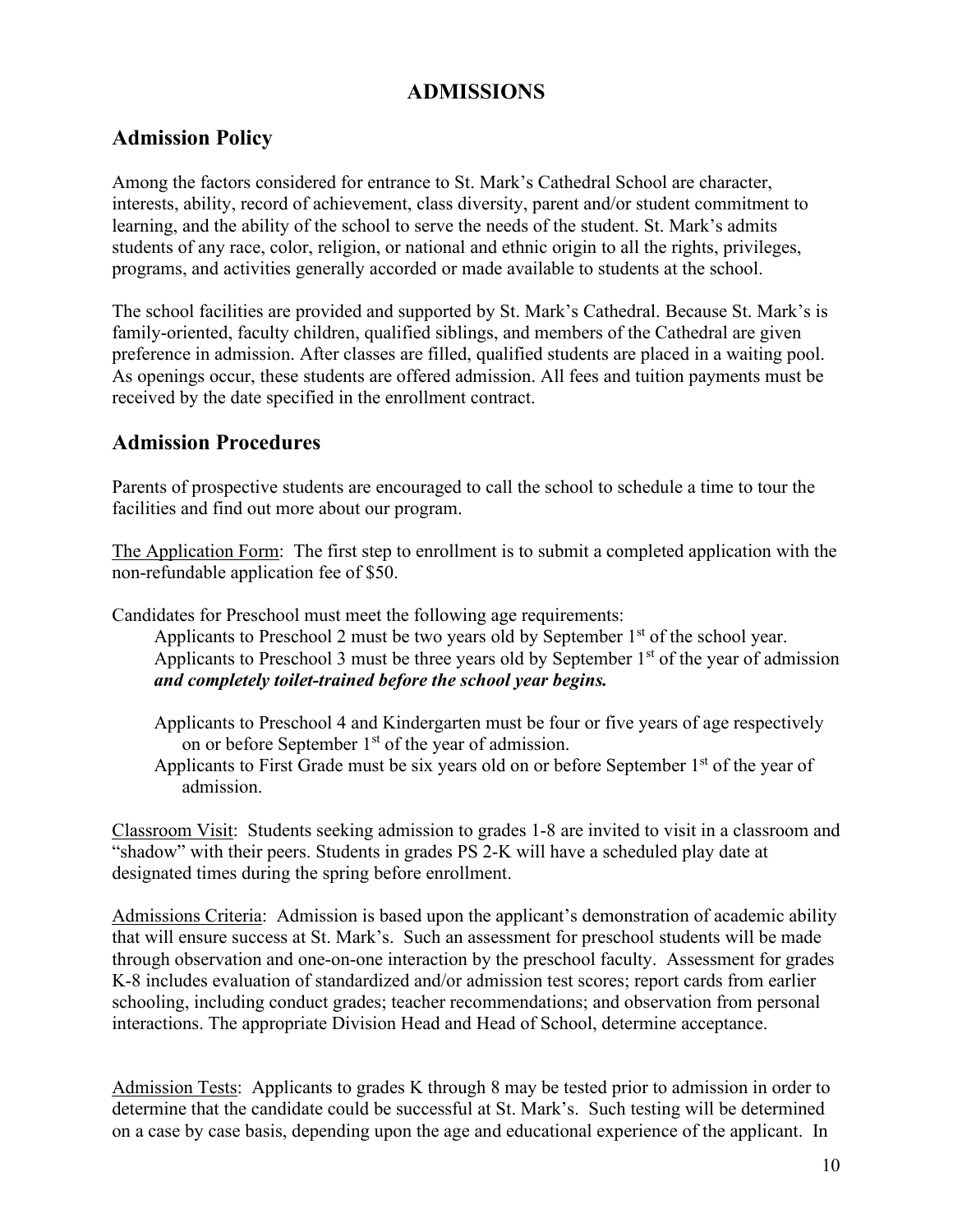general, testing will be used when the applicant does not have standardized testing available for the school to review, or if standardized tests, report cards or teacher recommendations do not present adequate information for a determination of acceptance or placement.

Teacher Evaluation: A teacher recommendation form is requested for each student entering K through  $8<sup>th</sup>$  grade, and from any preschool applicants who have been in a structured school/daycare environment before coming to St. Mark's. The teacher evaluation form is found in the online application and sent via email to the applicant's current teacher

Acceptance and Enrollment: Candidates who are accepted are requested to complete and return an enrollment contract along with registration fees to the school by the specified return date. The school will reserve a place for the candidate until that date, but cannot guarantee a place after that time.

*Before any student is permitted to attend classes, copies of a birth certificate and immunization records must be on file. The student's emergency data form, medical form, and field trip permission and waiver form must be updated and completed via the ParentsWeb online parent portal.*

### **Financial Aid:**

St. Mark's Cathedral School acknowledges the high cost of education and recognizes that certain children may not have the opportunity to attend SMCS without receiving financial assistance. The St. Mark's Financial Aid program aims to provide an opportunity for education which might otherwise be inaccessible and contributes to a socially and economically diverse student population. St. Mark's considers all aid applicants without regard to race, age, sex, national origin, gender, handicap, or religion.

Financial aid is offered on the basis of the financial need of qualifying parents or guardians ("Parents") of students who have been admitted to SMCS and who have registered for the upcoming term. Parents can access the financial aid application, which is processed through a third party, *FACTS,* on the school's website. Applications must be complete with supporting tax information and related documents before an aid award can be determined. Applications for financial aid should be submitted no later than April  $15<sup>th</sup>$ . Exceptions to this deadline may be made throughout the year as needed and if funds are available.

### **Temporary Enrollment**

In times of extreme circumstances, such as a natural disaster, when a student has no alternative other than attending St. Mark's for one month or less, the general admissions policies and fees may be waived but students must follow school rules and complete an emergency data form. Students will wear the uniform and have school supplies. In all other circumstances, the student must go through the standard admissions process.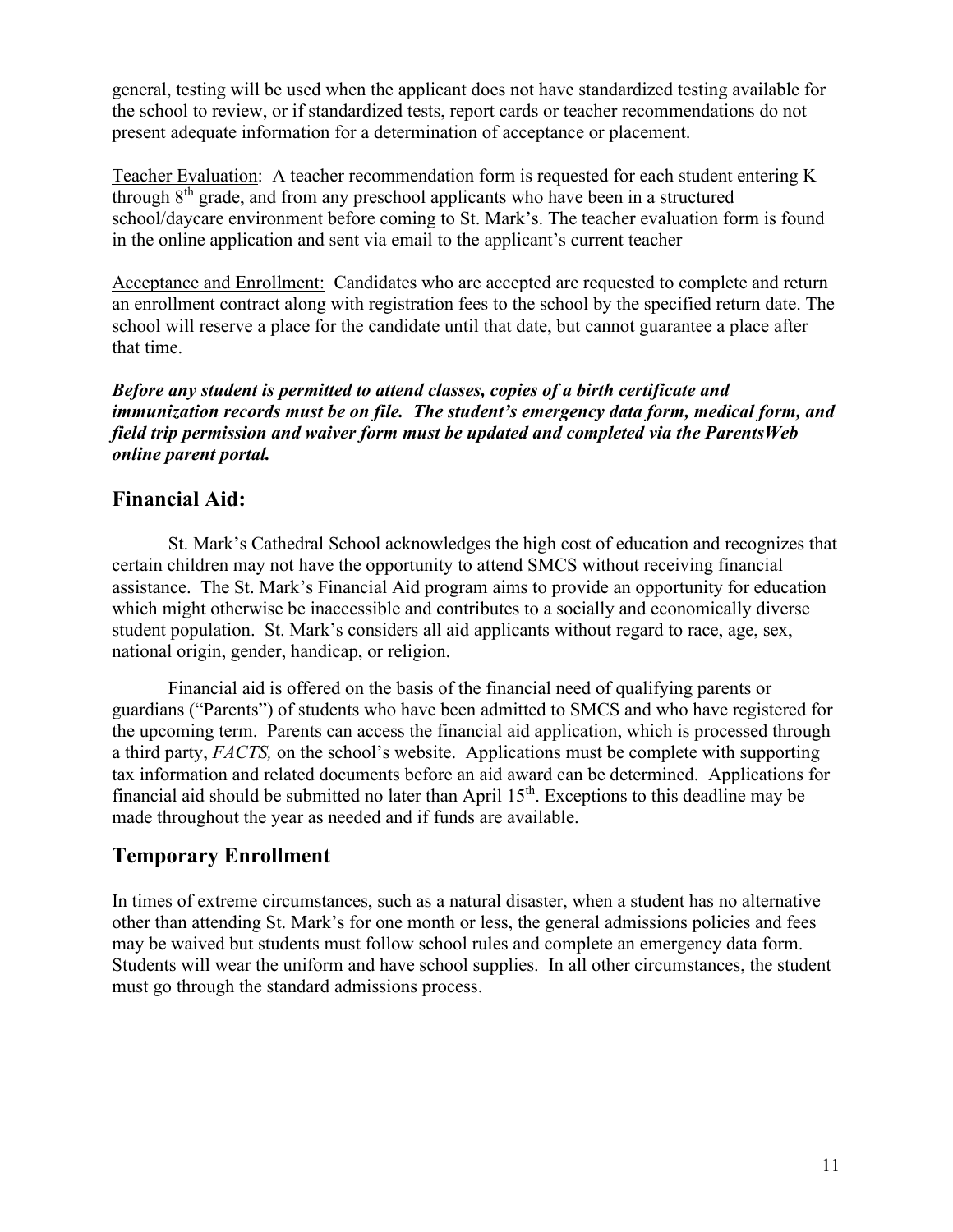# **SCHOOL UNIFORMS 2021-22**

Uniforms are required for all students PS 3-8<sup>th</sup> grade. Jewelry, makeup, and hairstyles must be appropriate.

As our PS 2 students are working on mastering toilet training, uniforms are NOT required for them. These students should wear clothing that can be easily managed by the child for toilet training purposes. For example, one piece outfits with snaps at the bottom are not appropriate. Belts on shorts or pants should not be worn.

### **Girls Grades PS 3-K**

- Plaid jumper
- Uniform style navy shorts (nothing tight such as monkey-bar shorts) to be worn instead of jumper in warm months, as determined by Preschool Director
- Navy straight-legged pants (optional for weather below 50 degrees between the months of November through March)
- White round collar short-sleeved blouse with navy piping
- Navy or white cardigan for cool weather
- Plain navy or white turtleneck for cool weather
- Navy sweatshirt with Tower logo, navy sweatshirt with "SMCS" in school plaid, or purple sweatshirt with Lion logo for cool weather
- Socks (black, white, navy preferred; seasonal colors/patterns allowed)
- Sturdy, closed toe shoes appropriate for outdoor play (no sandals, crocs, slippers, flip flops, toms/sperries, etc.)

### **Girls Grades 1-5**

- Plaid skirt with sewn down pleats or plaid skort (skirts and skorts may not be shorter than 2" above the knee) (Special Note: Jumpers will still be allowed for girls in  $1<sup>st</sup>$  and  $2<sup>nd</sup>$ grade only for the 2020-21 school year only.)
- Navy straight-legged pants (optional for weather below 50 degrees between the months of November through March)
- White middy-style short-sleeved blouse
- Plaid tie
- Navy or white cardigan for cool weather
- Plain navy or white turtleneck for cool weather (worn under the blouse)
- Navy sweatshirt with Tower logo, navy sweatshirt with "SMCS" in school plaid, or purple sweatshirt with Lion logo for cool weather
- Socks (black, white, navy)
- Sturdy, closed toe shoes appropriate for outdoor play (no sandals, crocs, slippers, flip flops, Toms/Sperries, etc.)

### **Girls Grades 6-8**

- Plaid skirt with sewn down pleats or plaid skort (skirts and skorts may be no shorter than 2" above the knee)
- Navy straight-legged pants (for weather below 50 degrees between the months of November through March)
- White middy-style short sleeved blouse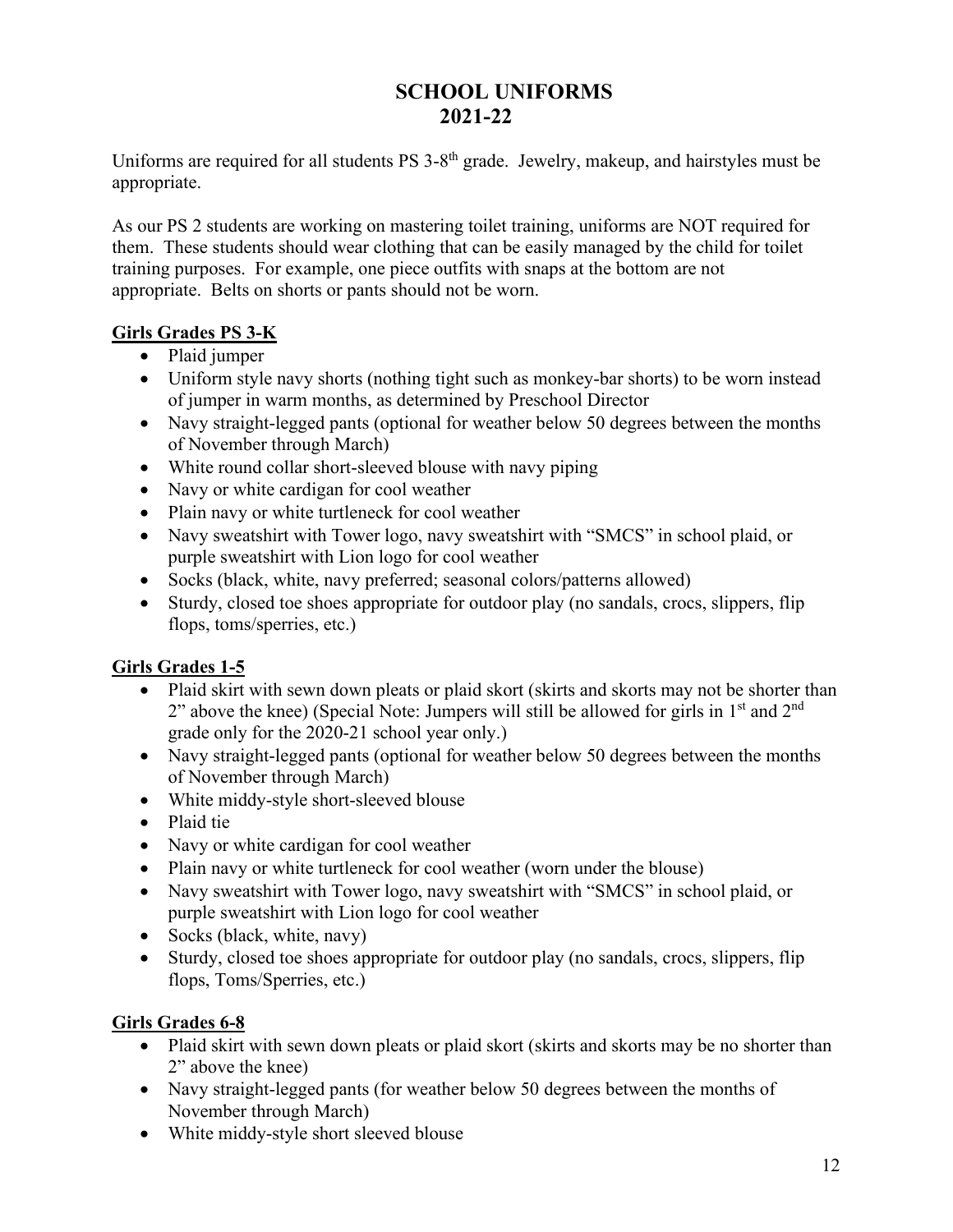- Navy tie
- Navy or white cardigan for cool weather
- Plain navy or white turtleneck for cool weather (worn under the blouse)
- Navy sweatshirt with Tower logo, navy sweatshirt with "SMCS" in school plaid, or purple sweatshirt with Lion logo for cool weather
- Socks (black, white, navy)
- Sturdy, closed toe shoes (no sandals, crocs, slippers, flip flops, etc.)

### **Boys Grade PS 3-2**

- Navy pull-on, elastic waist shorts or pants (PS3-PS4)
- Navy twill shorts or pants  $(K-2<sup>nd</sup>)$
- Black leather or navy cloth belt  $(1<sup>st</sup>-2<sup>nd</sup>)$
- White long or short-sleeved knit shirt with Tower logo
- Navy sweatshirt Tower logo or purple sweatshirt with Lion logo for cool weather
- Plain navy or white turtleneck for cool weather
- Socks (black, white, navy)
- Sturdy, closed toe shoes (no sandals, crocs, flip flops, etc)

### **Boys Grades 3-5**

- White oxford cloth shirts (long or short-sleeved) with Tower logo **or** white long or shortsleeved knit shirt with Tower logo
- Navy twill uniform shorts or pants
- Black or brown leather or plain cloth belt
- Navy sweatshirt with Tower logo or purple sweatshirt with Lion logo for cool weather
- Plain navy or white turtleneck for cool weather
- Socks (black, white, navy)
- Sturdy, closed toe shoes (no sandals, crocs, flip flops etc)

### **Boys Grades 6-8**

- Blue and white striped oxford cloth shirts (long or short-sleeved) with tower logo
- Navy twill uniform shorts or pants
- Black or brown leather or plain cloth belt
- Navy sweatshirt with Tower Logo or purple sweatshirt with Lion for cool weather
- Plain navy or white turtleneck for cool weather
- Socks (black, white, navy; logo or team associated socks are permitted)
- Sturdy, close-toed shoes (no sandals, crocs, flip flops, etc)

Boys' shirts in grades 2-8 **must** be tucked in so that the belt is visible. Only appropriately sized white t-shirts are allowed to be worn under uniform shirts. They may not hang out of the shortsleeved shirt. Uniforms may not be stained, torn, without buttons, or too small.

### **Uniform Suppliers**

Uniforms can be purchased from our suppliers **SportsWorld**, located at 8201 Jewella Road, 686- 1880, or **Shreveport Gymnastics**, 4727 Line Avenue, 869-1206. Shirts, pants, and fleeces may be purchased from **Lands' End**, [www.landsend.com.](http://www.landsend.com/) Our School Code for Lands End is 9000- 6404-9.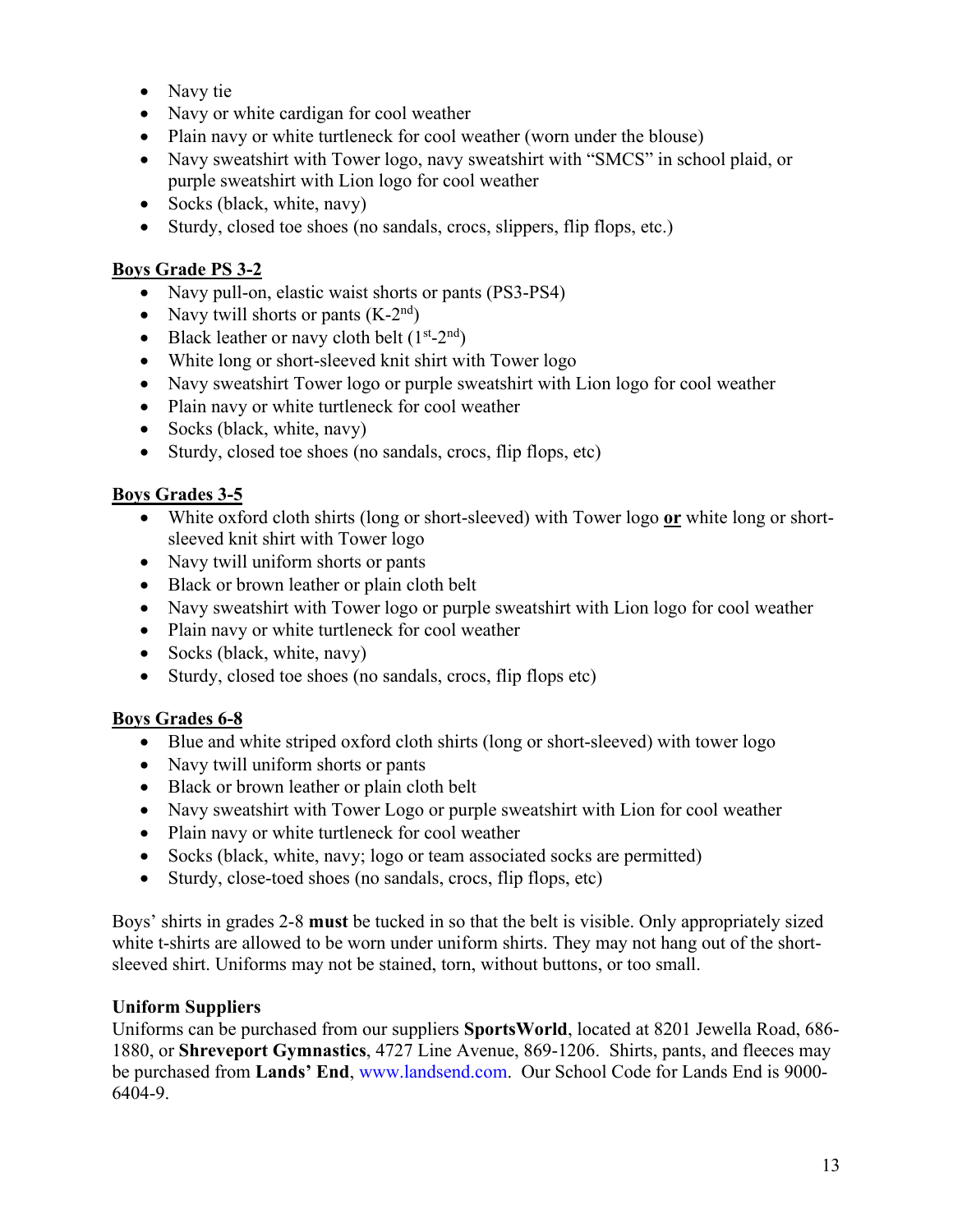#### **Monograms**

Girls in PS 3-2<sup>nd</sup> may have either a monogram or the Tower logo on the left collar of their blouse. Girls in  $3^{rd}$  -8<sup>th</sup> may have monograms on the left sleeve of the blouse. Boys in PS 3-5<sup>th</sup> may have a monogram on the left sleeve of polo shirts. Boys in grades 3-8 may have a monogram on the left sleeve of their oxford cloth shirts.

#### **Tights and Leggings**

White, navy, or black tights and leggings may be worn **if** the leggings are to the ankle and unadorned by lace, etc. Girls in  $PS$  3-2<sup>nd</sup> grade may wear colored or seasonally patterned socks or tights.

#### **Shoes**

Solid colored leather shoes or tennis shoes may be worn with the uniform. Low or high tops may be worn. Shoes must be laced all the way up. **Boots, sandals, clogs, backless shoes, roller shoes (Heelys), "toe shoes," and Toms may not be worn with the uniform. Middle School girls may wear "Toms" provided they bring appropriate athletic shoes to wear for P.E. Lower School students may not change shoes for P.E.** 

#### **Optional Uniform Wear**

- The navy fleece with Tower Logo is available from the Land's End catalog order department or local vendors. This jacket may be worn in the classroom.
- Middle School students may wear the school letter jacket in place of the sweatshirt. These jackets are available from Shreveport Gymnastics.
- Boys who play on the Jets football team may wear their Jets sweatshirts during cool weather.
- Girls on the cheerleading squad may wear their cheerleading jackets in school.
- School team over-shirts, designed and sold by the school, may be worn when seasonally appropriate.

A coat of choice may be worn to school, but it must be removed on entering the building. In the school only the approved fleece, sweatshirts, sweaters, cheerleading jacket or St. Mark's/Jets jacket may be worn.

On days when children have Brownie or Cub Scout meetings, they may wear their scout uniforms.

In Middle School, a detention will be given to a student who receives five uniform violations in a semester.

### **Physical Education**

Students in grades 6-8 are required to wear P.E. uniforms. The P.E. uniforms are available from SportsWorld and Shreveport Gymnastics and consist of black mesh shorts (7" for girls and 9" for boys) and purple t-shirts (cotton or dry-fit) with the Lion Logo.

### **Casual Dress Days**

On special occasions the Head of School may declare a Casual Dress Day. Students are expected to be neat—no torn t-shirts or ragged clothing. Jeans and non-athletic shorts are permitted for both boys and girls. Shorts may be no shorter than 2" above the knee. T-shirts are permitted as long as the design/language is appropriate for St. Mark's Cathedral School, but tank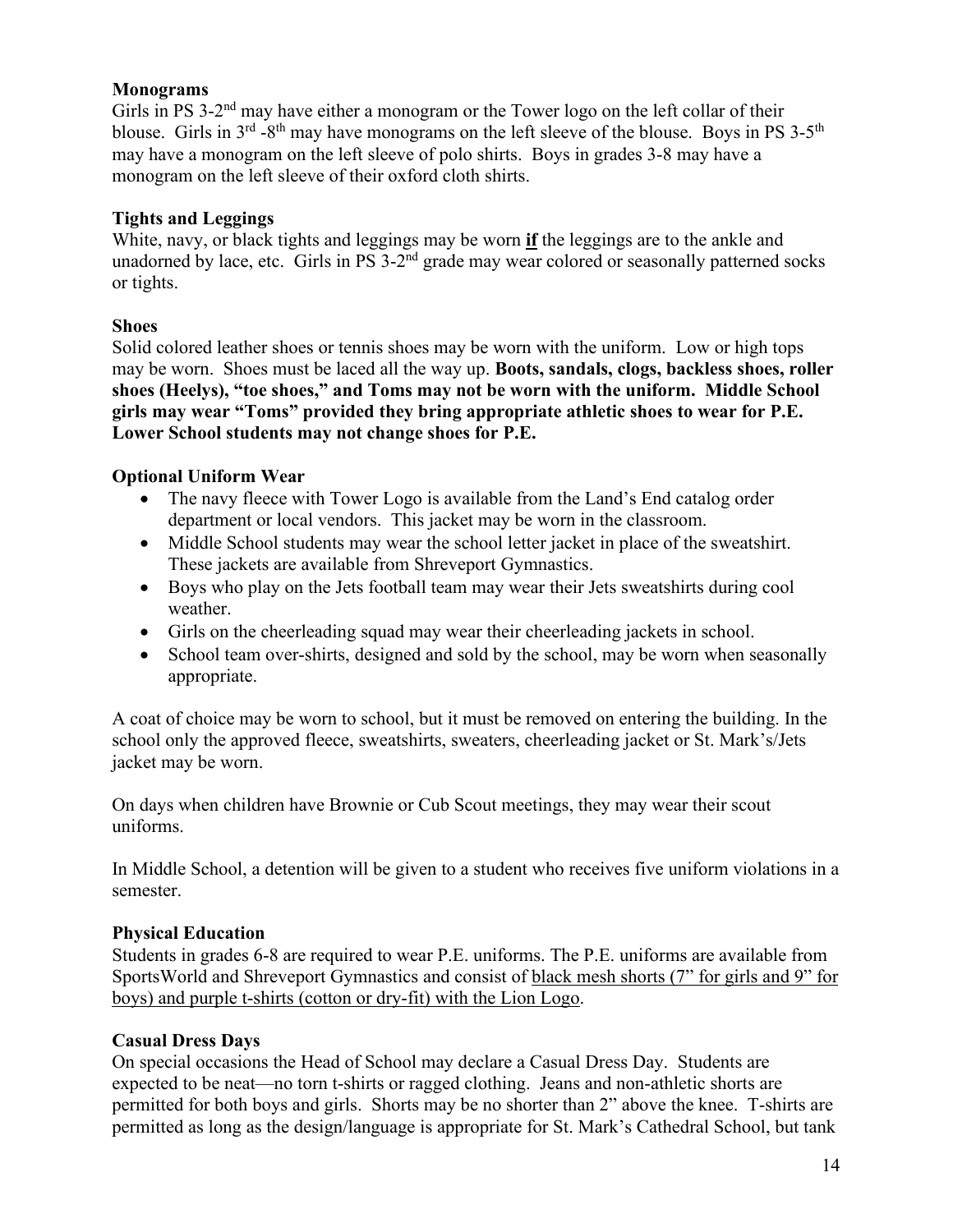tops, spaghetti strap, and sleeveless shirts are not allowed. Shirts may be worn tucked in or left out, but the shirt must be long enough to cover the midriff area when a student's arms are raised. Shoes must still have closed toes and backs and be appropriate for P.E. classes, and only uniform jackets may be worn in the classroom. On some occasions there may be a special theme for the casual dress day, such as school spirit, Mardi Gras, Christmas, etc. Guidelines for the theme will be issued. Any student whose casual clothing does not adhere to the general guidelines or the assigned theme will be required to change into a school uniform.

# Pandemic Note: Fridays this year will be School Spirit Days. Students may wear any St. Mark's t-shirt with jeans or non-athletic pants or any non-athletic short.

### **Hair**

All students should have naturally occurring hair color, and hair should be kept out of the eyes. Boys are asked to keep their hair cut above the eyebrows and above the collar in back.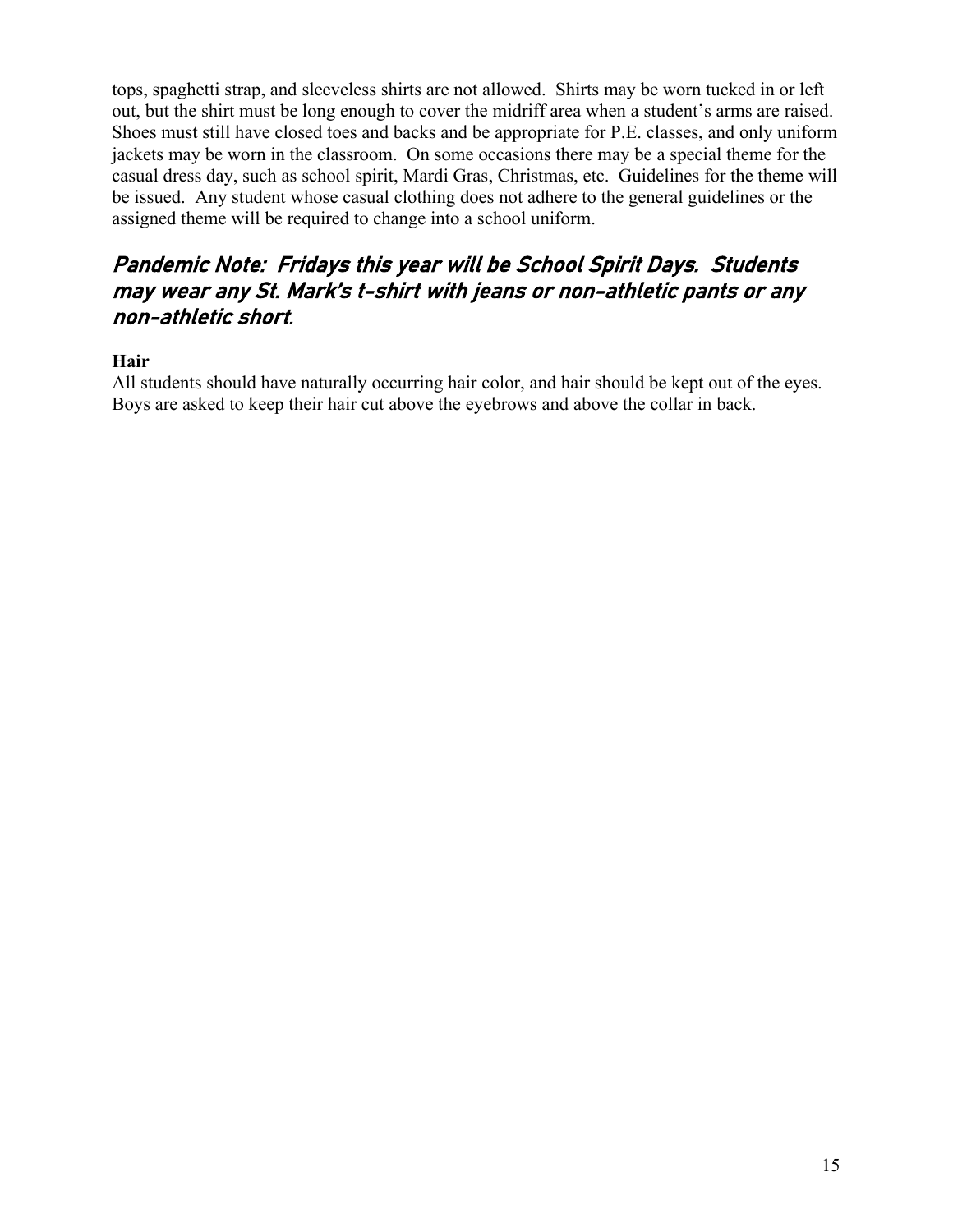# **THE SCHOOL DAY, HEALTH, AND SAFETY**

### **School Hours**

The hours for the school day are as follows:

| PS 2-4            | $8:00 AM - 12:00 PM$ |
|-------------------|----------------------|
| $K-5^{th}$        | $8:00 AM - 3:00 PM$  |
| $6^{th} - 8^{th}$ | $7:55$ AM $-3:00$ PM |

Students should avoid being late. Students not in their home rooms and ready to begin class at 8:00 AM ( $1<sup>st</sup> - 8<sup>th</sup>$ ) will be marked tardy. Those arriving after 8:00 AM ( $1<sup>st</sup> - 8<sup>th</sup>$ ) should sign in at the school office. Records of tardies are kept and parents whose students have excessive tardies will receive a letter at the end of the quarter.

Extended hours are offered through the After School at St. Mark's (ASM) program. Preschool ASM includes 3:00, 4:30, and 5:30 pick-up times. Lower/Middle School ASM includes 4:30 and 5:30 pick-ups. Participation in ASM requires additional fees. Parents should contact the Business Office for information. Please ensure that students are picked up promptly after school or ASM.

Students leaving early must be picked up and signed out from the school office by the parent. Those returning to school the same day need to sign in with the White House staff or school secretary.

# **Arrival and Dismissal/Departure of Students**

*No cell phones are to be used for any purposes in the designated "No Phone Zones" of each carpool line. Children cannot be loaded into cars while parents are using their cell phones. This is essential for your children's safety and is a requirement of our accrediting organization, the Southwestern Association of Episcopal Schools. Your cooperation is appreciated.*

### **Carpools**

St. Mark's operates two carpool lines, one on Fairfield Avenue and one on Thornhill, referred to as "Front" and "Back Carpool" respectively.

- Students in grades 5-8 who do not have a younger sibling must use Thornhill (back carpool).
- Students in PS 2-K (Little School) must use Fairfield (front carpool).
- Older siblings of Little School children must come to front carpool, or parents may pick up the younger child at front carpool and then proceed to back carpool for the older child(ren).
- $\bullet$  1<sup>st</sup>-4<sup>th</sup> grade children who have older siblings may use either carpool line as preferred by their parents, but they must use the same carpool line consistently.

### **Arrival Rules**

1. Students should arrive at school no earlier than 7:30 AM. Middle School students should arrive by 7:55 AM, and all other students no later than 8:00 AM.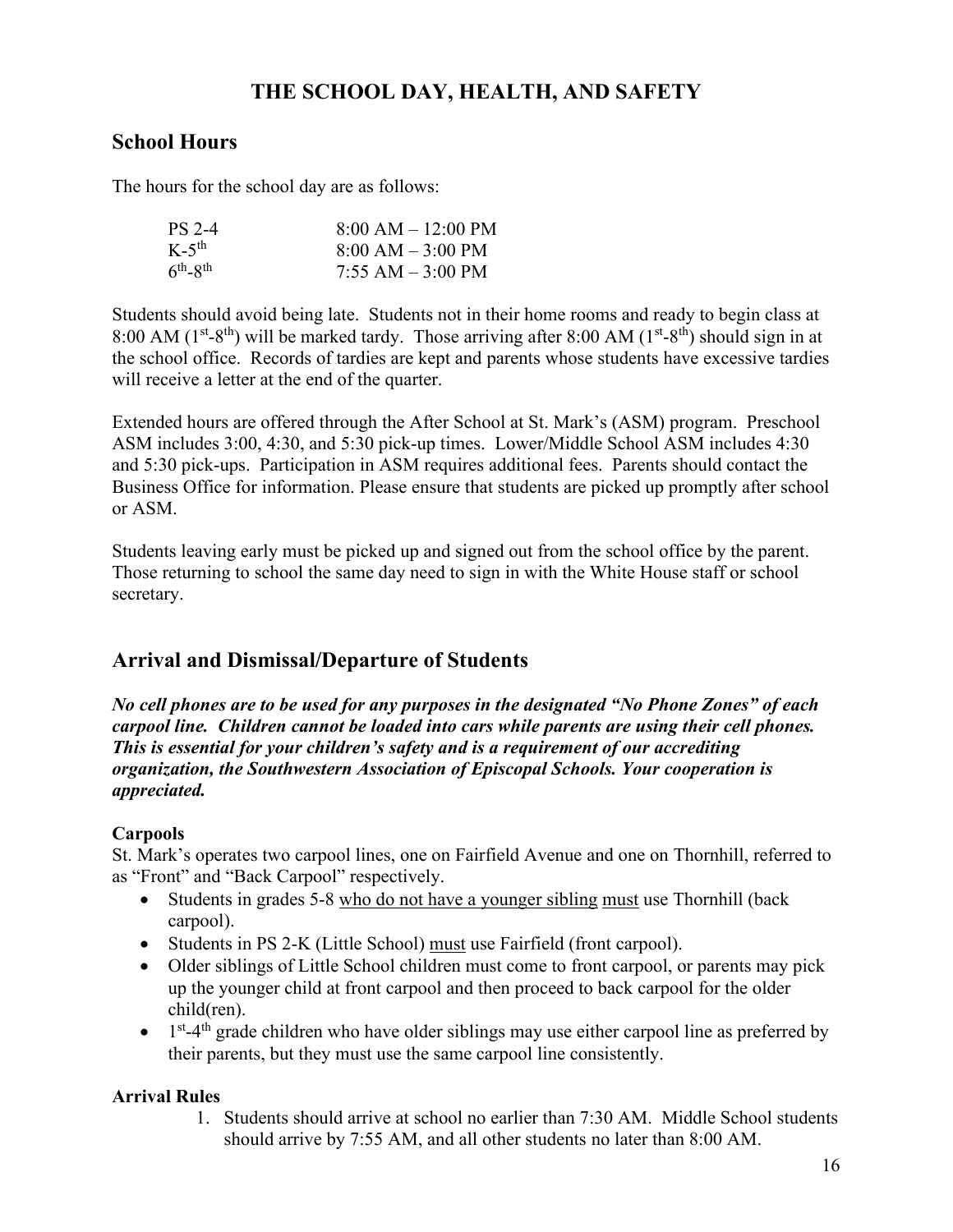- 2. Those arriving before 7:45 AM must go directly to their assigned area to wait until the duty teacher dismisses them to classrooms at 7:45 AM.
- 3. Parents may choose to drop off their children at the Fairfield Avenue door or the back door on Thornhill under the breezeway between the Ministry Center and Parish Hall.
- 4. Parents who wish to park and walk children in must escort their children across the carpool line to ensure their safety.
- 5. The Business Office door of the Cathedral is not to be used as a drop off point at any time.

### **General Dismissal Rules**

- 1. All dismissal rules are part of school policy and **must** be followed by all concerned. They are designed for the safety and well being of the students.
- 2. Please be on time and stay in your car so that we may move the line as quickly as possible.
- 3. DISMISSAL/DEPARTURE WILL ONLY BE FROM THORNHILL OR FAIRFIELD.
- 4. Students may not change carpool or other dismissal arrangements without permission from their parents to their teachers or the school secretary; a note or email in the morning is the preferred method of making this change. Please contact the office by 2:00 with any pick-up changes. After 2:30, it may not be possible to get the message to the student and his or her teacher before dismissal.
- 5. Any student staying for athletic practice should meet with teammates and coach at a pre-arranged place.
- 6. ASM students should report to the Parish Hall as soon as possible.
- 7. Students must be picked up by 12:10 (PS), 3:20, 4:30 or 5:30 (ASM). Students who have not been picked up by these times will be charged a \$25 late fee.
- 8. Students who have not been picked up by 3:20 will be sent to ASM.
- 9. ASM Pick up for  $1<sup>st</sup>-8<sup>th</sup>$  is in the back parking lot off of Thornhill Dr.

### **Rules for Dismissal on Fairfield Avenue (12:00 PS, and 3:00 PS-8th)**

- 1. USE YOUR CARTAG AT ALL TIMES!
- 2. Please be on time and stay in your car so that we may move the line quickly as possible.
- 3. 3:00 only: In order to limit the extent to which the carpool backs up traffic on Fairfield, carpool enters and circles through the Cathedral parking lot, then goes back onto Fairfield and into the school parking lot. Parents who are south-bound on Fairfield should never try to turn left "into" the line of cars which has already circled through the Cathedral lot.
- 4. Students will sit or stand in their designated area and remain there until their car arrives.
- 5. If your child is not at carpool, you will be asked to park, and the child will be brought to you.
- 6. Parents who have parked and need to cross the carpool line should only do so at the designated crosswalk and with the permission of the carpool faculty.

### **Rules for Carpool Dismissal on Thornhill Avenue**

- 1. USE YOUR CARTAG AT ALL TIMES!
- 2. Please be on time and stay in your car so that we may move the line quickly as possible.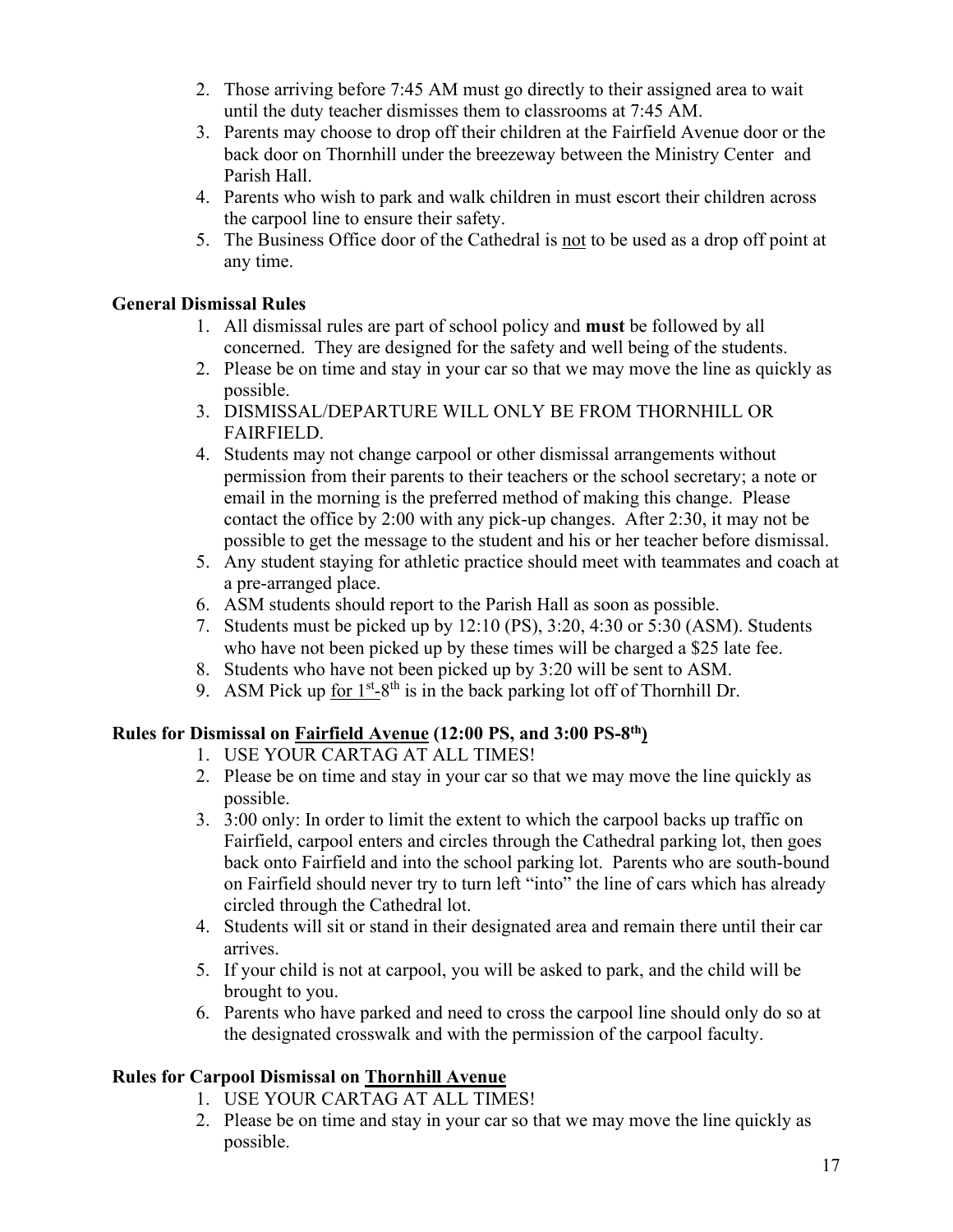- 3. Students will sit in their carpool groups close to the exit door of the gym for carpool.
- 4. Students will only be dismissed from the Thornhill gym door exit.
- 5. Parents will line up on the WEST side of Thornhill Avenue only. (This is the side of the street closest to the school.) Please do not block driveways.
- 6. In case of rain, students are to exit from the Parish Hall under the covered driveway between the gym and the Parish Hall.

# **Absences from School and Make-up Work**

St. Mark's Cathedral School is required by the State of Louisiana to enforce school attendance regulations. Any absence which is not excused by a physician/dentist for medical reasons is considered unexcused. Students may not have more than 16 unexcused absences per year.

We take our legal obligation seriously and expect parents to do so as well. Any non-medical absence that is proposed in school time should first be discussed with the child's teacher to determine the academic implications.

Any time a student is not in school, the parent should call the school office by 8:30 to confirm the absence.

When a student is absent, parents should check the teacher's weekly handout or Google Classroom to find out assignments. Homework is available online, but homeroom teachers make arrangements for necessary books/binders/handouts to be in the office by 3:00. Students are responsible for any work missed during their absence and should check with their teachers to make up the work. Students will normally have the number of days missed in order to make up the work.

# Pandemic Update: The above policy does not imply in any way that children who are sick, suspected of being sick, or have a fever should come to school. The school specifically requests parents err on the side of caution and keep children home for the safety of others when in doubt about whether a child can come to school. A more detailed health and wellness policy has been established for the current year and outlines specific expectations of parents. That policy requires parental signature.

### **Family Trips**

Parents are encouraged to use school vacations for travel in order to limit the need to remove children from school. When families must travel during school, teachers should be informed in advance. When possible, teachers will give assignments to work on while students are away, but it is not always possible to provide all work in advance. While efforts will be made to allow adequate time for make-up, the burden for such work is on the student and parents. Teachers will work with students during or after class as time allows, but they cannot fully reteach missed material. Classroom discussion and activities are a vital part of the learning process and cannot be replicated; parents must understand that they not only must make up homework but will usually need to spend additional time helping students understand the material.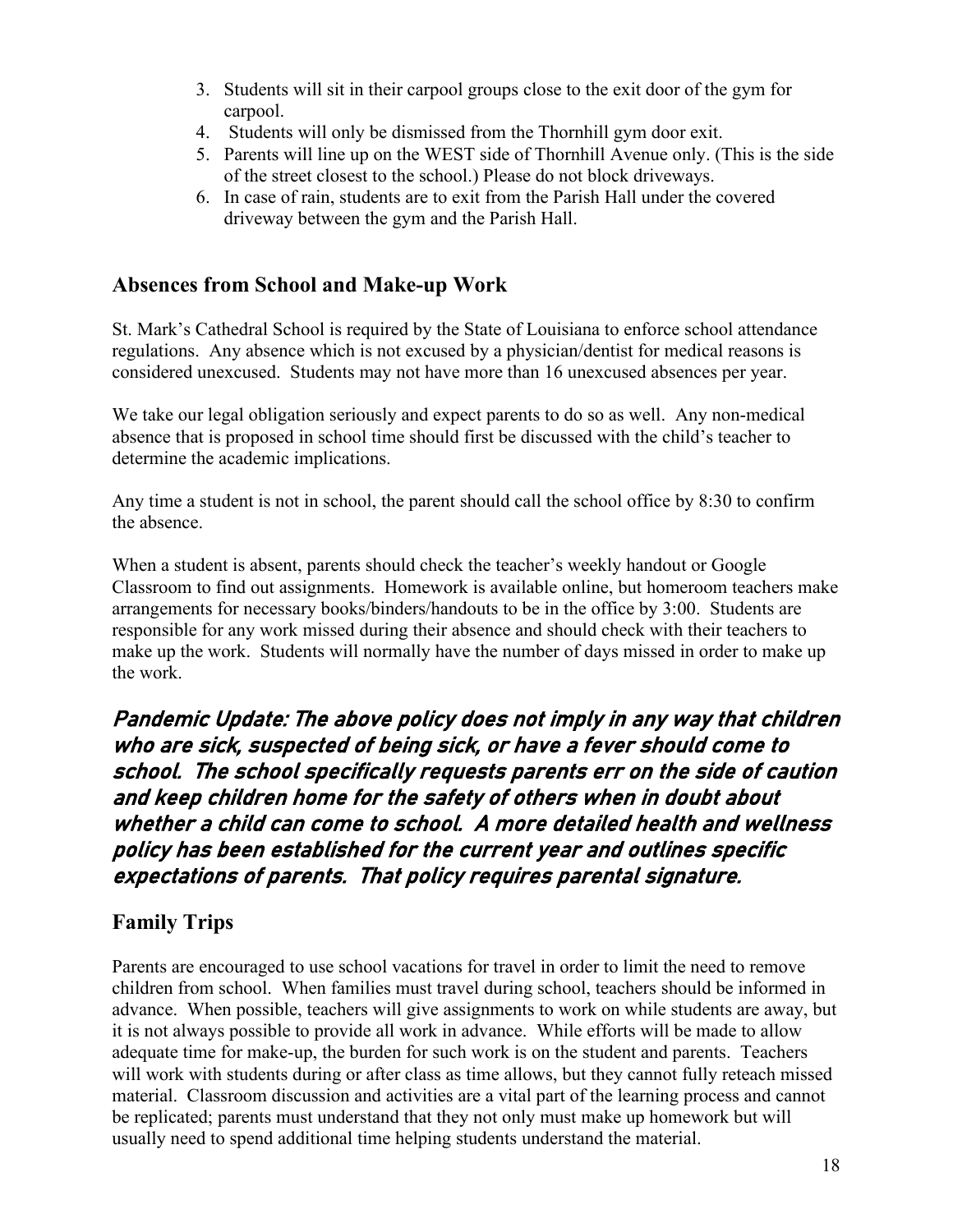# **Appointments during the School Day**

A message must be sent to the teacher if a student is to leave during school hours for any reason. The student will be dismissed **from the office** and must be signed out by a parent/guardian. If the student returns the same day, parents need to sign their child back in to the school office. Parents come to the office to meet their child.

### **Student Phone Calls**

Use of the school office telephone is restricted. It should only be used with specific permission from the classroom teacher and school secretary for urgent business. Students are not to use the Library phone at any time.

### **Visitors to Campus**

Visitor badges are required for identification purposes for all visitors on the campus. Please check in to the office upon arriving at school

The student who wishes to bring a visitor to school must receive permission from the Head of School and the teachers involved the day before the visit. The guest, if attending classes, is expected to adhere to the same behavior standards as SMCS students. Excessive visiting is not permitted. Student visitors do not wear visitor badges.

### **Lunch Program**

Students may bring their lunches from home each day, including a drink, or may order a lunch from the school lunch program. Milk may be obtained for an annual fee; water is available for all.

Lunch orders are placed through an online service. Parents will fill out what the student wishes to purchase on each given day. Lunch orders must be pre-paid before the lunches can be ordered. Details are sent home in advance so that children may purchase these lunches when available, if they wish to do so.

A limited number of microwave ovens are available for Lower and Middle School use. Do not send food to be heated if your child does not know how to use a microwave oven. Teachers should not be expected to heat your child's lunch. Preschool students are not allowed to bring food which must be heated in microwave ovens.

If your student forgot a lunch, he or she may call and ask you to bring one. The Office Staff cannot deliver lunches to classrooms, nor will announcements be made over the intercom; students should simply come to the office to collect them. Please do not make bringing "fast food" lunches an everyday occurrence and remember that students are not allowed to drink soft drinks during the school day.

### **Field Trips**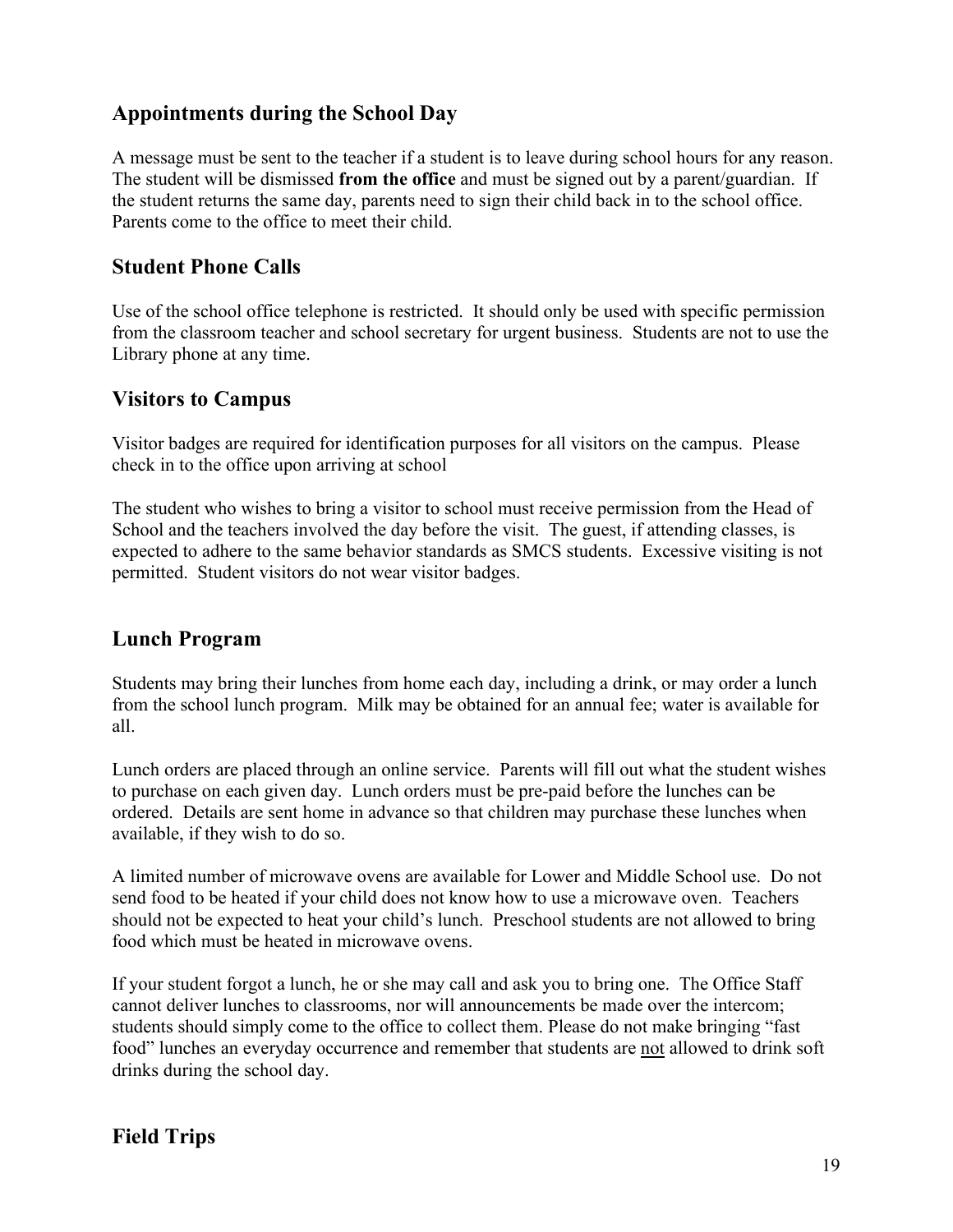Field trips are an integral part of a student's studies at St. Mark's Cathedral School. Parents are asked to sign a general permission slip at the beginning of the year allowing their children to take part in these field trips.

When a particular trip is planned, parents will be notified in advance of the date and time, transportation arrangements, costs (if any), and chaperons. Precautions are taken for the safety of the children.

It is important that parents understand when they go on school field trips that they do as chaperones, not as guests. Parents should assist the teachers in supervising the students and should follow all the directions of the supervising teachers. Alcohol and tobacco/nicotine use are prohibited while participating on school-sponsored trips.

If parents are participating as drivers, it is imperative that they take students directly to and from the destination. All drivers should caravan together so that in the event of an accident there will be others present to assist. The school needs copies of the driver's license and insurance card of all parents who drive school trips. Siblings are not allowed on field trips. Chaperones must be able to assist the teacher in supervising the children on the trip.

The school will require that parents follow the laws of the State of Louisiana with regard to child safety seats. All children aged 2-4 must be in a forward-facing safety seat with five point harness. Children aged 4-8 must ride in a booster seat. Children under age 13 may not ride in the front seat of a car. Parents must provide the appropriate form of safety seat in order for the child to go on the field trip.

Students in Lower School generally go on one-day field trips. Beginning in  $5<sup>th</sup>$  grade students go on overnight trips. Parents are asked to assist as chaperones on some overnight trips. The parents are responsible for the cost of the  $5<sup>th</sup>$ ,  $6<sup>th</sup>$ ,  $7<sup>th</sup>$  and  $8<sup>th</sup>$  grade overnight trips.

# **Immunization and Medical Exclusion**

The State of Louisiana requires immunization of all students in public and private schools and requires that schools maintain immunization records to demonstrate compliance with the law. Exceptions are allowed if the parents submit a written statement of objection to immunization or the student's physician submits a statement that immunization is contraindicated for medical reasons. The school checks immunization records annually and will notify parents whose children's immunizations are not current.

The relevant statute also provides that in the event of an outbreak of a vaccine-preventable disease, the school may exclude from attendance those students who are not immunized until such time as it is safe for the non-immunized children to return to school.

# **Sickness and Injury**

Please do not send children to school who are obviously sick and could be contagious. Children who have been home sick must be fever-free for 24 hours before returning to school. If a child becomes sick at school, he or she will be sent to the office. If the student has a fever or is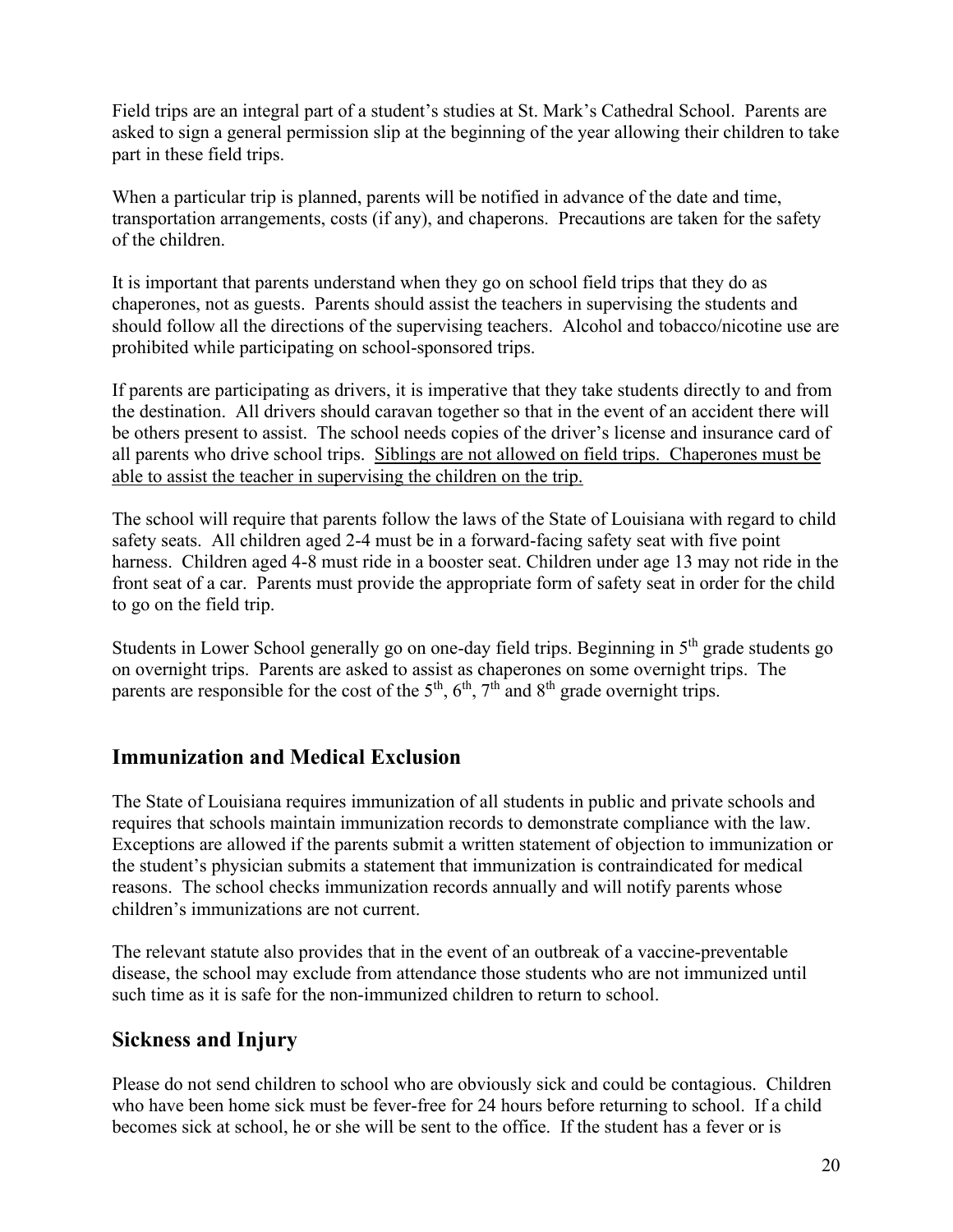throwing up, the parents will be contacted and asked to pick up the student. In other cases, the parents will be given the option of picking up their child or having him or her returned to class.

Playground and P.E. mishaps are part and parcel of school life. In the event of minor injury, a child will be sent to the office for an ice pack, Band-Aid, etc. If the injury appears to require possible treatment or if the child is extremely distressed, the parents will be called and asked what they want to do. In the event of a serious injury which clearly needs immediate medical attention, parents will be called at once; if the injury appears life-threatening or seems to require immediate treatment and parents cannot be contacted, the school will call 911 for an ambulance.

# If a child or family member has a positive COVID test, parents must report that information to the school. The school is required to inform the Regional Medical Director, who will then offer the school guidance on possible quarantine actions.

# **Medication**

**Absolutely no medication (including epi-pens for allergic reactions)** will be administered at or by the school without **written permission/instructions from the student's physician**. Those physicians' forms are available in the school office. Any medication must be brought to the school office and will be administered under the supervision of the office staff. All medication must be labeled with the student's name and the dosage to be taken. Please pick up the medicine after your child is well. Students **may not** carry medication with them at school except with the approval of the Head of School in special circumstances (e.g. insulin for diabetic students).

# **Allergies and Chronic Medical Conditions**

All parents are asked to inform the school of any allergies or chronic medical conditions on the medical information form in FACTS at the beginning of the year. The School Nurse, homeroom teachers, or division heads will generally contact parents for more information about the allergies or condition and will create a treatment/management plan if necessary. If emergency medication (such as an epi-pen) needs to be kept at school, the school generally requires one for the homeroom teacher and one for the office. All requirements regarding medications indicated in the section above must be followed.

# **Food Allergies**

Many students suffer from a variety of food allergies. Please be especially sure to let the school know of food allergies. The School will review all student records and will make a Master Allergy List for teachers and post as appropriate. Food allergy information will be communicated to parents of the other children in the class as appropriate. If you have been informed of a food allergy in your child's class, please be especially mindful of that need when preparing any kind of food to send for the whole class. Never insist that another parent's child eat or even take any food for any reason; a child may have instructions not to eat any food which has not been prepared or specifically approved by his or her parents.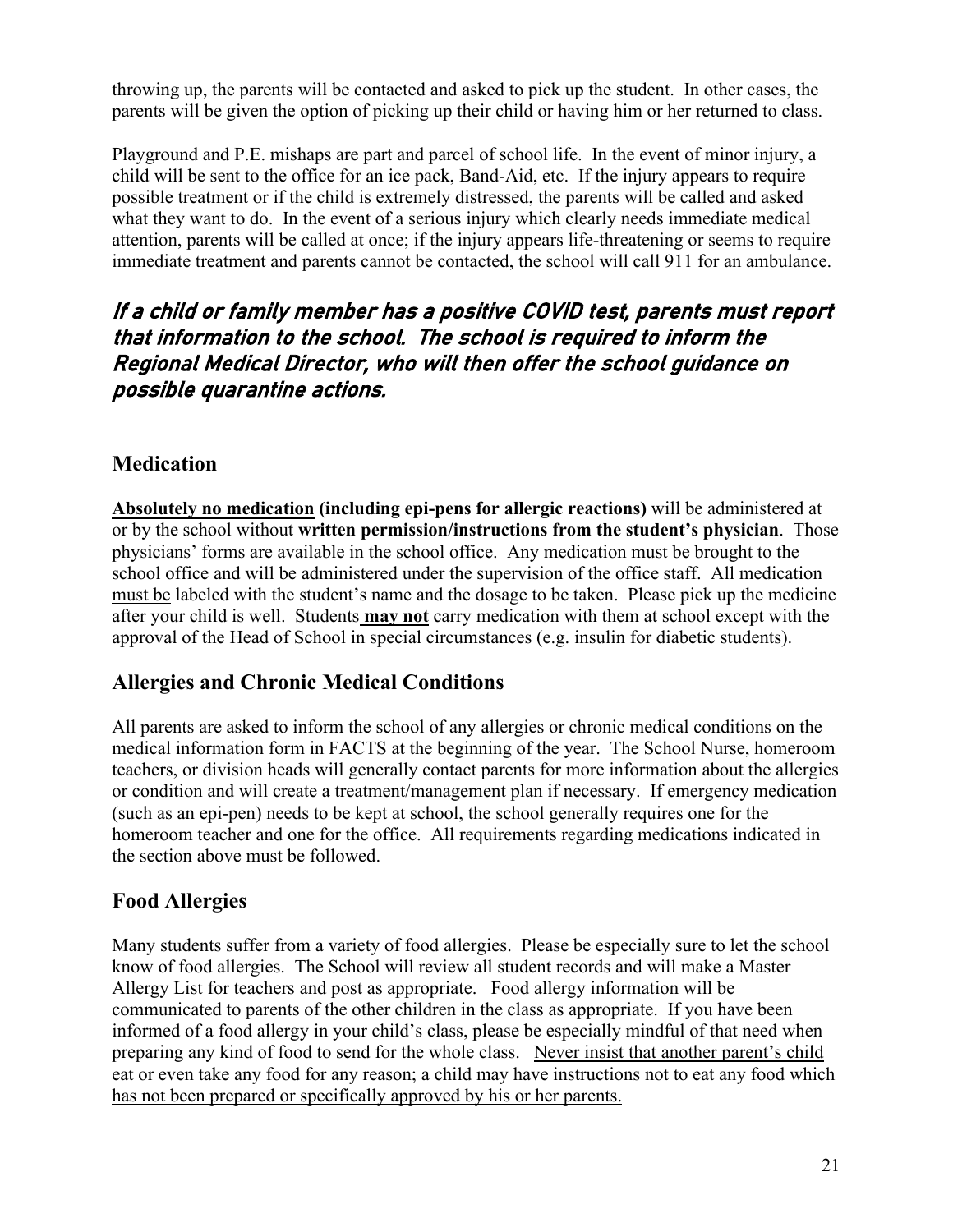Because peanut and tree nut allergies are particularly prevalent and create possibilities of crosscontamination, the school has taken extra measures to protect students' health. Since the school and Cathedral share facilities and many different groups use the Cathedral campus, it is not possible to make the full campus peanut or tree nut-free. Every reasonable effort is made to protect students with food allergies and to prevent cross-contamination, but it is important for students and families to have made appropriate plans in case of allergic reactions. The following protocols have been adopted to protect our children with peanut/tree nut allergies.

- The school maintains a "peanut-free" table in the lunchroom where students with peanut/tree nut allergies may sit if their parents desire, but students with peanut allergies are responsible for sitting there; the preschool also maintains peanut-free tables, and teachers will make sure students with peanut allergies sit there if we are aware of the allergies.
- Classroom teachers may establish "peanut only" spaces in their room or on the playground for use by students with snacks that may have peanuts/tree nuts.
- No baked goods with peanut or tree nut ingredients should come to school as classroom treats or bake sale items; this includes baked good and treats for parties and classroom celebrations.
- Many processed foods and baked goods may come from facilities where there is a possibility of trace exposure to peanuts/tree nuts. The risks such items pose vary greatly with individual children. Please consult with your teacher or the division head before bringing treats to school in order to determine whether products with trace exposure can be brought to a classroom. The school maintains a list of items which are safe for students with peanut/tree nut allergies so that you may bring in alternate treats. The bakeries of local grocery stores now often indicate whether a product is peanut and/or tree nut free.
- The School will always have a supply of special peanut/tree nut-free items for students to have if you bring a treat which some children cannot have.

# Pandemic Note: If pandemic protocols require students to eat in classrooms, teachers will determine peanut and peanut-free areas. Please be cognizant of whether there are students with significant peanut/tree nut allergies in your classroom and whether that should affect your child's lunches.

### **Lice**

Head lice are an unpleasant but not uncommon experience for young children. In order to prevent or eradicate them, communication between home and school is essential. Parents are requested to inform the school immediately if they detect lice on their children. Such children should receive treatment before returning to school. Parents of other children in that grade or division of the school will be informed of the outbreak, but not of the identity of any persons with lice. If the school becomes aware of an outbreak of lice, it may be necessary to examine all children in a grade or division. In keeping with the recommendations of the Center for Disease Control, students will be allowed to remain at school for the day, but the parents will be informed that they must receive treatment before returning to school. The school will make every effort to keep parents appropriately informed and to take any necessary steps with regard to cleaning carpets, etc.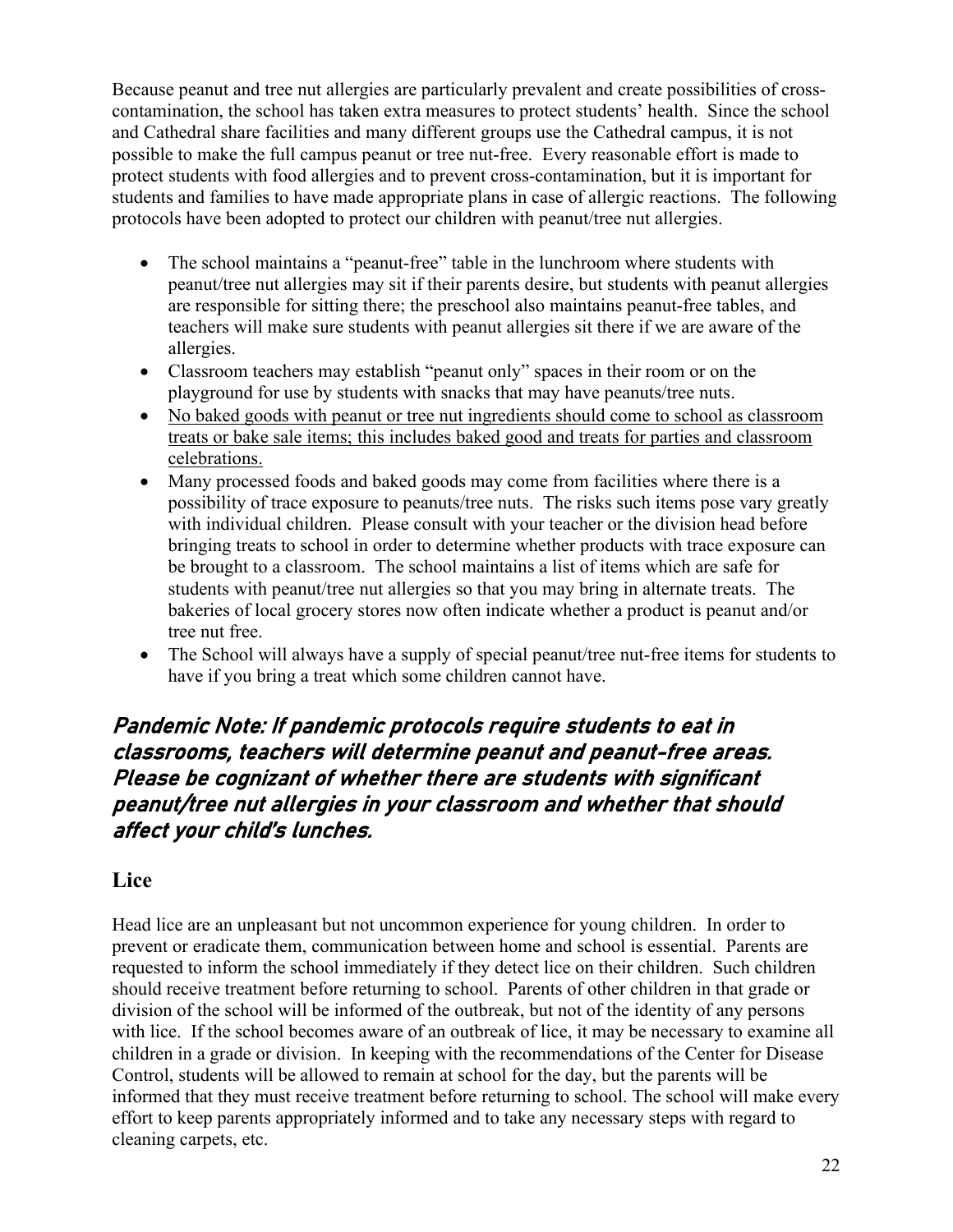# **Extreme Weather Conditions**

In the event of extreme weather warnings on radio and TV, parents may come to the school to take their children home. Be sure to check with the office if you pick up your child under these circumstances. St. Mark's Cathedral School will make its own determinations for weatherrelated school closings, independent of local parish school boards, although we will generally take public school closings into account. In some circumstances, we will follow the public schools in closing but may re-open even while the public schools remain closed. In such an event, parents should certainly keep their children home if driving conditions from their home to school remain unsafe.

**Parents will be notified by text and email of all closings or other pertinent weather-related information; this is the primary means of such communication, although TV/radio may be used as well.**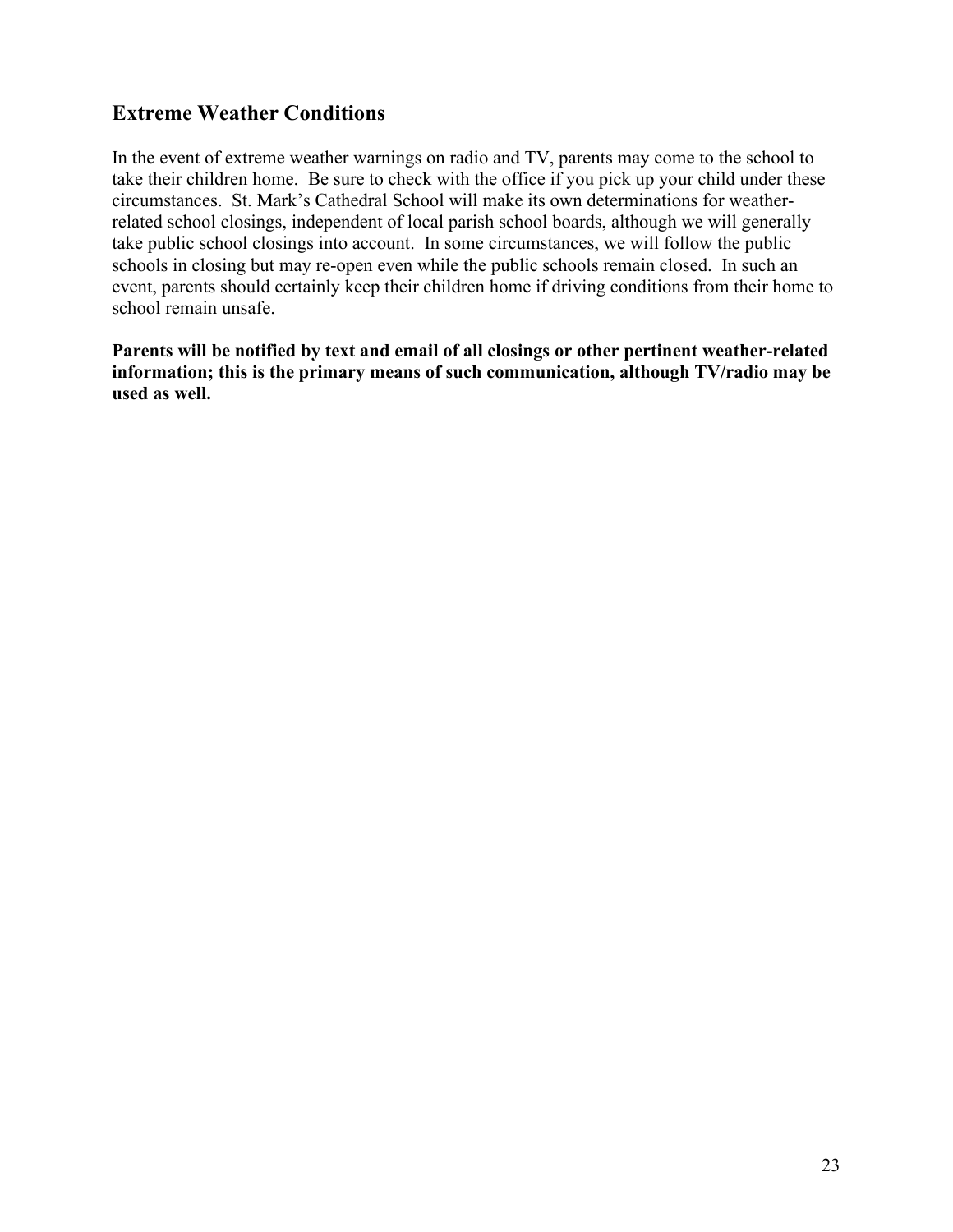# **COMMUNITY LIFE AND COMMUNICATION**

### **Problems or Concerns**

.

The faculty and staff are committed to serving the children and parents of the school as professionally as possible. Anytime a parent has concerns of any sort it is best to go immediately to the source, usually the classroom teacher. Please do not assume that teachers are aware of the problem or concern and are failing to address it; sometimes we may not be aware of situations that we need to know about. Sometimes we may be addressing a problem or concern and you may not be aware of that. If you have spoken with a teacher and do not feel the situation has been adequately handled, you should contact the Division Head and then the Head of School.

### **Grievance Policy**

In the event of a disagreement between a student/parent and a faculty or staff member, the matter shall be processed in the following manner:

- 1. The two parties in question shall discuss the problem and seek a resolution between themselves.
- 2. If unresolved to the parties' satisfaction, the problem shall be presented informally to the appropriate Division Head for resolution.
- 3. If this step does not result in a satisfactory resolution, the Head of School shall be brought in by the Division Head to hear all sides of the issue and render a decision in writing.

Should the problem remain unresolved satisfactorily after all these steps have been taken, the student/parent or faculty member may submit a written request for a review of the Head of School's written decision within three days of the decision to the Executive Committee of the St. Mark's Cathedral School Board to insure that the Head of School has followed "due process" and not to reconsider the Head of School's decision. "Due process" is meant to indicate following the procedures, policies, and principles of St. Mark's Cathedral School; it is not meant to meet the definition of "due process" as applied in a court of law.

### **Expectations of Parents**

Just as St. Mark's Cathedral School expects faculty and staff to conduct themselves professionally and to model developmentally appropriate nurturing behavior, we expect parents to respect the policies and procedures of the school and to interact with all members of the community in a supportive and appropriate manner. These mutual expectations are spelled out in more detail in the School-Parent Covenant. Please remember that you represent the school just as much as teachers or students. Whether interacting with a teacher, chaperoning a field trip, or cheering on a team at a game, parents should strive to be polite and respectful. Remember that teachers are not allowed to discuss other parents' children and that discussions of individual students should happen in private, not in the halls or classroom. It is best to call or email a teacher first about a concern rather than to show up unannounced, and parents should remember that teachers may need time to gather information or prepare a response to parental communications.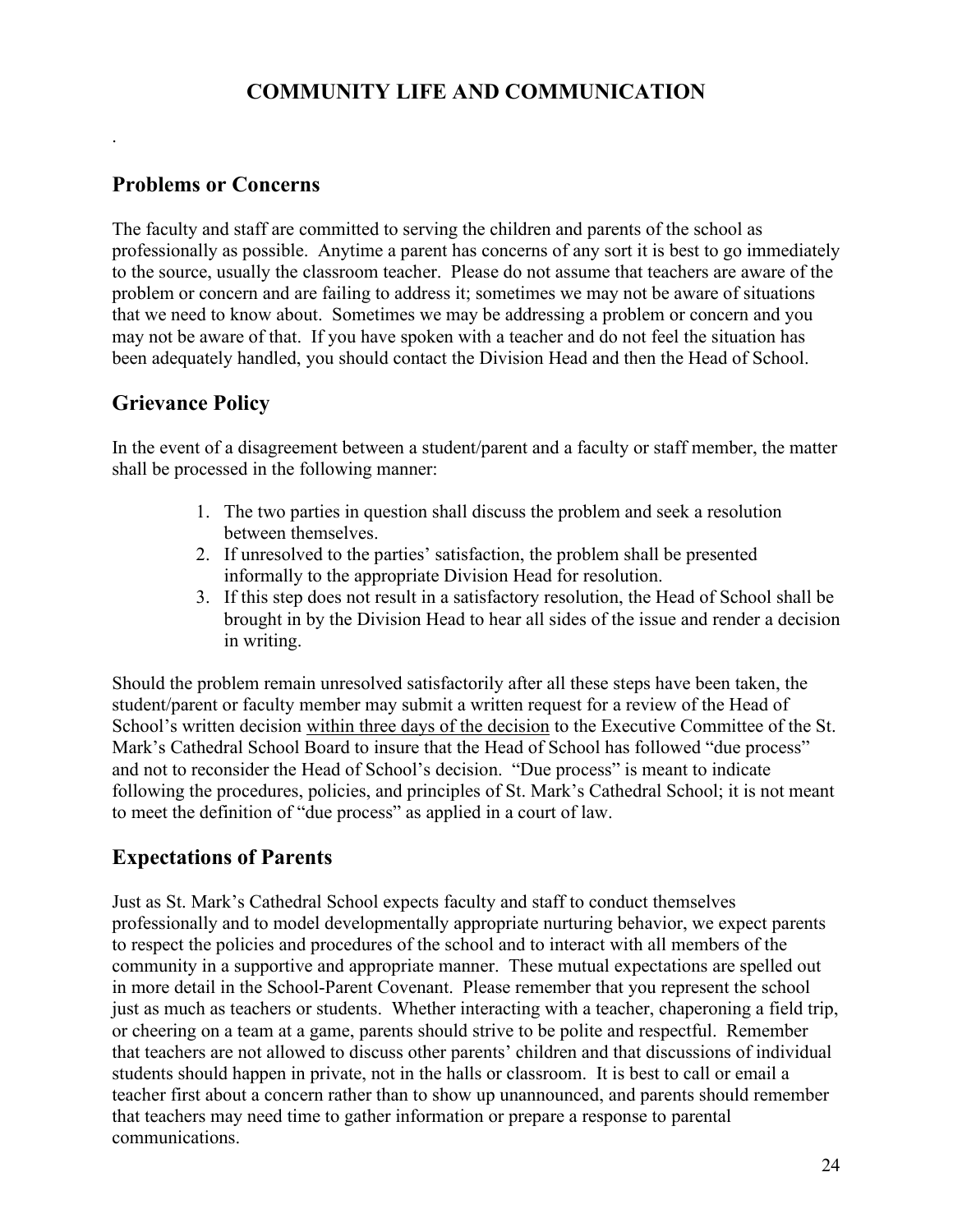It is natural that there may be a time when parents are dissatisfied with some aspect of the school. In such situations, however, parents are requested to address those concerns through the appropriate channels rather than with other people in social situations or through social media.

In signing the Enrollment Contract, parents agree to accept the rules and regulations of the school and to support and abide by school policies. Failure to do so could be grounds for termination of the contract or non-renewal for the following year.

# **Chapel**

As an Episcopal school and a ministry of St. Mark's Cathedral, an important part of the school's mission is fostering spiritual development. Accordingly, all students at St. Mark's Cathedral School attend Chapel once or twice per week. These weekly services allow us to meet together as a community and focus on the spiritual dimension of our human experience. Our goal at each service is to provide an environment for prayer, worship, and spiritual growth, not only for the children, but also for faculty and staff. On those days when students do not have Chapel, the day begins with the Pledge of Allegiance and School Prayer.

Chapel is held in the Cathedral for grades K-8 according to the schedule below. Thursday is designated as "Family Chapel" and parents of  $1<sup>st</sup>$  through  $8<sup>th</sup>$  grade students are especially encouraged to attend on that day, but parents are always welcome to attend all chapel services and sit with their children. On those occasions where each class processes into the cathedral behind the banner signifying their patron saint, parents are asked to wait for their child in the pew assigned to his/her class.

| Monday    | Grades 2-5                                                                                                                         | Cathedral        | 8:00 |
|-----------|------------------------------------------------------------------------------------------------------------------------------------|------------------|------|
| Tuesday   | Grades 6-8                                                                                                                         | Cathedral        | 8:00 |
| Wednesday | PS <sub>4</sub>                                                                                                                    | PS Chapel        | 8:15 |
|           | PS <sub>3</sub>                                                                                                                    | PS Chapel        | 8:30 |
|           | PS <sub>2</sub>                                                                                                                    | Classroom        | 8:45 |
| Thursday  | Grades 2-8                                                                                                                         | Cathedral Chapel | 8:00 |
| Friday    | Grades K-1                                                                                                                         | Cathedral        | 8:15 |
|           | First Grade will switch to Lower School Chapel in the 2 <sup>nd</sup> quarter and will begin<br>regularly attending Family Chapel. |                  |      |

In keeping with the customs of Episcopal worship, students play a role in leading and assisting worship. Students may serve as banner carriers, acolytes, or readers. In general, these roles are taken by students in grades 4-8 and are assigned by the School. Students involved in morning chapel services should arrive to begin their duties at 7:40 AM.

Several times per year to mark important Feast Days in the life of the Church, students in  $1<sup>st</sup>$ -8<sup>th</sup> grades participate in the Holy Eucharist, also known as Holy Communion. Instructions are given as to how to receive communion. Students who have been baptized and receive communion in their own churches are welcome to receive communion at St. Mark's. Parents should discuss with their children whether the children should or should not receive. Additional information about worship in the Episcopal Church is found at the end of this handbook.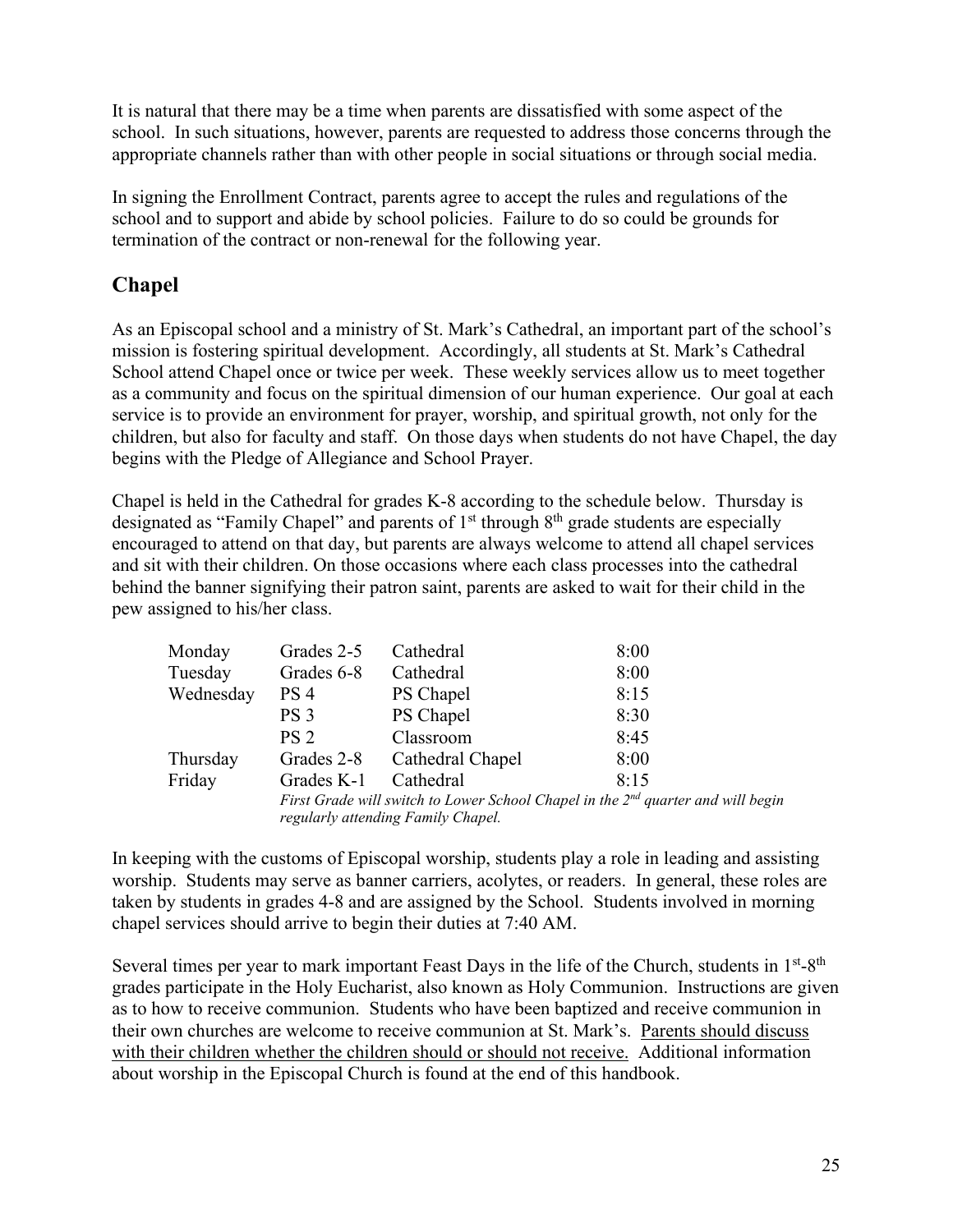# **School Parties**

Parties are held at Christmas, Valentine's Day, and the End of the Year for students in grades K-8. The room mothers and the teachers will organize these events. In order to teach children good nutritional habits, we normally try to limit sweet and sugary snacks and balance them with other choices that include proteins, complex carbohydrates, and fruits and vegetables. Please follow the teacher and room mother's guidelines with regard to this. At times special classroom events may be planned by the teachers to coordinate with the curriculum; the teacher may ask room mothers for assistance, but no parent should plan class activities without approval of the teacher. No swimming parties may be held during school time without the express approval of the Head of School.

### Pandemic Note: The Administration will determine whether parties can be held and whether they need to be modified over the course of the year.

### **Birthdays**

When a child has a birthday, a parent may wish to provide a snack or lunch dessert. Arrangements must be made in advance with the homeroom teacher. Please keep the snacks simple and easy to manage to minimize mess and preparation time and follow all guidelines with regard to peanuts/tree nuts.

# Pandemic Note: Parents may send birthday treats with a child or leave them in the office.

### **Off-Campus Parties**

Love and consideration are two of the basic teachings at St. Mark's Cathedral School. Naturally, it is often impossible to invite all of a child's classmates to a private party. Your consideration is asked of those friends from school who may not be included. Invitations may be distributed at school **IF AND ONLY IF** all members of the grade/classroom or if all girls/boys from the grade/classroom are included.

### **Presents**

In the event that students are giving presents for Christmas, Valentines, end of the year, etc., all students in the class or all boys/girls in the class must receive a present. **It is not necessary to give presents on all such occasions**. If such presents are given, they should be inexpensive and simple; please remember that not all families can afford to give expensive gifts to all children, but children don't always understand why they cannot reciprocate.

### **Church Property**

St. Mark's Cathedral is very generous with its permission to use its facilities. There are, however, some areas restricted from school use. Students are not allowed in the church wing on the second floor (the church parlor and offices). The main entrance by the church receptionist's desk and all phones on this floor are off limits. The purchase of soft drinks from the church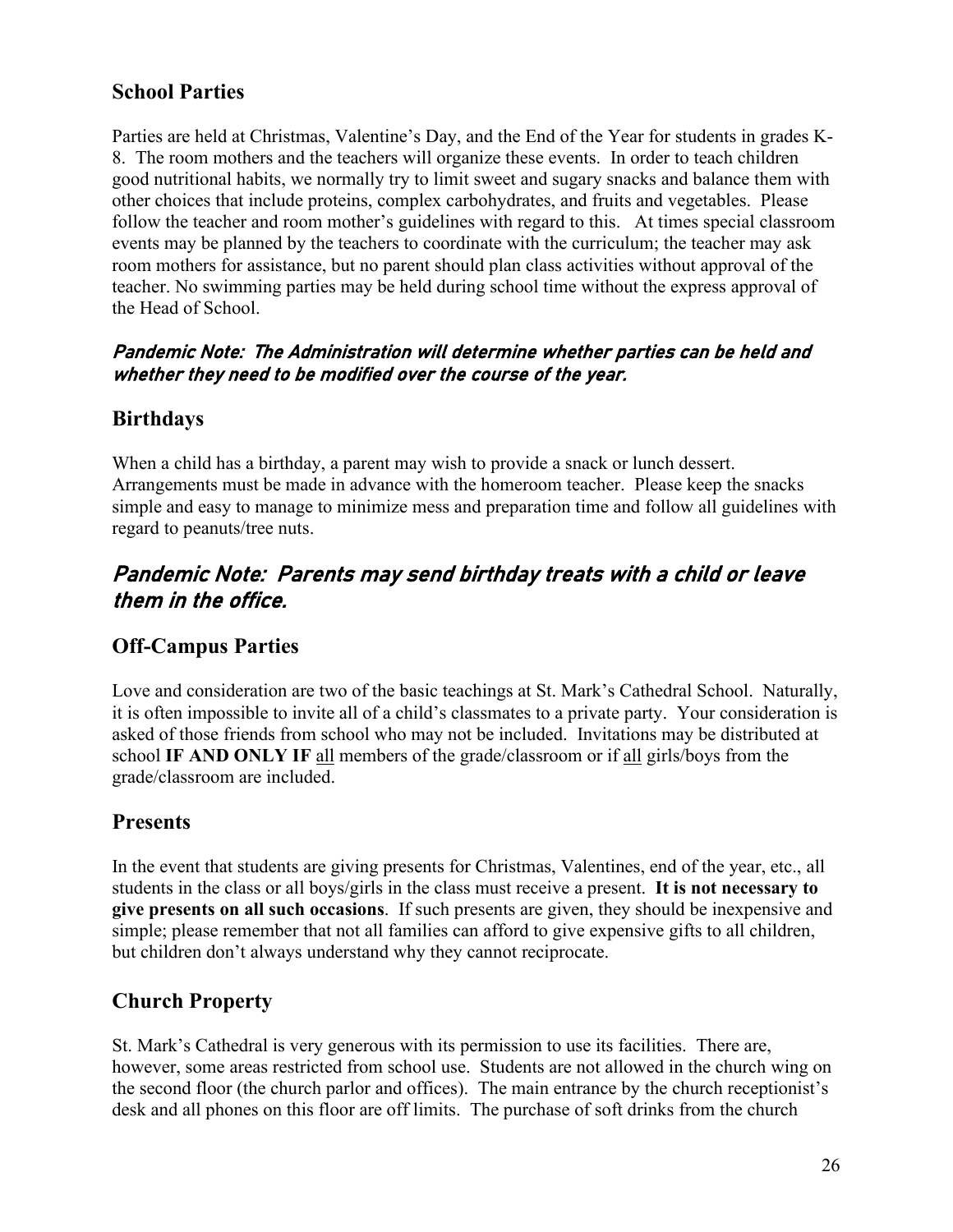vending machines is prohibited during the school day. All maintenance areas, control boxes, etc. are also off limits to students.

# **Change of Address and Emergency Contact Information**

Parents of all enrolled students enter and approve their student and family's personal information via the FACTS Family Portal. This includes address, phone, email, and employer information, as well as emergency contacts and medical information. **It is the parents' responsibility to keep all information current**. If there is an address change – physical or email, or any changes in emergency contacts, parents MUST update this information in the Family Portal. Parents are welcome to call the school for assistance with the FACTS system.

# **Communication with Teachers**

Strong parent-teacher bonds and healthy communication between home and school are vital to a child's education. St. Mark's teachers are expected to communicate with parents in helpful and appropriate ways, and such communication is expected to be timely, respectful, and professional. We ask that parents conduct themselves similarly.

Please contact your child's homeroom teacher or the appropriate administrator any time there is information we should have about your child. In order to facilitate more comprehensive conversations and because electronic communication often lacks emotional cues, the school requires the use of face-to-face or telephone conversations for discussions of academic or behavioral concerns. Teacher contact phone numbers are provided to parents at the start of the year. We do ask that you remember that teachers have family and private lives as well; it is not appropriate to call or text teachers after 8:30 p.m., and weekend calls are strongly discouraged.

The school strives to communicate as much as possible through email for conveying information about activities and programs. It is therefore imperative that we have an email address for all parents. Individual teachers often contact parents about important but non-emergency information through email. The school uses an email blast system to send emails to all parents or large groups of parents simultaneously. This system also allows for sending all-school phone calls or texts as necessary.

Texting with teachers is discouraged. Teachers are not supposed to use their cell phones during instructional time, and many turn them off or silence them when students are in the room. If the teacher has indicated that he or she prefers texting for communication of brief information (e.g. change in carpool arrangements, scheduling time to talk) texting is acceptable. Texting is not an appropriate medium for discussions of student performance or behavior or for complex information. Such information needs to be shared via email or telephone calls. Texts made late in the evening or over weekends will not be returned until convenient for the teacher.

Despite the widespread use and obvious benefits of social media, such media are not appropriate formats for discussion of students. Please use email or call the teacher directly.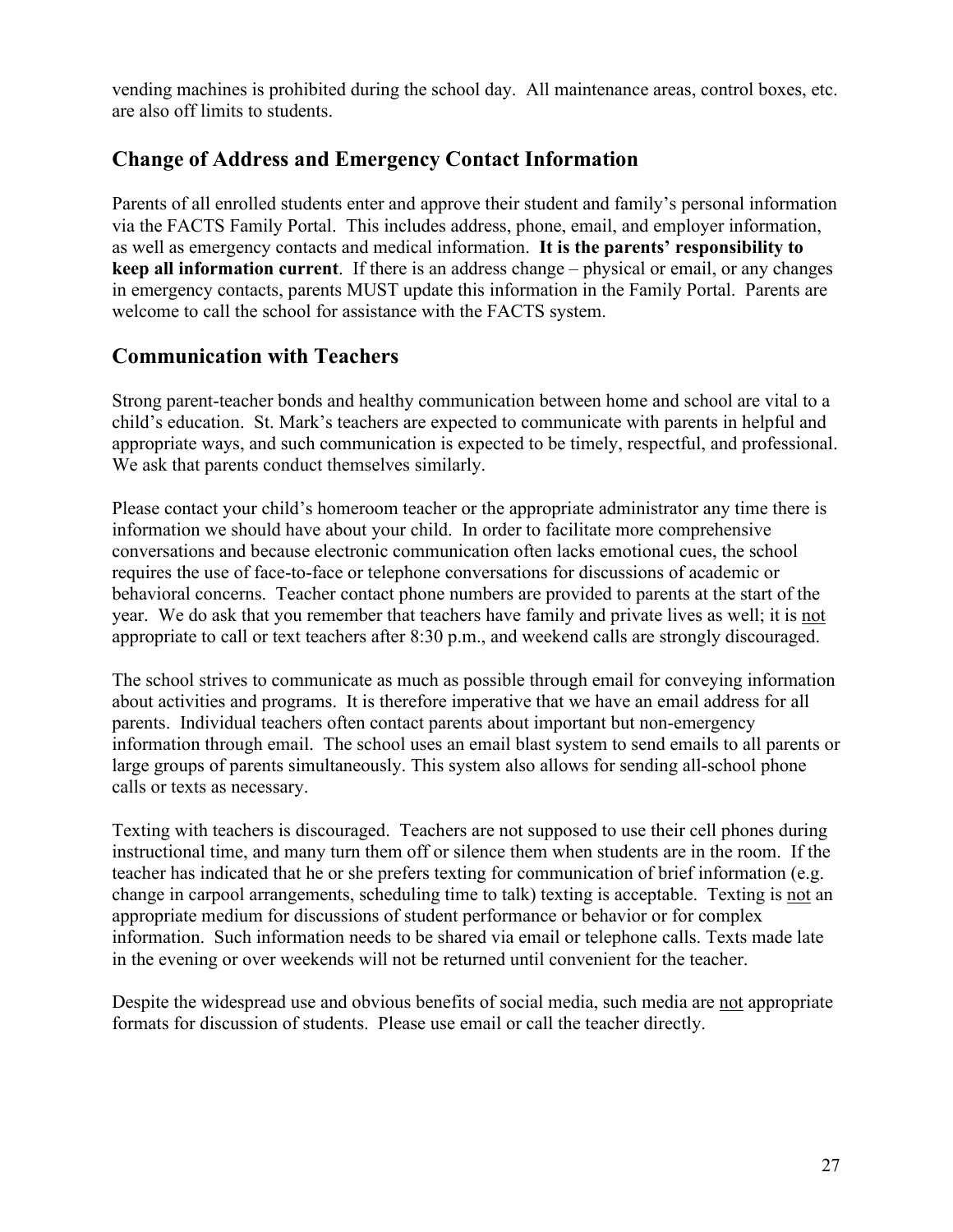# **Financial Arrangements**

Full details of the financial obligations of parents are contained in the Enrollment Contract and Admission letters, which state the policies of the school in this area. Accounts from the previous school year **must** be current **before** a student will be admitted for the fall semester of the following year. Records will not be sent to another school if there is an outstanding financial balance.

# **Scheduling**

A master calendar is maintained in the office. Please check before scheduling any special event. In the event of a conflict, the Head of School will make the final decision after consultation with concerned persons. Any event taking place outside of the main school classrooms, or outside of the school day, needs the approval of the Cathedral calendar coordinator.

# **Parental Use of Social Media**

Widespread use of social media is now the norm for parents. Parents are asked to remember, however, that the best way for the school to address a problem is for you to communicate directly with the appropriate teacher or administrator. Posting complaints or concerns on social media will not help address the problem. Negative comments about members of the school community are disruptive and altogether inappropriate. Teachers with social media accounts may choose whether or not they wish to be "friends" with parents.

The school maintains Facebook and Instagram pages which frequently provide updates on school activities or depict events on campus. We encourage parents to "like" our pages. It is the school's practice not to identify children with last names on social media.

Please keep in mind that many parents do not wish their children to be identified online. Parents are encouraged to identify children only by first names. Before "tagging" pictures, parents should make sure that such practice is welcome. Likewise, parents who prefer not to have their children tagged or otherwise identified should communicate that with their fellow parents.

### **Communicating in Cases of Divorce, Separation or Unmarried Parents**

Believing that a child's educational experience is enhanced through active parental participation and partnership, St. Mark's Cathedral School seeks to facilitate communication with all parents, step-parents, and custodial parties in cases of divorce, separation, or unmarried parents. Absent a court order to the contrary, and regardless of who signs the enrollment contract or pays the tuition, it is the policy of the school to provide all parents and custodial parties (custodial, noncustodial, and step-parents) equal access to all official records and reports regarding child(ren) to whom they are a parent, step-parent, or custodial party. All parents, step-parents, and custodial parties are entitled to receive normal school mailings (e.g., grades and comments, all-school emails). And each parent, step-parent, or custodial party is granted access to the child(ren), to teachers, and to administrators. Such access is provided without notification of other parties. It is the parents', step-parents', or custodial party's responsibility to provide record of court decisions and up-to-date contact information. Given the unique legal situation of each family, the school may make exceptions to this policy (e.g., to comply with a court order).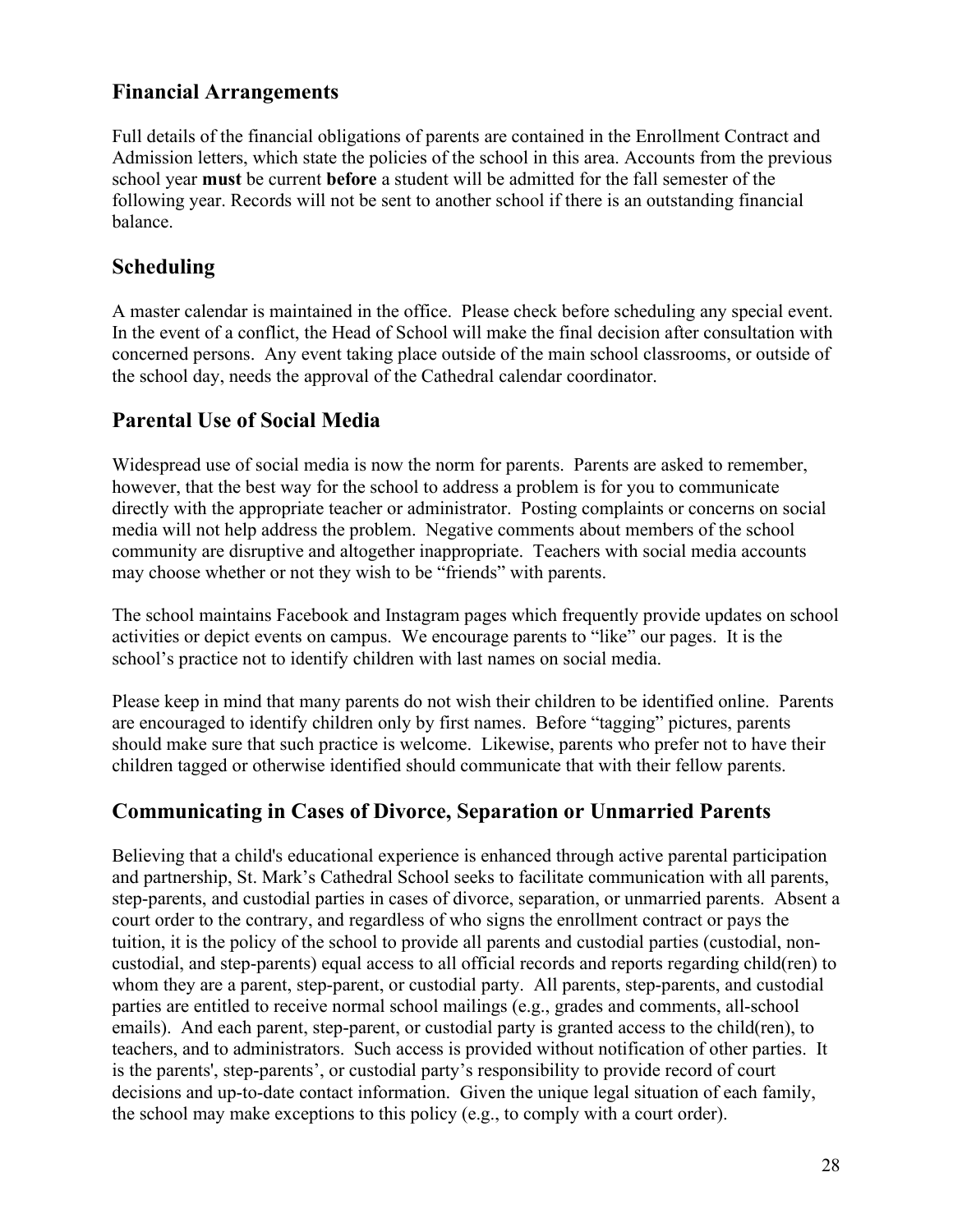# **Testifying in Divorce or Custody Proceedings**

Because St. Mark's Cathedral School strives to remain neutral in any parental dispute, including litigation between parties to a divorce or custody disagreement, absent a subpoena properly issued by a court of law, no school employees may serve as witnesses in any civil or domestic proceeding involving a parent of a child enrolled at the school.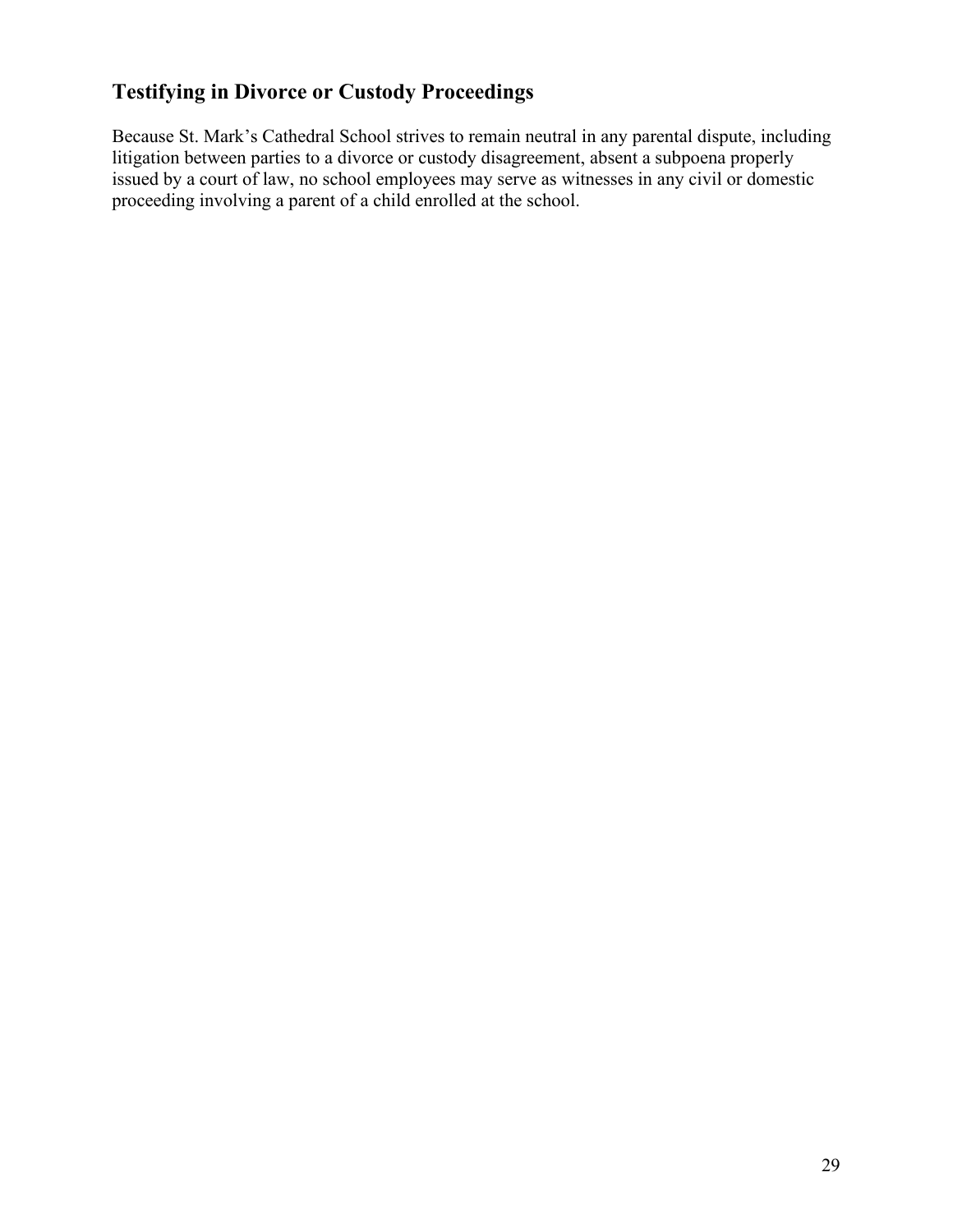# **THE ACADEMIC COMMUNITY**

# **The Curriculum**

The curriculum at St. Mark's is designed to be challenging, comprehensive and developmentally appropriate. It helps students to understand their cultural roots, to use language with confidence and ability, to explore the wonders of math and science, to grow into caring members of our society, and to develop their relationship with God. In the words of the prayer for those who have just been baptized, we pray that our students will have inquiring and discerning hearts, the courage to will and to persevere, a spirit to know and to love God, and the gift of joy and wonder in all His works (BCP p. 308). Every part of our school is committed to fulfilling those goals.

In order to fulfill our curricular goals, our school program and faculty are organized into the following three areas:

| Preschool     | PS 2, PS 3, PS 4, Kindergarten      |
|---------------|-------------------------------------|
| Lower School  | $1^{st} - 5^{th}$                   |
| Middle School | $6^{th}$ <sub>-8<sup>th</sup></sub> |

Teachers in the Enrichment, Foreign Language, and Physical Education departments support homeroom teachers. In addition to the core curriculum of English and Language Arts, Mathematics, Science, and Social Studies, PS 3 through 5<sup>th</sup> grade students also have Spanish, and  $6<sup>th</sup>$  -  $8<sup>th</sup>$  grade students choose either French or Spanish. All students in grades 1-5 have daily Physical Education and weekly classes in Art, Music, Christian Education, Computer, and Library Skills. A dedicated Lower School Science Lab allows Lower School students to go to science lab weekly. Additional enrichment classes are offered to the  $6<sup>th</sup>$ ,  $7<sup>th</sup>$ , and  $8<sup>th</sup>$  grades. Preschool students enjoy developmentally appropriate offerings in art, music, movement, science, and Christian education.

### **Grades and Testing**

The purpose of grades is to communicate to students and their parents the academic progress that is being made. The school gives regular assignments, homework, projects, and class work that the student needs to fulfill. These assignments, along with tests and quizzes, are averaged to assign a grade at the end of the quarter. Middle School students take final exams, and those exams are factored into their semester grade. Exams count more and become more comprehensive as students get older, in order to prepare them for high school exams.

In addition, the school administers standardized testing in the spring to  $3<sup>rd</sup>$  through  $8<sup>th</sup>$  grades. These tests enable students and parents to see how the work done at St. Mark's compares with the same grades in public and independent schools across the country. Eighth graders will take state-mandated exams as necessary and determined by the state and parish.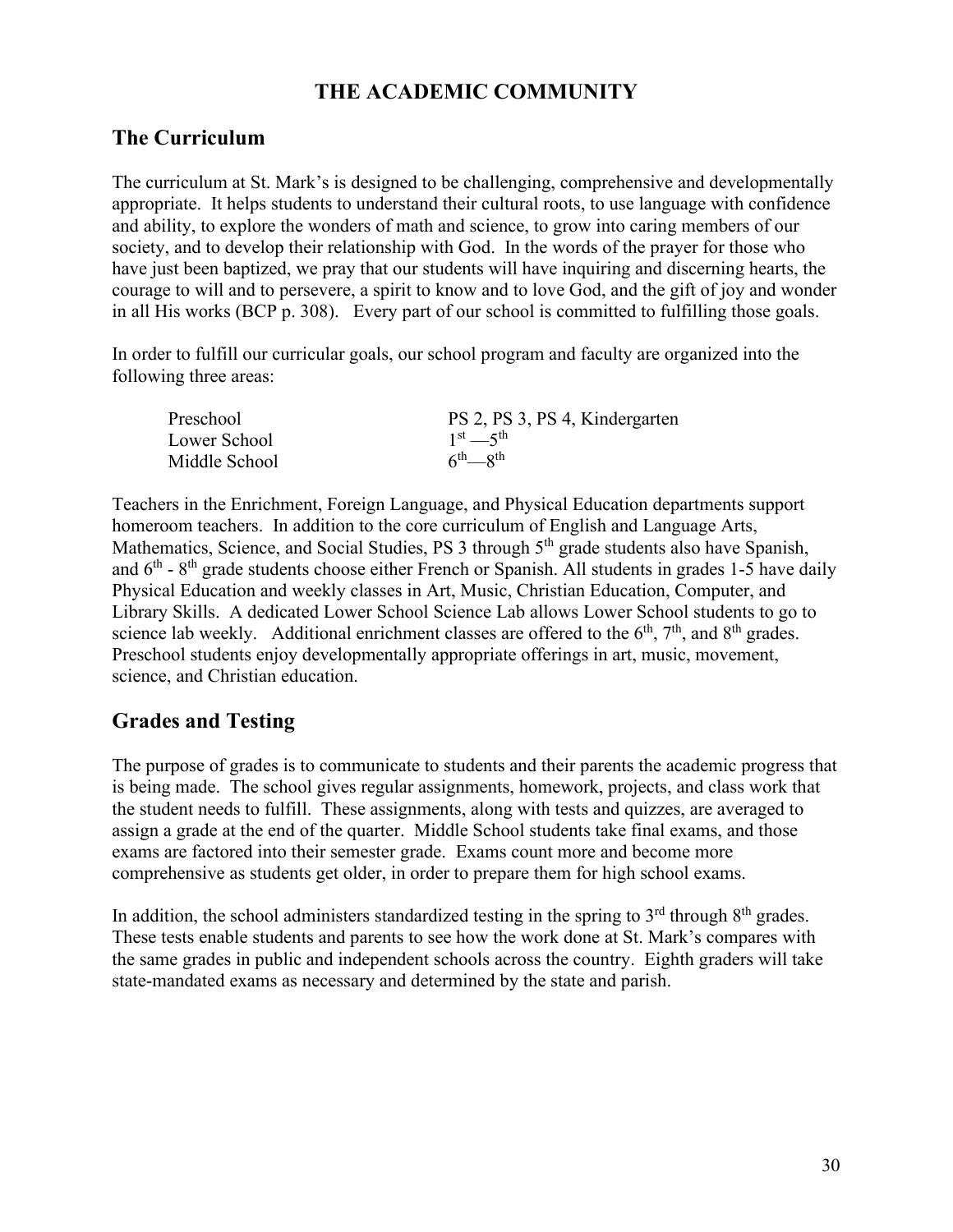| <b>Grading Scale</b> |            |                       |  |  |
|----------------------|------------|-----------------------|--|--|
| <b>Letter</b>        | Percentage | <b>Description</b>    |  |  |
| $\mathbf{A}$         | 100-93     | <b>Superior</b>       |  |  |
| B                    | $92 - 85$  | <b>Above Average</b>  |  |  |
| $\mathbf C$          | 84-74      | Average               |  |  |
| D                    | 73-66      | <b>Below Average</b>  |  |  |
| F                    | below 66   | <b>Unsatisfactory</b> |  |  |

*Note: Although a D is considered a passing grade, it does not indicate that a student is prepared for the next level in that subject. The division director will normally make suggestions or requirements for summer remediation.*

# **Grade Reporting**

Report Cards are issued at the end of each quarter. At some grade levels, students are evaluated not only on skills but also on conduct. Parents are encouraged to contact teachers for more specific information about their child's progress.

In addition to report cards, each week a packet of papers from the week preceding is sent home with the child in grades  $1<sup>st</sup> - 5<sup>th</sup>$ . Tests, quizzes, classroom assignments, and graded homework assignments are included. Lower School students receive progress reports in the 4<sup>th</sup> or 5<sup>th</sup> week of the quarter. Middle School students who have a grade of C- or lower at the mid-point of the quarter receive Notices of Concern.

St. Mark's allows parents and middle school students electronic access to their child's grades through the family portal in FACTS, which can be accessed through the school website. This allows parents to see assignments when they are made and grades as they are posted. Keep in mind that grading and posting assignments takes time, so parents should allow at least 48 hours after the completion of a test or project before expecting to see a grade.

# **Academic Deficiencies and Promotion**

Since the work for each grade builds upon that accomplished in the previous one, a student may not be promoted to the next grade level nor graduate from the school if he/she has a year-end grade of **F** in any major academic subject; in such instances the Division Director and Head of School will meet with the parents and establish a Remediation Plan which may require repeating the grade, summer coursework or tutoring in order to demonstrate a passing grade, or seeking a more appropriate academic setting with the school's assistance. In Lower School, the major academic subject areas are Reading, Language, and Math. In Middle School, the major academic subject areas are English, Math, Science, Social Studies and Foreign Language.

If a student earns a D either for the year or in the  $3<sup>rd</sup>$  or  $4<sup>th</sup>$  quarters, the division director will determine whether that grade precludes likely success in the next year. In such cases the division director will meet with the parents to establish a Summer Remediation Plan. Successful completion of this plan will be required to return to St. Mark's Cathedral School.

In the preschool and kindergarten, promotion is based upon readiness as assessed by the teacher and division director. It is sometimes in children's best interest to take an extra year in preschool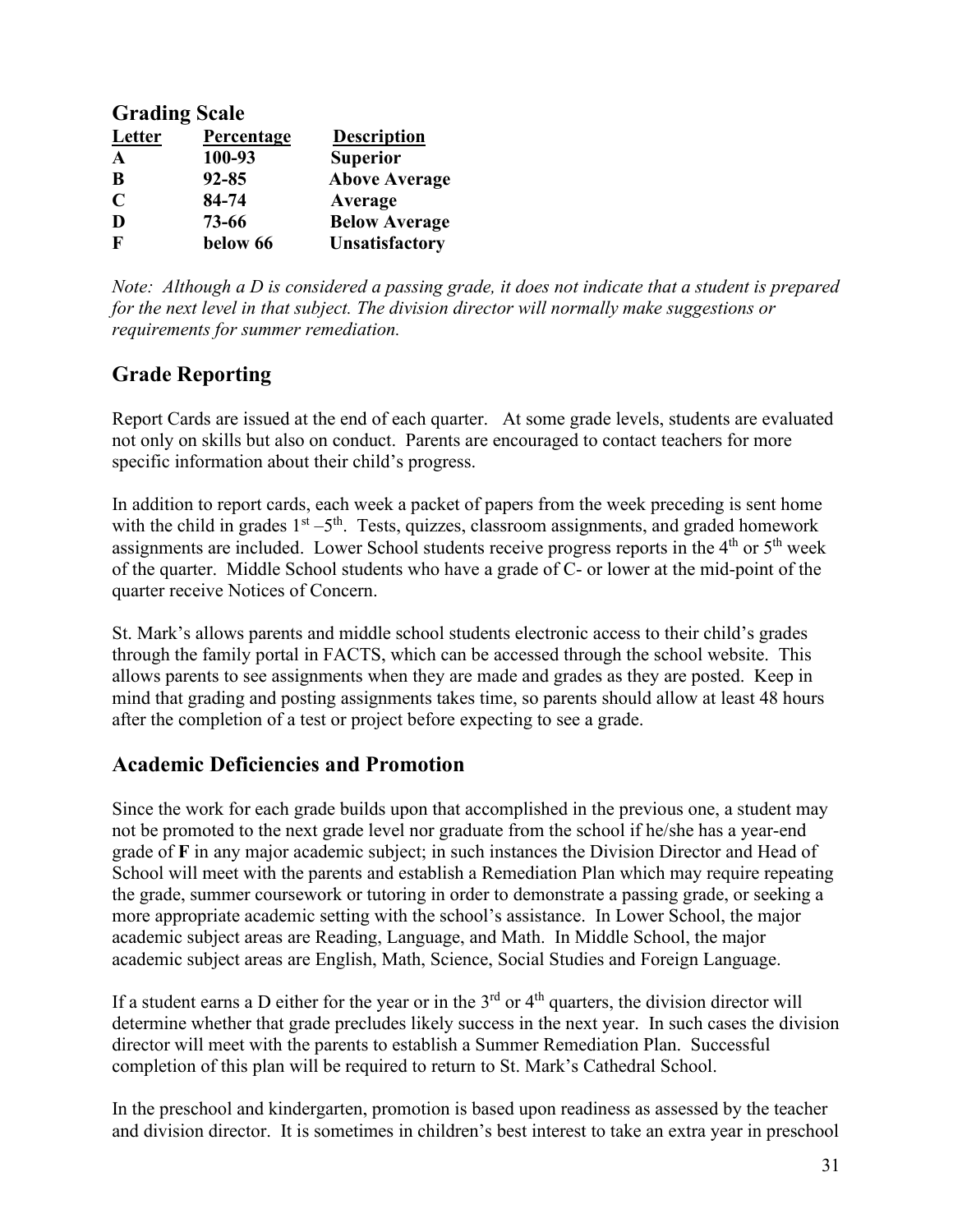or Kindergarten. This decision has nothing to do with a child's long-term academic ability but is a function of intellectual, emotional, physical, and social development, each of which is important. When a child takes an extra year of preschool or kindergarten, it should be considered a "gift of time."

# **Conferences with Teachers, Division Directors, and the Head of School**

Education is a partnership between home and school. We desire a close working relationship between parents and teachers. Parent-teacher conferences are an essential element in this. Conferences are scheduled in early November and at the end of the year. In January, homeroom teachers will contact parents to inquire whether there are any particular academic or social concerns and whether a conference would be helpful.

In addition to regularly scheduled parent-teacher conferences, either a teacher or a parent may request a conference at a mutually convenient time. Parents may also wish to meet with Division Directors to discuss broader issues or perspective. The Head of School is happy to schedule conferences with parents on any matter, after the matter has been discussed first with the teacher and Division Directors.

# **Classwork and Homework**

Homework plays an integral part in enriching work done in class and in developing good study skills and self-discipline. Students will need a quiet place to study at home. Parents generally assist by calling out spelling words, listening to their children read and insuring that the homework is being completed. Students need to learn to complete assignments alone in order to build self-esteem and to learn self-discipline. Since students work at different speeds, the following are only guidelines, based on what an average student could reasonably accomplish:

Grade 1: 15-20 minutes per night; reading on weekends Grade 2: 20-30 minutes per night; reading on weekends Grade 3: 30-45 minutes per night: rarely on weekends, reading on weekends Grade 4: 45-50 minutes per night; rarely on weekends; reading on weekends Grade 5: 50-75 minutes per night; rarely on weekends; reading on weekends Grade 6: 60-90 minutes per night; weekends usually; reading on weekends Grade 7: 75-90 minutes per night; weekends usually; reading on weekends Grade 8: 90-120 minutes per night; weekends usually; reading on weekends

In grades 5-8 especially, long-term assignments are given, and it is important that students learn to budget their time well and to plan ahead. The faculty works with the students to help them with this. Parents need to check that students are not leaving too much work for one night and to encourage them in their progress.

Students also need help in finding a balance between the need for speed and efficiency in getting work accomplished and the natural desire for excellence and attention to detail. All of us must deal with the constraints of time in working on our projects, and our children are no exception.

The **Accelerated Reader Program** is intended to help teachers and students keep track of outside reading. Students can test either in a classroom or in the library. The exact requirements vary from grade to grade as determined by teachers.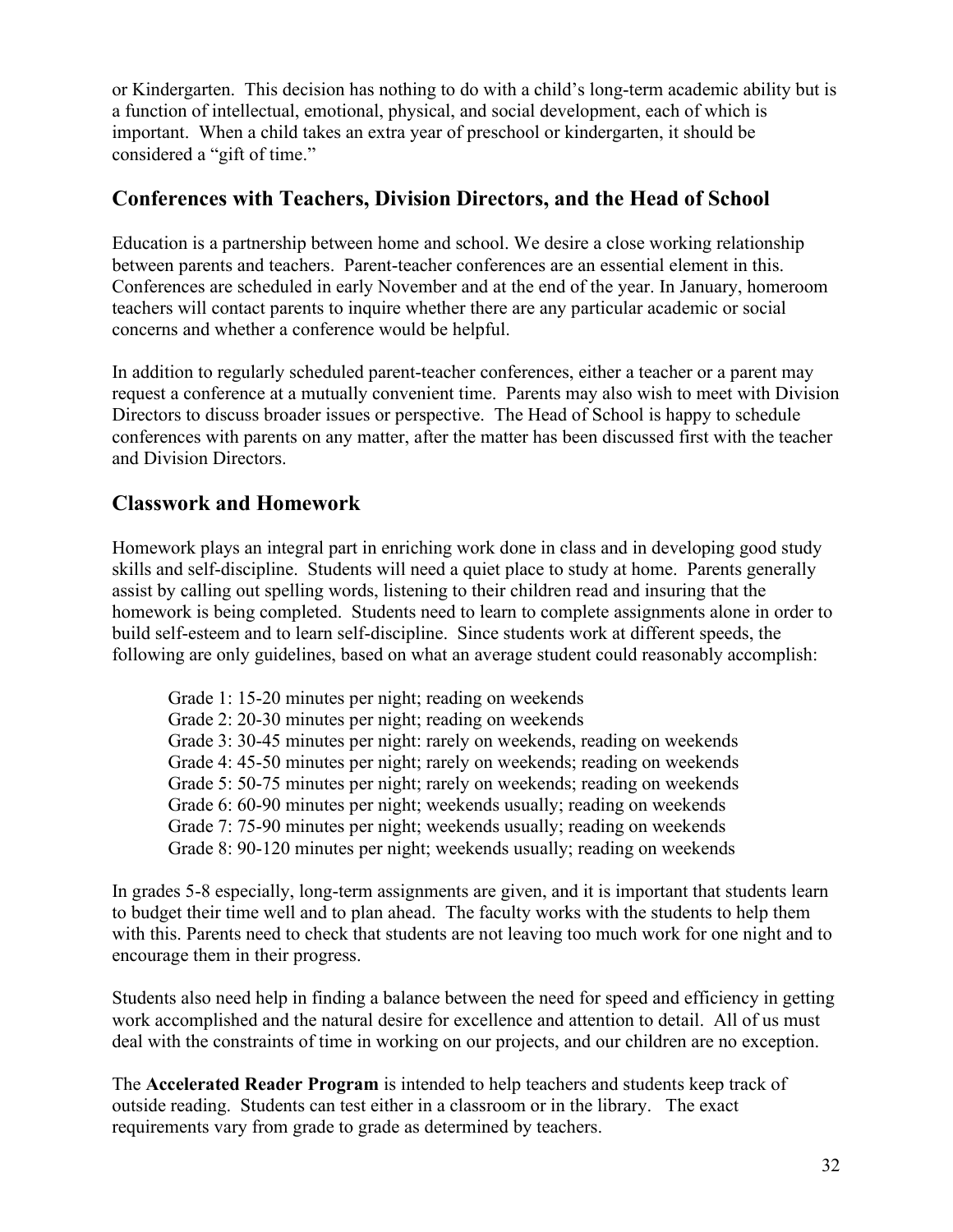# **Tutoring**

There are times when students need some extra instruction over and above that which the regular schedule can provide. Sometimes extra help may be available to students during the school day for a few minutes. When either teacher or parents think more help is needed, they should discuss the need and what sort of tutoring might be appropriate. Many teachers will tutor after school for a fee. Teachers may not tutor students for compensation if the student is in their class for the current year unless they have special permission from the Head of School.

# **Section 504 and School Building Level Committee**

St. Mark's Cathedral School makes reasonable accommodations for students with special needs in accordance with Section 504 of the Federal Code. The School Building Level Committee is chaired by the Directors of each school division, according to the age of the student. The SBLC's goal is to assist students to remain in and profit from the regular classroom education program at St. Mark's. At the request of a parent or teacher, the SBLC meets with the parents of a student to determine if there is need for screening for vision, hearing, speech and language, medical or motor skills impairments. Once the appropriate assessment has taken place, the SBLC will meet with the parents and teachers to establish suitable classroom interventions and/or curriculum modifications for the student for that year with the Committee's goal in mind, to assist a student to profit from the regular classroom education program.

Non-public institutions may by right select their students and are not obligated to educate all types of students who may enroll. If SMCS is unable to serve a student appropriately under 504 guidelines and cannot make the appropriate modifications and accommodations, the Head of School will advise the parents of this situation, will assist parents in finding an alternative placement, and will refund the appropriate balance of tuition costs. At St. Mark's, we will attempt to make all appropriate modifications and accommodations.

Students with identified 504 plans must follow the St. Mark's Cathedral School discipline policy.

# **Awards and Scholarships**

St. Mark's Cathedral School participates in the State of Louisiana Student of the Year Program. Students in grades 5 and 8 (one per grade) are selected by the faculty in accordance with criteria established by the state. Students must then complete and submit a portfolio to participate in the program.

Beginning with the 6th grade, two academic awards are given at the end of each quarter. Students are recognized for their achievement at a Divisional Chapel Service. Certificates of Achievement are given to those on the **Head of School's Honor Roll** (all A's) and to those on the **Honor Roll** (A's and B's). Middle School homeroom teachers also nominate students to be Student of the Quarter based upon effort, participation, and interaction with both teachers and students.

The **Middle School Academic Awards** are given by subject matter and grade level in English, Social Studies, Science, Math, French, Spanish, and in enrichment classes. The teacher of each of these subject areas is responsible for establishing his/her own criteria and for selecting the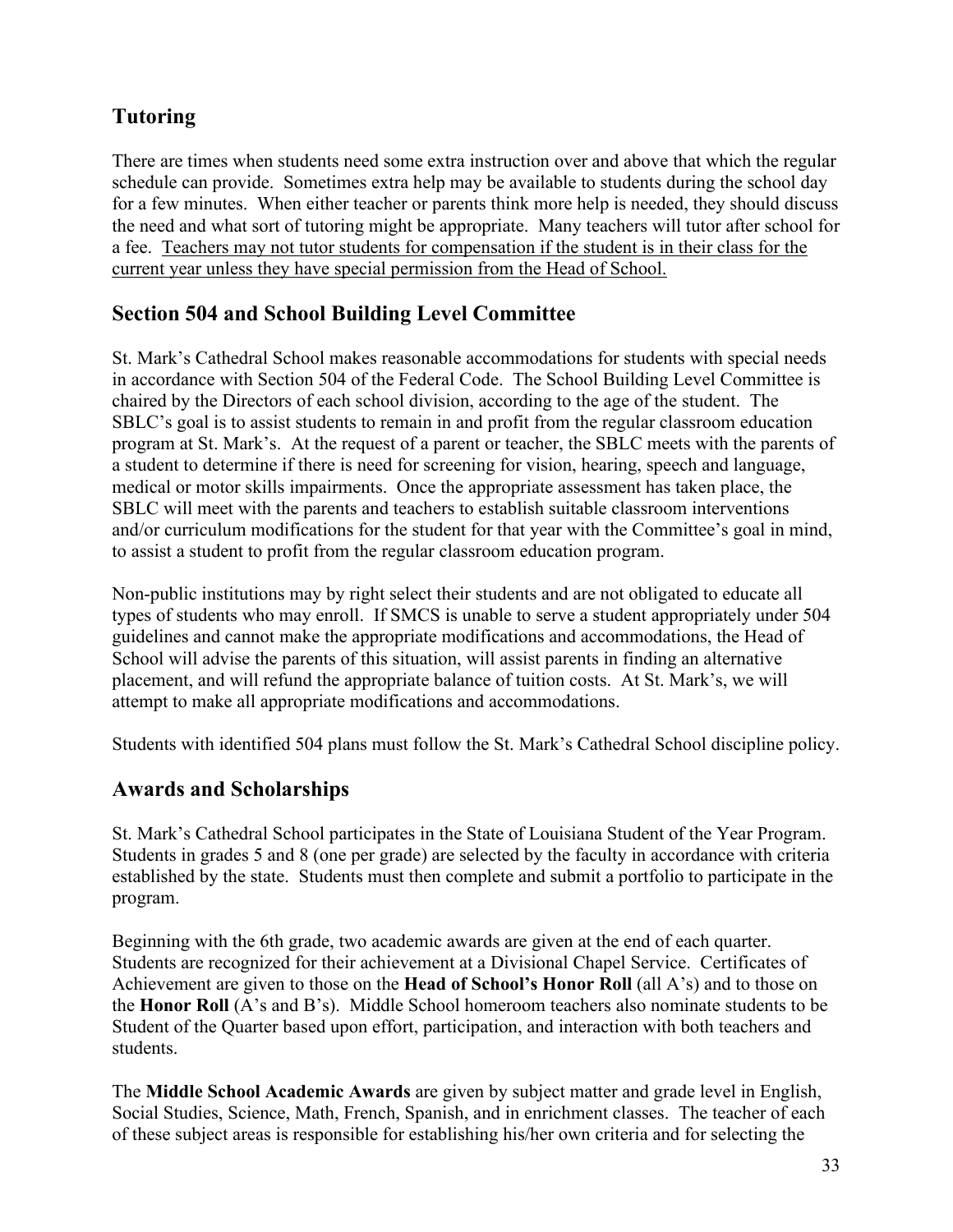recipients of his/her award. In addition, there are four **Endowed Scholarship Awards**, which carry a small credit toward tuition and are awarded upon the recommendation of the faculty, based upon the specific criteria for each award. These awards are

**David C. Tyrrell Scholarship** for a rising **6th** grader **Polly Couch Slack Scholarship** for a rising **7th** grader **Phoebe Judd Tooke Scholarship** for a rising **8th** grader (The above recognize "academic achievement, personal integrity, and concern for others.") **M. L. Agnew Award** for a rising **8th** grader recognizes a student "who is successful in

academics, works hard in all areas of school life, and represents the best of St. Mark's School Spirit."

The **Karol Fontaine Good Sport Award** is presented annually to a 5<sup>th</sup> grader who has consistently shown outstanding sportsmanship through his or her Lower School Years and who demonstrates promise of leadership and commitment to St. Mark's.

The **Olivia Bradley Award for Personal Growth and Commitment**, presented at Graduation, recognizes a student who has demonstrated significant personal growth throughout his or her middle school years, either academically, socially, or spiritually, and who has demonstrated a significant commitment to St. Mark's, perhaps in ways which do not always get noticed.

The **Head of School's Award** is awarded to a graduating 8<sup>th</sup> grade student who has the highest academic average for work done in grades 6-8 at the end of his or her St. Mark's career.

The **Dean's Award**, the most prestigious award at St. Mark's Cathedral School, is awarded to a graduating  $8<sup>th</sup>$  grade student who has attended  $6<sup>th</sup>-8<sup>th</sup>$  grades at St. Mark's and, throughout his or her time at our school, has consistently embodied the values of the school through commitment to the highest standards of personal integrity, consistent academic effort, and concern for others. The Dean of the Cathedral presents the award upon the recommendation of the faculty.

# **Graduation**

This ceremony is the culmination of many years of growth and achievement for our  $8<sup>th</sup>$  grade students. Since graduation is such a significant event, it is important that the school community support its graduates. For this reason, all students and parents are encouraged to attend. The dress code for the graduating boys is **white shirts, khaki slacks, solid navy sport coats,** and **a school tie**. The dress code for the graduating girls is **white tea-length or full-length dresses** and **white or neutral colored shoes**. The dress should be age-appropriate and appropriate for a church service; sleeves are preferable, straps acceptable. Strapless and spaghetti strap dresses are not appropriate. Parents should contact the Middle School Director if they have questions about the Middle School Dress Code.

Graduation takes place in the Cathedral and is followed by a reception in the Ministry Center hosted by the 7<sup>th</sup> grade parents. The Dean's Award, Head of School's Award, and Bradly Award are presented at Graduation. The Middle School Faculty chooses a male and a female speaker for Graduation. Academic standing, character, social relations with peers, and public speaking ability are all factors in this decision.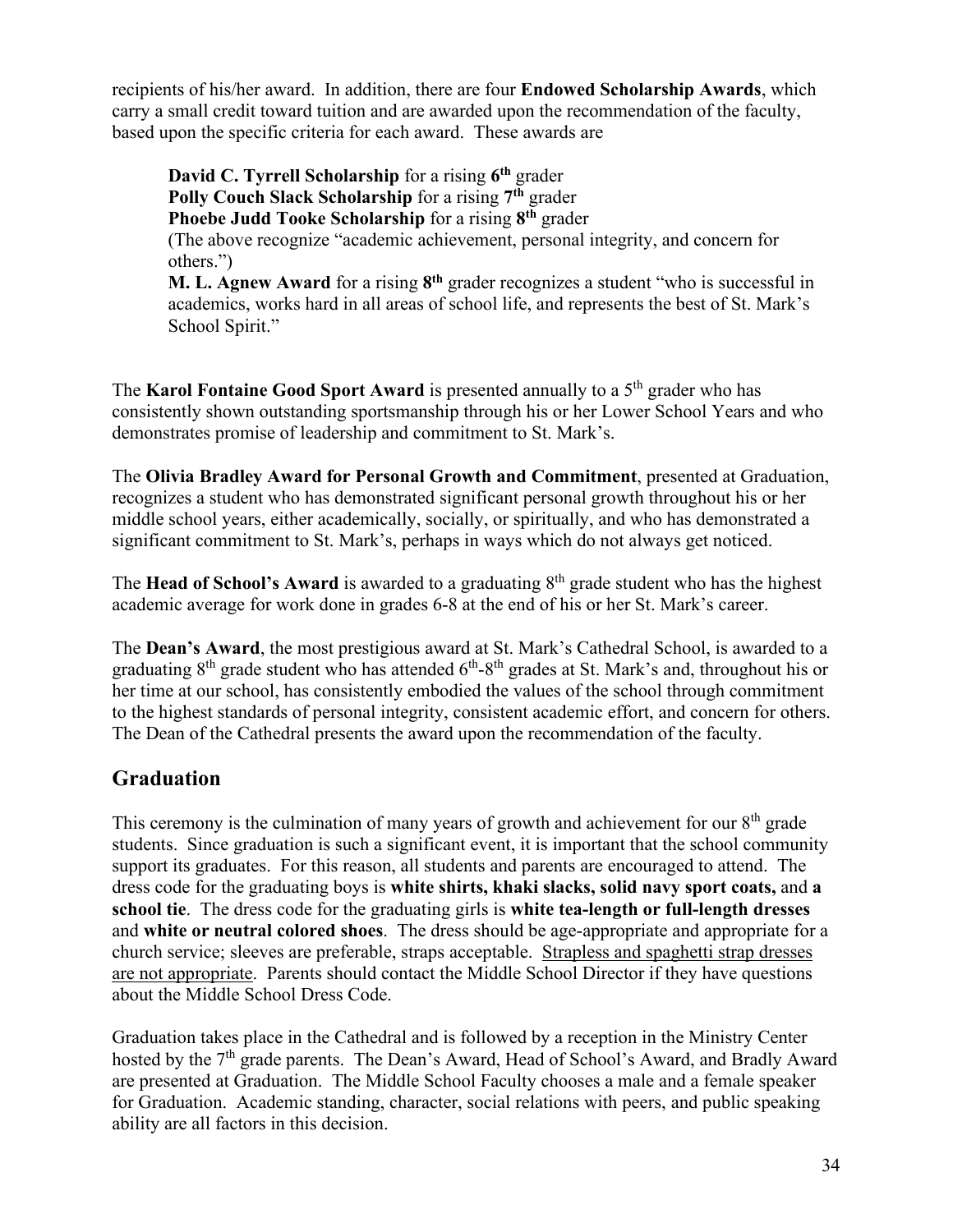# **STUDENT LIFE AND DISCIPLINE**

### **Purpose**

The foundation of student life at St. Mark's is the development of self-confidence, responsibility, and self-discipline. Students should know that they are valued and are both physically and emotionally safe at school. They should have a sense of responsibility for themselves and respect for other members of the school community. The rules and consequences outlined below are intended to help our students grow into responsible and caring citizens who will contribute positively to their communities.

### **Honesty Policy**

St. Mark's Cathedral School expects all students to conduct themselves with honesty and integrity. We know that learning to be honest is not always easy and that students will sometimes make poor choices. We want them to learn from their choices in order to grow into adults of good character. When students violate our rules and norms that have to do with honesty and integrity, in addition to whatever appropriate consequence is assigned, teachers and administrators will discuss the importance of making honesty central to one's character.

### **School Discipline**

The teacher is primarily responsible for discipline within his or her classroom. Each teacher will establish rules which are appropriate to the students and subject being taught in his or her room. General policies are set by the Head of School in consultation with the whole faculty, or with the director and teachers in each division of the school.

The object of the disciplinary code is to ensure

- (1) The safety and well-being of students, faculty, and others.
- (2) The order and integrity of the learning environment.
- (3) The development of responsibility, honesty, and respect for others.
- (4) Respect for the physical facilities of the school.
- (5) Behavior that is for the good of the school community.

School rules apply throughout the school day, anytime a student is on campus, and anytime a student represents St. Mark's Cathedral School or participates in an event as a member of the St. Mark's student body.

### **Consequences and Punishments**

St. Mark's Cathedral School is an educational institution, and as such the consequences and punishments for misbehavior are intended to be primarily educational rather than punitive. The Division Directors are largely responsible for addressing disciplinary matters. In cases involving suspension or if the Division Directors think it appropriate, the Head of School will be involved.

The Head of School, in his discretion and with full knowledge of the school board, may exercise such disciplinary measures as are appropriate, including the discharge of the student when in the best interest of the school.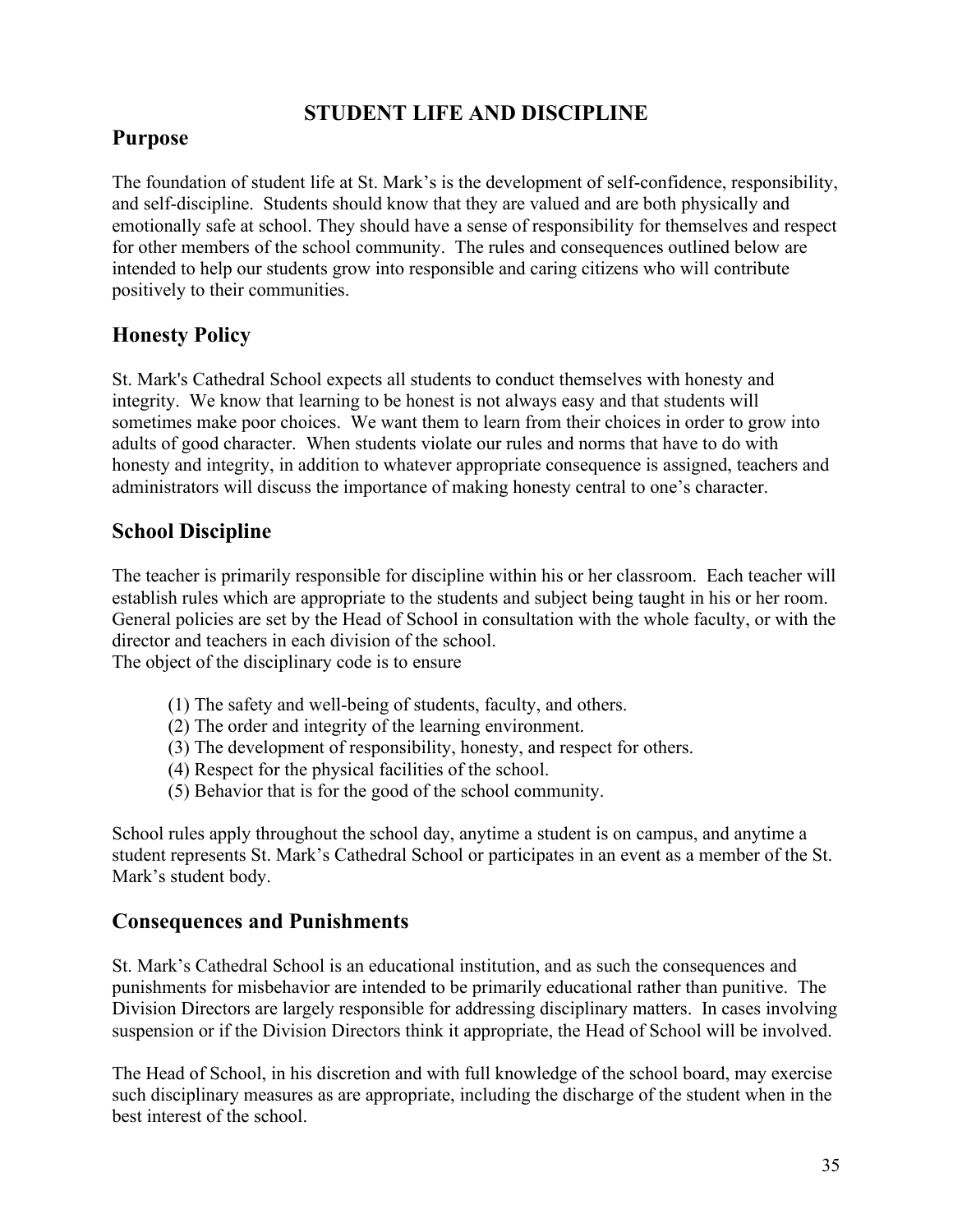In Lower School, consequences for misbehavior may involve removal from an activity; being sent to the Division Head's office; loss of recess, PE, or enrichment time; or other consequences appropriate to the offense which can help the child learn to behave more appropriately.

In Middle School, the following punishments are assigned: marks, detention, suspension, and expulsion. The more serious the offense, the more serious the consequence. If less serious infractions are repeated numerous times, the consequences will become more serious. Marks and detentions are assigned by the Middle School Director upon referral by individual teachers. Suspension is assigned with the approval of the Head of School.

St. Mark's Cathedral School does not employ corporal punishment.

# **Lower School Conduct Policy**

Lower School report cards will have a grade for conduct in the homeroom. Every week, each child will begin with 100 homeroom conduct points. In accordance with the class or grade-level policy, points will be deducted from the 100 point total. At the end of each week, the homeroom teacher will calculate the grade and this grade will be included in the weekly folder. If the misbehavior occurs on Friday after the weekly grade has been computed, the points will be deducted the following week. At the end of each nine-week period, the average of the weekly conduct grades will appear as a conduct grade on the report card. This grade will count in computation of honor rolls for  $4<sup>th</sup>$  and  $5<sup>th</sup>$  grades.

In the event of serious infractions, additional punishments, such as loss of recess time, a conference with the division director, or suspension may be assigned. Parents will be contacted via note home, email, or a call in the case of more serious infractions. Serious infractions include, but are not limited to the following:

- Intentionally hurting another child, either physically or emotionally (see Harassment Policy). This includes cyber-bullying and hurtful or false statements in texts, social media, or other digital communication.
- Acts of dishonesty, including lying, stealing, or cheating.
- Consistent failure to follow school rules and procedures

In some cases, the school may elect not to allow a student to return in the next year or even expel the child from school in the current year if disruptive and inappropriate behaviors continue.

# **Middle School Conduct Code**

The following infractions will generally result in a student's being assigned a **mark**:

- Entering the church wing on the second floor (the main entrance by the receptionist's desk, the church parlor and offices) during the school day without permission. Purchasing a soft drink from the vending machines in the Ministry Center.
- Behaving inappropriately during chapel, assemblies, or field trips.
- Behaving inappropriately in class, homeroom, the halls, at lunch, or at carpool.
- Using unacceptable language.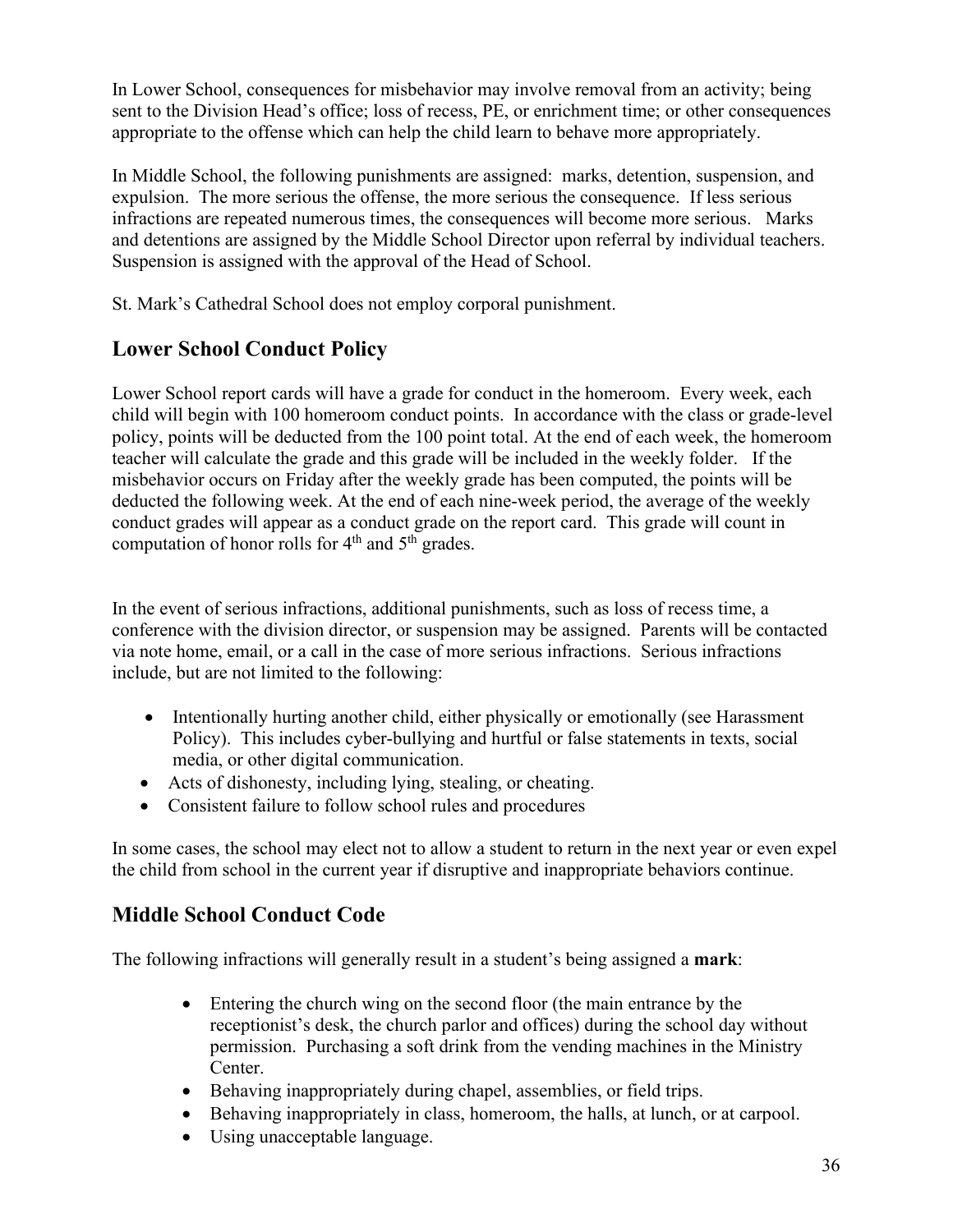- Bringing music or printed material with inappropriate language or images to school.
- Neglecting the study buddy or lunch area responsibilities.
- Using a prohibited electronic item (other than a cell phone) during school hours.
- Chewing gum.
- Repeatedly arriving late for class without an admit.
- Other infractions contained in the teachers' class rules.

Five marks for any combination of infractions during a quarter will result in a detention. All marks will be sent home to be signed by a parent or guardian. Marks are erased at the end of each quarter.

A **detention** will be normally given to students for the offenses listed below. Any teacher who witnesses the violation will give a detention.

- Accumulating five uniform violations in one quarter.
- Disrespect to a teacher or adult in charge.
- Abusing school property: marking on desks/walls or defacing bathrooms, etc.
- Stealing, defined as taking anyone else's property or materials without their permission.
- Forging a parent's signature.
- Using profanity or other euphemisms intended to shock or offend.
- Cheating
- Verbal or physical intimidation of another student including social cruelty and harassment. This includes Internet and cell phone usage at school and any physical evidence of abusive internet or cell phone bullying to other students from home. See Harassment Policy. (Note that if this is perceived to be an ongoing action it may be treated as a major offense.)
- Fighting or provoking a fight. (First or spontaneous incident.)
- Lying to a teacher.
- Leaving school grounds during school hours without permission.
- Gambling
- "Skipping" class.
- Entering cathedral or school maintenance areas or tampering with control boxes or maintenance equipment.
- Second offense for possession of prohibited electronic items (see below).
- Using a cell phone or failing to turn in a cell phone in to the homeroom teacher during the school day
- Intentionally visiting internet sites which are known to be inappropriate or otherwise violating the Acceptable Use Policy Technology Agreement (see below)
- Failure to report to detention unless previously excused.

Detention involves the loss of a student's time and reflecting upon more appropriate behavior. Students will be required to stay for one hour after school with the teacher who assigned the detention or with the Middle School Director. Depending upon the infraction, students may spend some or all of that time on constructive work on behalf of the school community, such as sweeping the gym floor or picking up trash on the playground. Students complete a worksheet in which they write about what they should have done and what they have learned. **Those**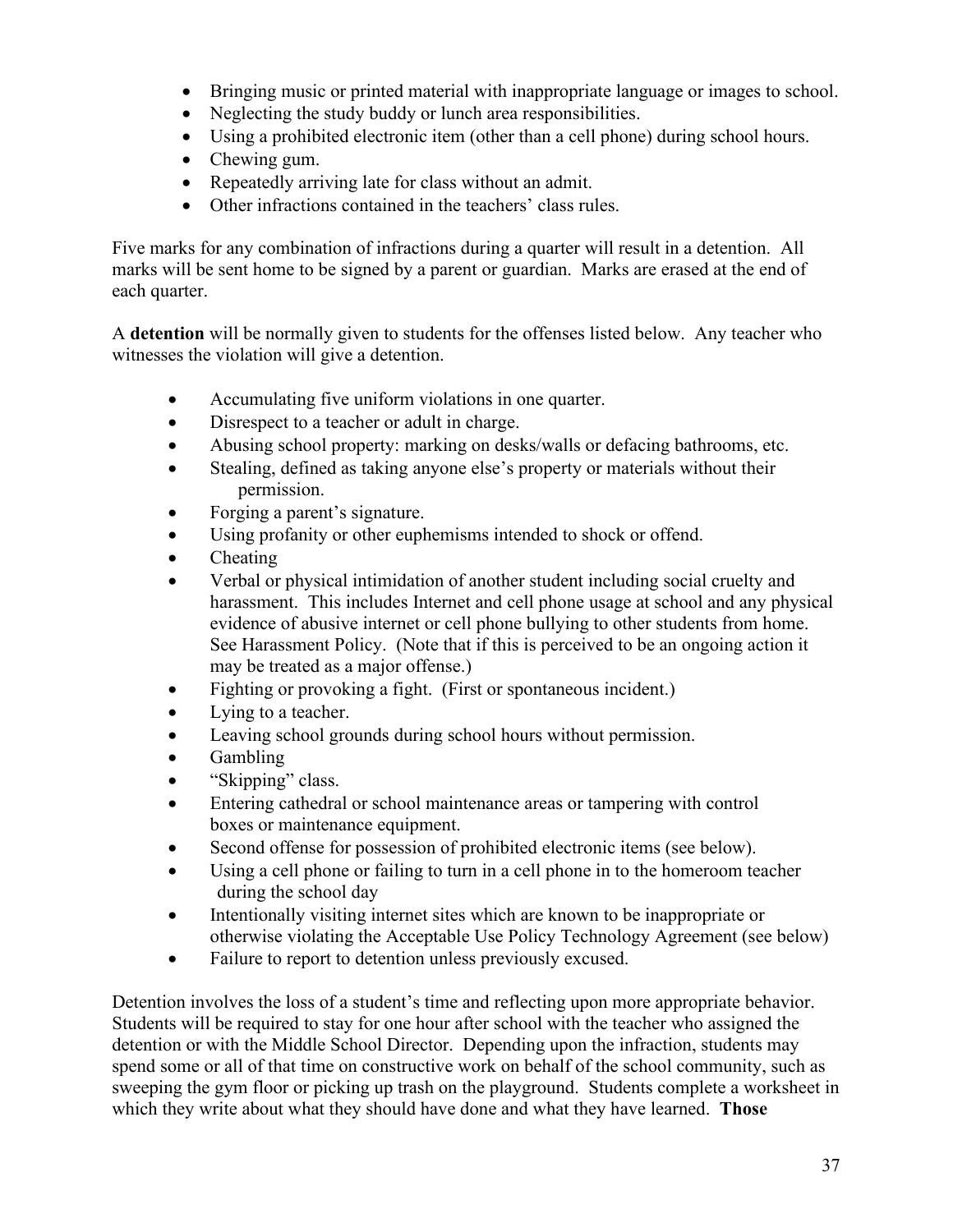#### **infractions which involve dishonesty may require an additional meeting with the Head of School, who may choose to assign additional punishment beyond the detention**.

The following offenses will result in a **suspension**, either in or out of school at the discretion of the Head of School. **Repetition of any suspension-level offense may result in expulsion**.

- Ongoing bullying or harassment, including sexual harassment, such that another student does not feel safe at school. This includes Internet and cell phone usage at school and any evidence of abusive internet or cell phone bullying to other students away from school. See Harassment Policy.
- Fighting or provoking a fight (repeated or premeditated incident). The Division Head and Head of School will review the circumstances to determine whether detention or suspension is appropriate.
- Stealing items from the Church or School or of significant monetary value.
- Attending school or a school function under the influence of alcohol or drugs.
- Repetition of offenses for which detention has already been assigned.
- A third detention in a single school year. In such a case, the detention will become a oneday in-school suspension.

The following offenses have been determined by the Board of Trustees to carry the punishment of **suspension with possible expulsion**:

- Possession of any weapon (other than a gun) or anything that is used as a weapon.
- Possession of tobacco or alcohol or any controlled substance on school property or at a school-sponsored event. (Note: this prohibition includes vaping devices and products.)

The following offenses have been determined by the Board of Trustees to carry the punishment of **immediate suspension and automatic expulsion**:

- Carrying or possessing a gun at school or on the Cathedral grounds.
- Distributing, selling, giving, or loaning any illegal drug or controlled substance on school property or at a school sponsored event.

In addition to the specifically enumerated actions indicated above, the school reserves the right to **suspend or expel** students for actions which are determined to reflect either or both of the following:

- General incompatibility, that is repeated and ongoing violation of basic school rules and procedures to the extent that such behaviors negatively impact the learning environment of other students.
- Harming the good name of the school through actions which bring negative attention to the school through public or private behavior such as illegal or immoral activities.

**Suspension** usually involves a meeting/conference for both student and parents, and an in-school suspension from class of one (1) or more days with work assigned. The days of suspension will be scheduled to take place as soon as possible.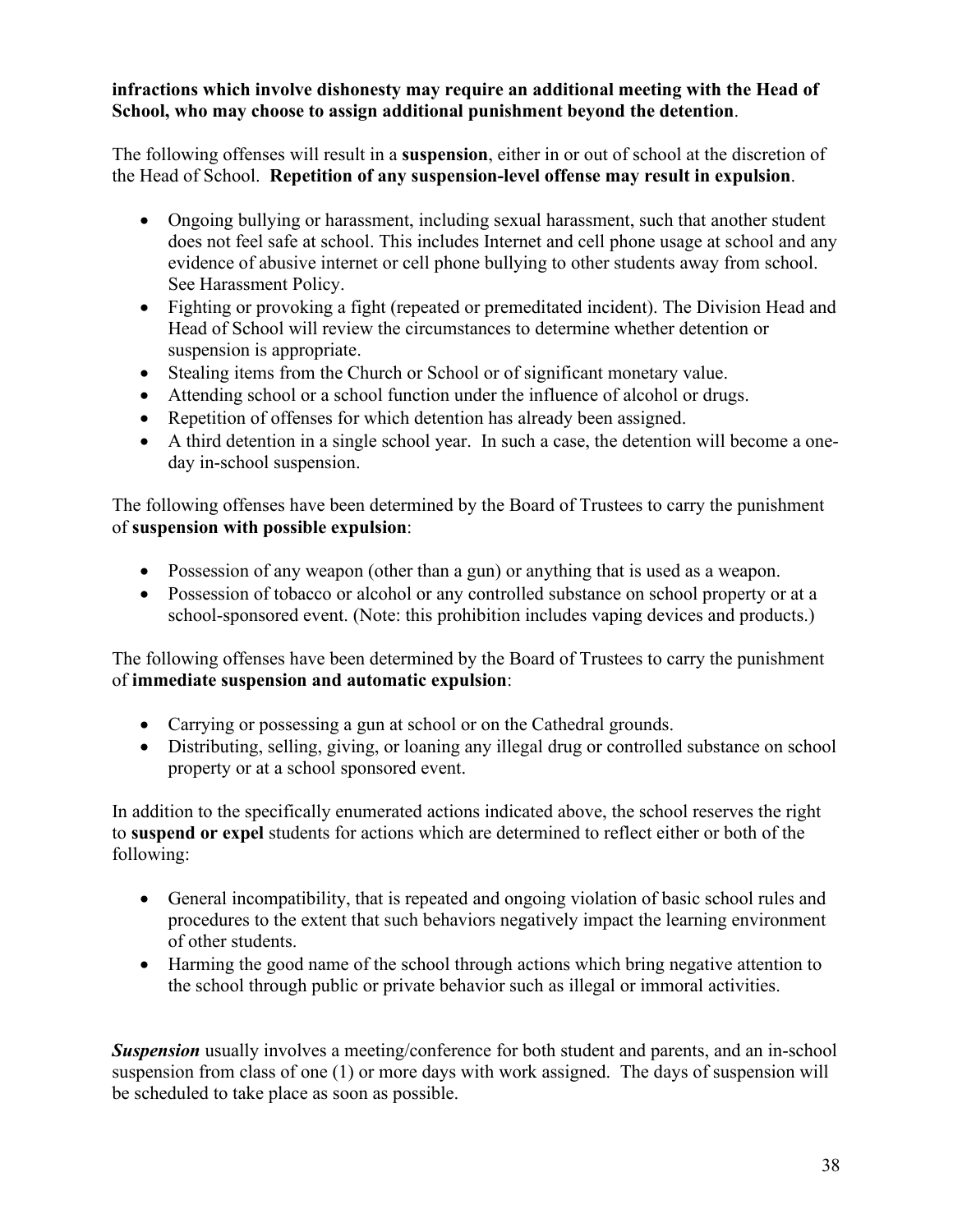*Expulsion* is the loss of the privilege of attending St. Mark's Cathedral School. Students who are asked to leave for disciplinary reasons will not normally be readmitted. Parents will be sent a formal letter stating the cause and effective date of the expulsion, and a copy of that letter will be placed in the permanent file, but the transcript or permanent academic record of the student will only indicate that the student has withdrawn.

# **Cheating**

In accordance with our Honesty Policy, the following behaviors will be considered cheating:

- 1. Copying work from another student or knowingly allowing another student to copy one's work.
- 2. Plagiarizing (in whole or part) work on a report, project, or other assignment. Plagiarism means using either the words or the ideas of another individual or source and claiming them as your own. Students are expected to indicate the source of information in reports and projects.
- 3. Using "crib notes," worksheets, answers from another student's paper, internet resources or any other dishonest means to obtain answers during a test.
- 4. Asking for specific information contained on a test from a student who has already taken the test. Giving specific information contained on a test to a student who has not yet taken the test.
- 5. Changing answers on graded material when returned for class review.

Consequences for such behavior:

- 1. The student will be referred to the Director of Lower School or the Director of Middle School who will arrange a meeting with the parents and student.
- 2. The punishment may include a zero for the work in question, ineligibility for inclusion in the quarterly honor roll, loss of membership in the National Junior Honor Society, removal from the Student Council, and detention or suspension.

Consequences for a second offense:

- 1. The student and parents will meet with either the Director of Lower School or the Director of Middle School and the Head of School.
- 2. The punishment may include suspension or expulsion or any other punishment deemed appropriate by the Head of School.

# **Prohibited Electronic Items**

The following items are prohibited at school during the school day and should be left in lockers or backpacks: iPods, mp3 players, CD players, and any video game devices. All these devices will be confiscated **if they are in use during the school day without permission** and will be returned only to a parent; use during carpool will be allowed unless they disrupt the carpool because students are inattentive to the supervising teachers. A detention will be assigned for second and subsequent offenses.

Personal Technology and electronic readers (laptops, Ipads, Nooks, Kindles, etc) may only be used with teacher permission and only for reading or teacher-specified academic purposes. Repeated inappropriate or disallowed use will result in the student not being allowed to have such items at school at all until such time as the division director allows it again.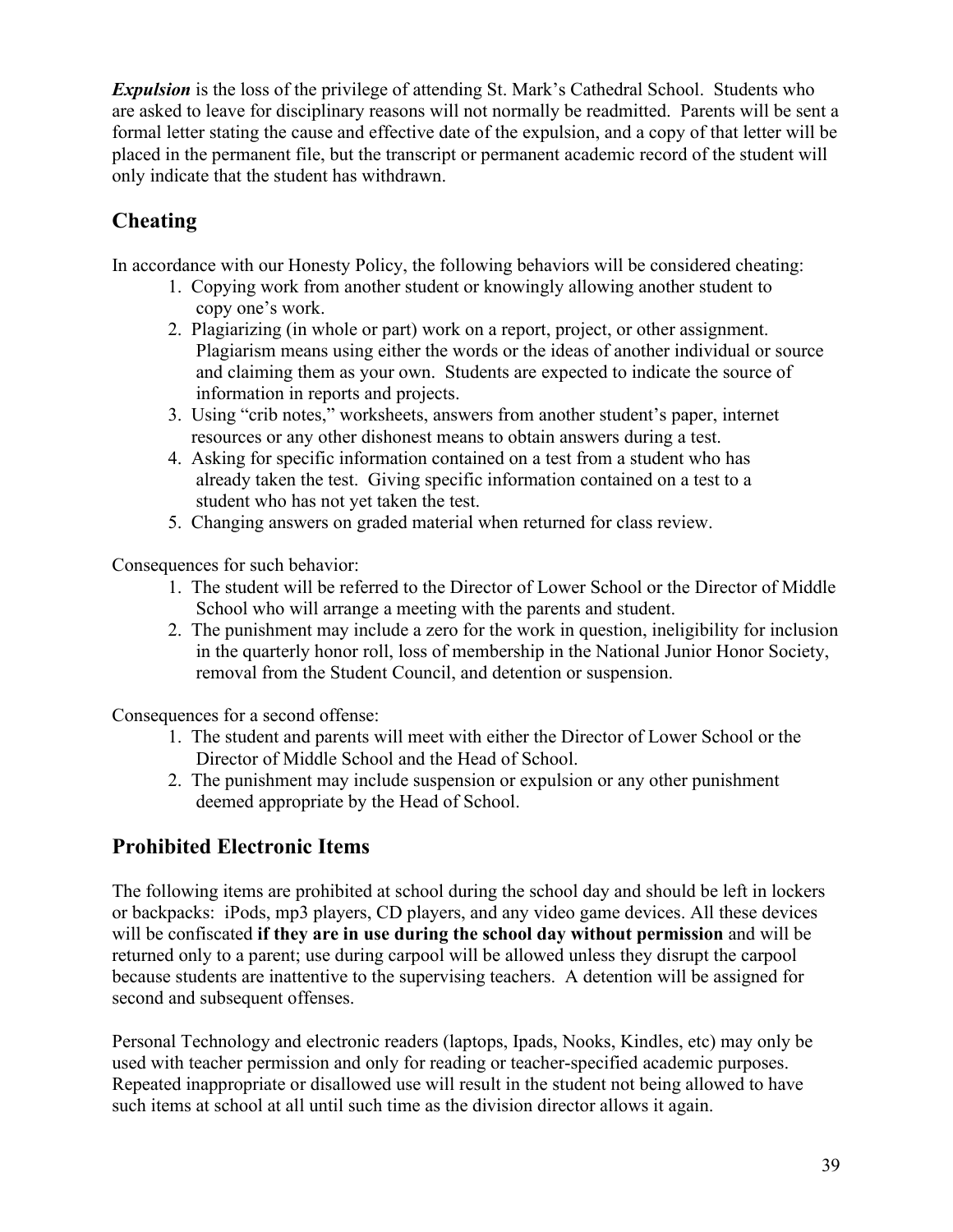At no time should any electronic device be used to record class time or instruction without the explicit approval of the teacher. Failure to abide by this rule will lead to the prohibition of keeping the electronic device at school and may result in detention.

# **Cell Phones**

Students may not have cell phones with them during the school day. Homeroom teachers will take up all cell phones in homeroom and return them at the end of the day. Phones must be completely off when students turn them in. A detention will be assigned to any student having a cell phone during the day. Students must give the phone to the homeroom teacher when checking in late and must pick up the phone if leaving early. Phones will be secured during the day and overnight if not picked up.

By allowing a student to come to school with a cell phone, the parents give the school full and unconditional permission to require the student to unlock the phone and allow the school to examine any and all information, images, and messages on the phone.

# **Internet-enabled Watches or Personal Items**

Watches or items which have internet and camera capabilities must be turned in along with cell phones. Using such items for dishonest purposes will additionally fall under the honesty and/or cheating policies.

# **Harassment Policy**

St. Mark's Cathedral School is firmly committed to maintaining a school and work environment free from all forms of harassment, whether based on race, color, religion, sex, disability, national origin, age, or sexual orientation. Harassment of any St. Mark's student or employee, whether it is committed by a student, employee or visitor, is unacceptable behavior, violates both St. Mark's policy and state and federal discrimination laws, and will not be tolerated. **This policy includes, but is not limited to, sexual harassment and specifically includes digital/cyber activity.**

For purposes of this policy, harassment can be defined as:

- An incident or a course of action of bothersome, annoying, or offensive comments or conduct involving unwelcome remarks, jokes or slurs, or other verbal or physical conduct, which is known or should reasonably be known to be unwelcome (in the case of sexual harassment, it may include unwelcome sexual advances or requests for sexual favors.); or
- A sexual advance or solicitation made by a person who uses his/her position of authority to threaten any student or employee; or
- A reprisal or threat of reprisal for having invoked this policy, for having participated in an investigation under this policy, or for the rejection of a sexual solicitation or advance.

Harassment may include, but is not limited to:

• Conduct which has the purpose or effect of interfering with a student's activities or performance or creating an intimidating, hostile or offensive environment at school;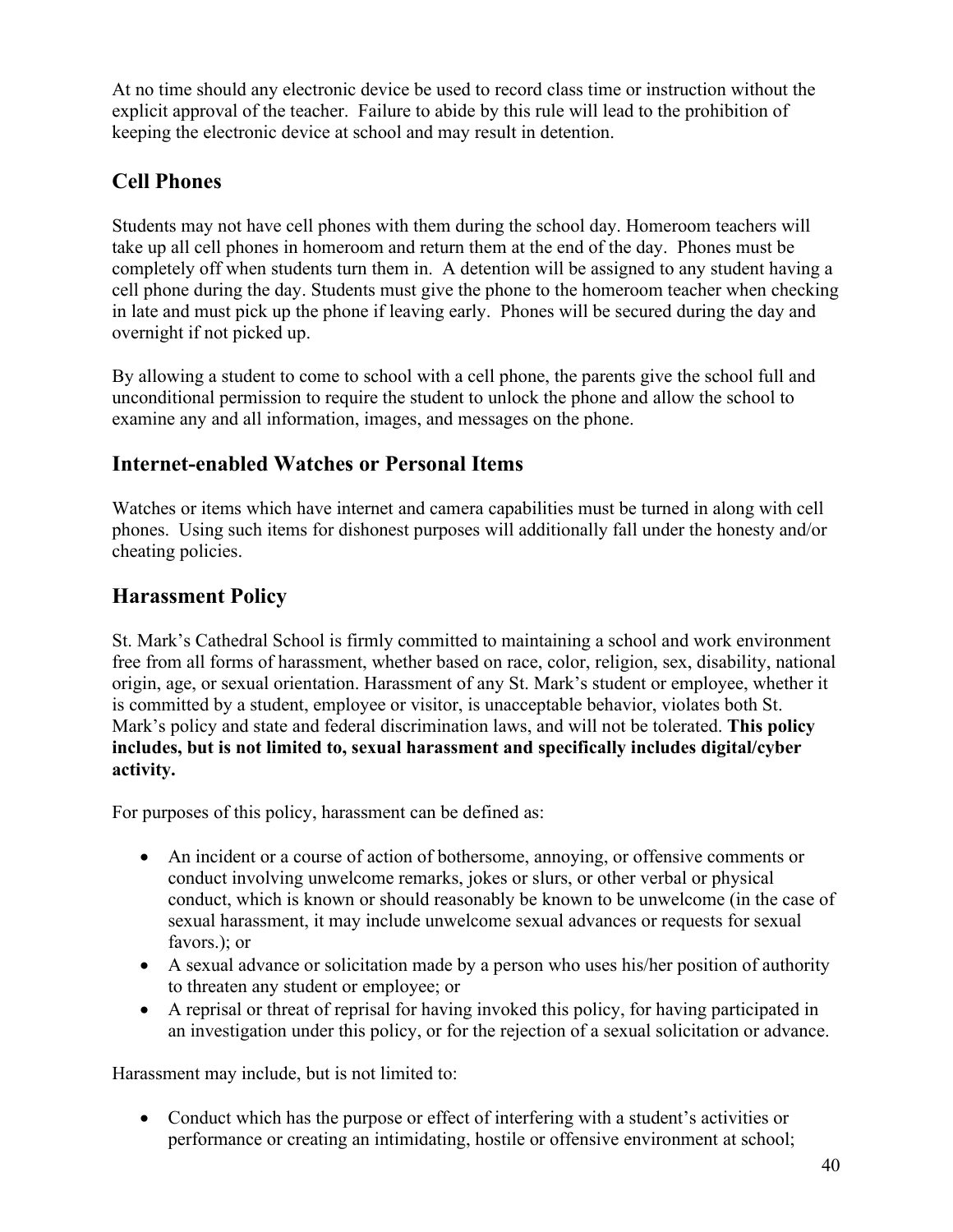- Unwelcome remarks, innuendoes or taunts about a person's race, color, religion, sex, disability, national origin, or sexual orientation (including marital status, personal relationships, or sexual experience);
- The telling of racial, ethnic, religious, disability, age or sexually oriented jokes;
- The use of discriminatory or sexually charged language, racial slurs, or demeaning or derogatory comments based on an individual's race, color, religion, sex, disability, national origin, age, or sexual orientation;
- The display of discriminatory, offensive, or otherwise inappropriate material in the workplace, including racial, ethnic, religious, disability, age, or sexually oriented cartoons, pictures, software or electronic material; and
- Unwelcome sexual advances, propositions or physical contact, such as touching, patting, pinching, or punching.

Every student and employee plays a part in ensuring that the school and the workplace is free from harassment. If you feel that you are being harassed, sexually or otherwise, you should:

- Ask the harasser to stop.
- If an employee, report the situation to your immediate supervisor.
- If a student, report the situation to a teacher with whom you feel comfortable approaching.
- If necessary, report the situation to any employee of the school's administration.

All complaints or reports will be handled in a timely and confidential manner. Only those people necessary for the investigation and resolution of the complaint will be involved or given information about the matter.

Anyone who is contacted by the school administration regarding a harassment complaint is expected to provide truthful statements regarding the alleged harassment. In addition, there will be no tolerance for those who retaliate against someone who, in good faith, brings forth a complaint of harassment.

St. Mark's is committed to investigating and appropriately resolving any situation related to harassment. If an allegation of discrimination or sexual harassment is substantiated by the investigation, St. Mark's will act promptly to eliminate the offensive conduct. The alleged offender will be disciplined in an appropriate manner, including written disciplinary warnings, suspension, expulsion or termination.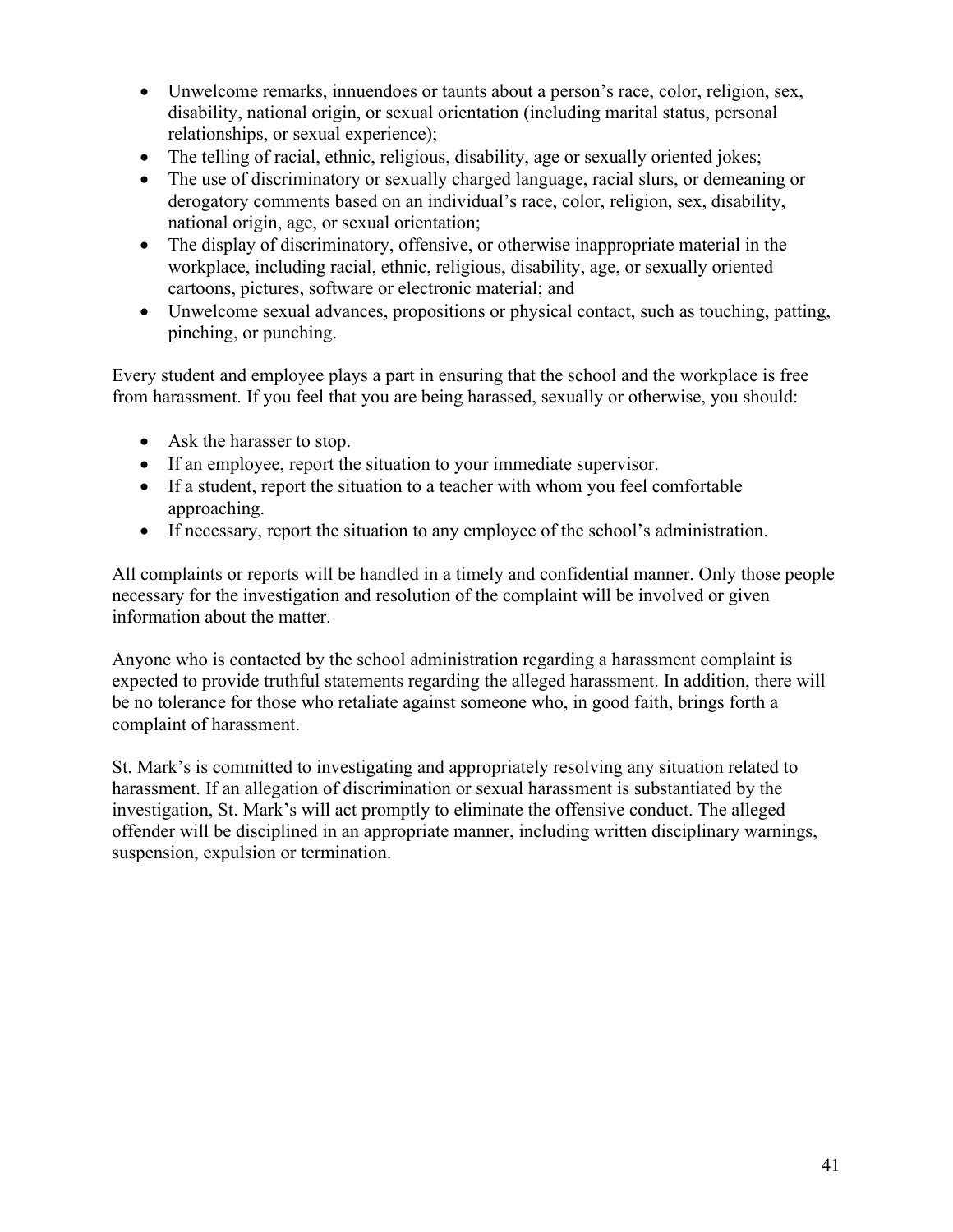#### **ACCEPTABLE USE POLICY TECHNOLOGY AGREEMENT**

St. Mark's Cathedral School is committed to monitoring the rapidly changing technological world and utilizing the latest techniques and equipment. This requires familiarization with current hardware and software, training in their use, and commitment to the legal and ethical responsibilities involved in such use. This commitment to technological excellence includes all members of the St. Mark's community – faculty and staff, students, and parents/guardians.

The following is the text of the agreement required of each student and his/her parent(s) before the student may use the school's technology resources.

#### *School Equipment*

St. Mark's has an extensive computer network that students can use to access the Internet and locally hosted programs (Accelerated Reader, Concourse), conduct on-line research, send e-mail, and complete course work. The school considers the use of the equipment of the school a privilege, not a right. The student or his/her parent(s)/guardian(s) must replace any equipment that is damaged or defaced by the student.

#### *Internet*

The Internet is an electronic highway connecting millions of computers and computer users all over the world. The Internet offers vast, diverse, and unique resources to both students and teachers. The goal in providing this service to students and teachers is to promote educational excellence in the school by facilitating resource sharing, innovation, and communication.

With access to computers and people all over the world comes the availability of material that may not be considered to be of educational value in the context of the school setting. St. Mark's has taken precautions to restrict access to controversial materials. However, on a global network, it is impossible to control all materials and an industrious user may discover inappropriate information.

The school firmly believes that the valuable information and interaction available on this worldwide network far outweigh the possibility that users may procure material that is not consistent with the educational goals of the school.

Internet access requires proper conduct of end users who must adhere to strict guidelines. The school provides these guidelines to inform users of their responsibilities. If a user violates any of these provisions, his/her school network and/or Internet privileges will be reviewed and may be terminated, and future access denied.

St. Mark's does not assume responsibility for inappropriate materials acquired through Internet access at school. Purposely going to an inappropriate site on the Internet will result in a detention; repeated violation of this rule will result in suspension.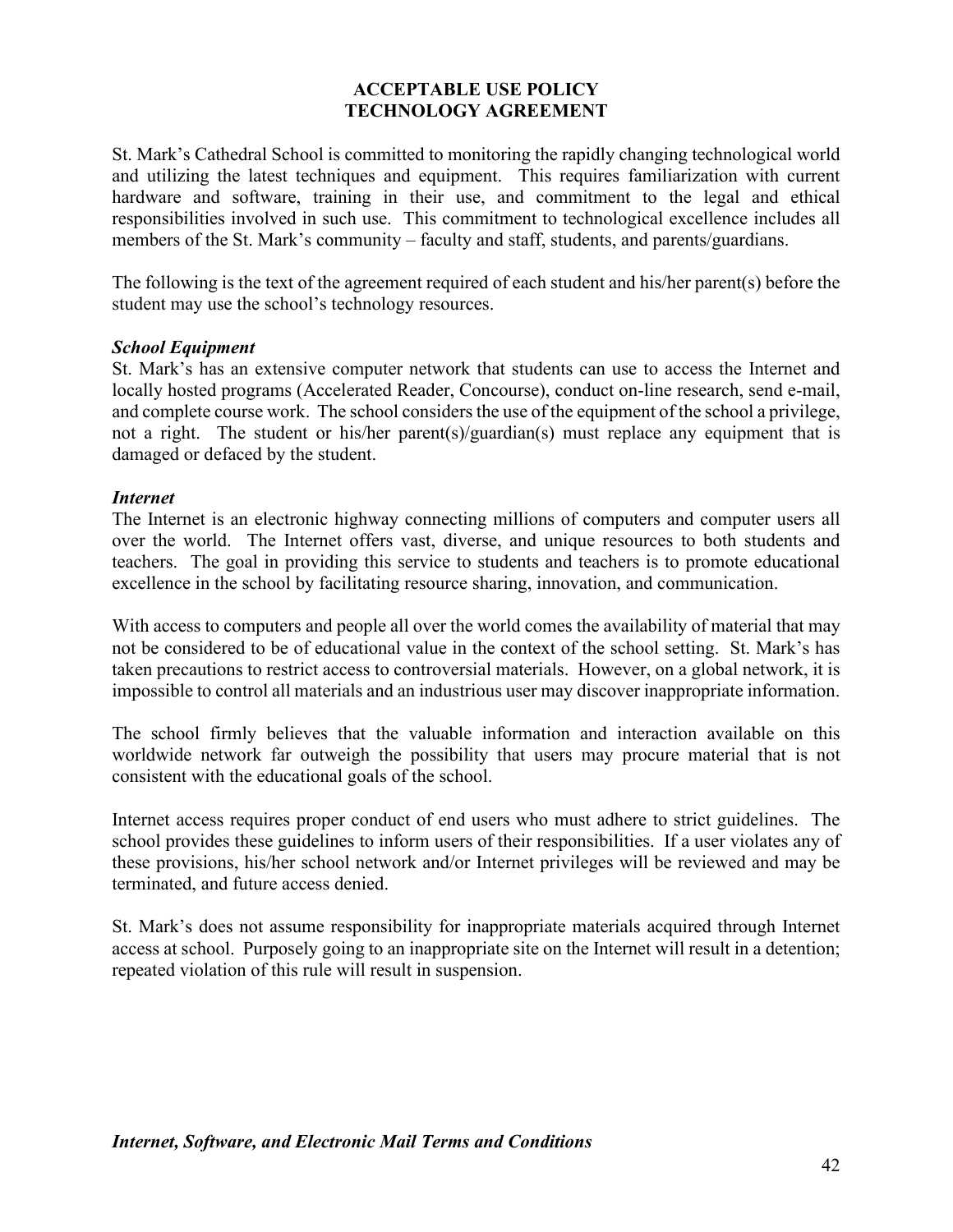*Acceptable Use* – The use of school technology must be in support of education and research and consistent with the educational objectives of St. Mark's Cathedral School. Use of another organization's network or computing resources must comply with the rules appropriate for that network. Transmission of any material in violation of any federal or state regulation is prohibited. This includes, but is not limited to copyrighted materials, threatening or obscene material or material protected by trade secret. Use for commercial activities is not acceptable. Use for product advertisement or political lobbying is also prohibited.

*Privileges* –The use of Internet, school-purchased software and hardware, and electronic mail is a privilege, not a right, and inappropriate use will result in discipline and a cancellation of some or all of those privileges. The system administrator and administrative staff will deem what is inappropriate use. Examples include repeatedly visiting inappropriate web sites, vandalism or mistreatment of software, hardware or student data, and disregard for netiquette. The system administrator may revoke a student's network privileges at any time as required by inappropriate student use. The administration, faculty, and staff may request the system administrator deny, revoke, or suspend specific user privileges.

*Netiquette* – Network users are expected to abide by the generally accepted rules of network etiquette. These include, but are not limited to, the following:

- Be polite and respectful of others. Refrain from transmitting abusive messages to others.
- Use appropriate and positive language in public messages, private messages and material posted on Web pages. This means not using obscene, profane, vulgar, rude, inflammatory, threatening or disrespectful language.
- Do not give out private information including full name, addresses and/or phone numbers over the Internet.
- Do not plagiarize works found on the Internet. Plagiarism is taking the ideas or writings of other and presenting them as if they were yours.
- Respect the rights of copyright owners. Copyright infringement occurs when one inappropriately reproduces a work that is protected by a copyright. If a work contains language that specifies appropriate use of that work, you should follow the expressed requirements. If you are unsure whether or not you can use a work, you should request permission from the copyright owner.
- The use of the network in a way that disrupts other users is prohibited.
- All communication and information accessible via the network should be assumed to be private property. Users will not repost a message sent to them privately without permission of the person who sent the message.
- Instant Messaging and Chat lines are expressly prohibited.

*Warranties* – St. Mark's makes no warranties of any kind, whether expressed or implied, for the service it is providing. St. Mark's will not be responsible for any damages suffered. This includes loss of data resulting from delays, non-deliveries, or service interruptions caused by its own negligence and errors or omissions of the user. Use of any information obtained via the Internet is at the user's own risk. The school does not assume responsibility for the accuracy or quality of information obtained through the access provided.

*Security* – Security on any computer system is a high priority, especially when the system involves many users. Users will immediately notify a teacher or the technology coordinator if they have found possible security problems.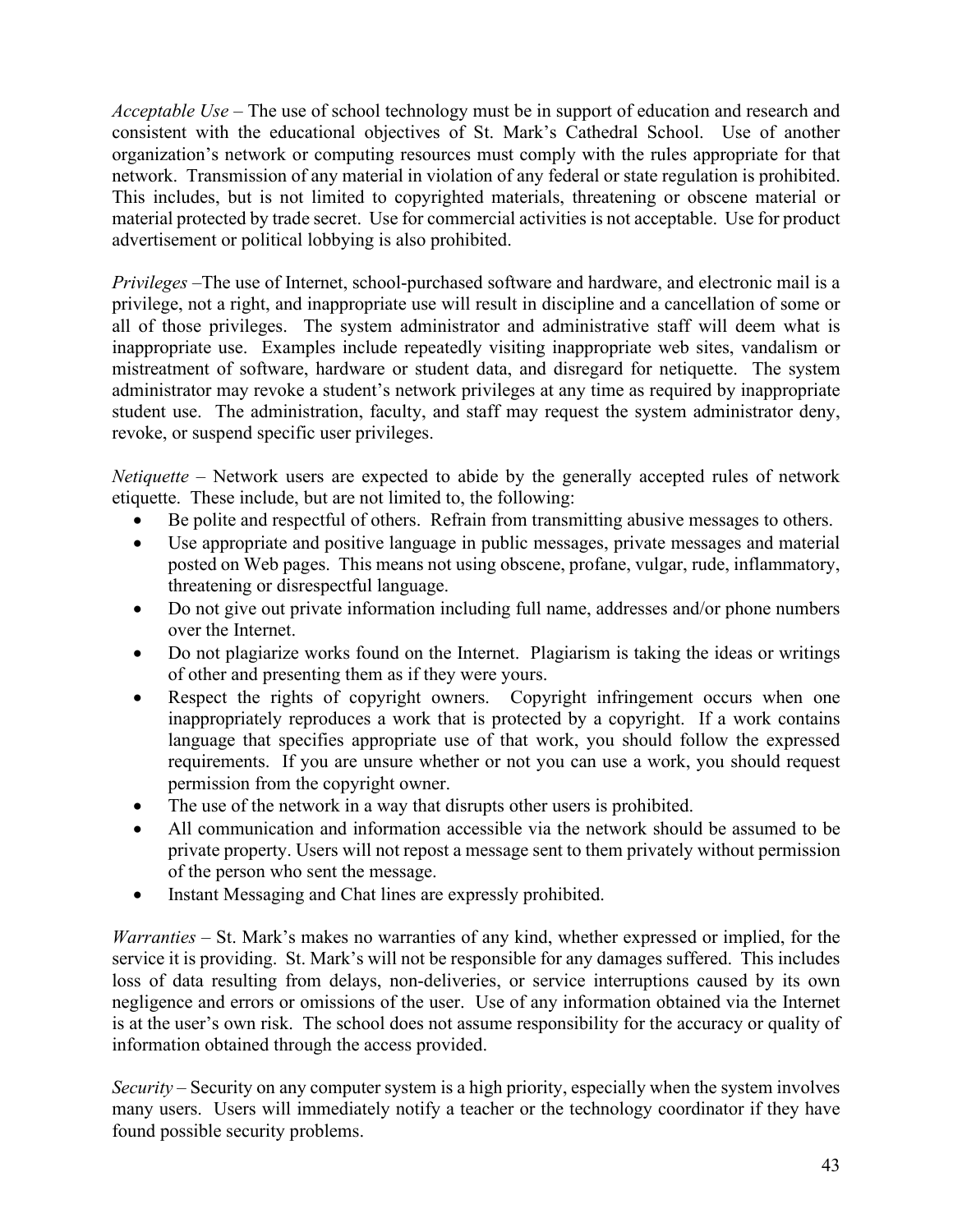*Vandalism* – Any malicious attempt to harm or destroy the school's software or hardware, the data of another user, the Internet, or any other agencies or networks is prohibited. This includes, but is not limited to, the uploading or creation of computer viruses.

*Personal Software* – In keeping with copyright laws, software may not be installed on any school computer or file server without the express permission of the technology coordinator. Under no circumstance may a student copy software belonging to the school.

*Personal Computers* – Students may use their own laptops or tablets within the classroom for academic purposes provided they are adhering to the Acceptable Use Policy. Personal computers are not to be used for non-academic purposes without the express permission of the teacher.

*Social Networks --* Students are prohibited from accessing social networking sites (i.e. Facebook, Twitter, Instagram, etc.) during the school day. While students are encouraged to "like" St. Mark's Cathedral School's Facebook page, their interactions with social media may not occur during the school day.

*Acceptance of Terms and Conditions* – All terms and conditions as stated in this document are applicable to St. Mark's Cathedral School. These terms and conditions reflect the entire agreement of the parties and supersede all prior oral or written agreements and understandings of the parties. These terms and conditions shall be governed and interpreted in accordance with the laws of the State of Louisiana and the United States of America.

Violations of the St. Mark's Acceptable Use Policy may lead to discipline, dismissal from computer projects with loss of credit, and/or the termination of network privileges and Internet access.

The following are considered as serious violations:

- attempts to login without a teacher's permission and/or use of another student's data
- theft or vandalism of hardware, software, or data of another user
- acquisition/dissemination of inappropriate material from the Internet and/or non-adherence to Internet protocols

The technology faculty may deny access to the network and Internet at St. Mark's to any user identified as being a risk to security or having a history of problems with other computer systems.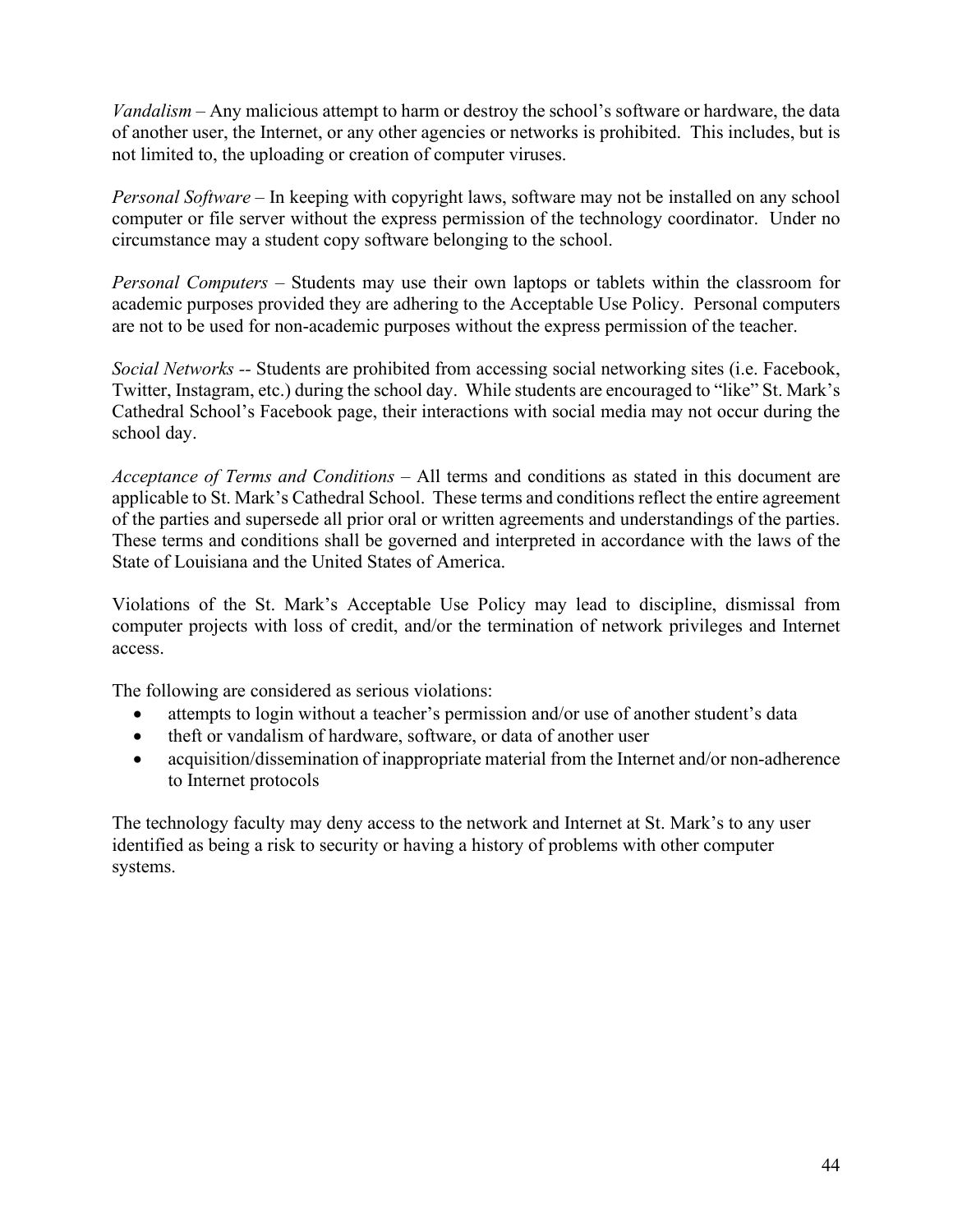# **EXTRA-CURRICULAR ACTIVITIES**

#### **Lower School**

All Lower School students may participate Running Club as well as in the Cathedral's Chorister (choir) program. Students in  $4<sup>th</sup>$  and  $5<sup>th</sup>$  grades may participate in the Cathedral's youth bellringing lessons. All 5th graders serve as first grade Chapel Buddies. St. Mark's does not currently have Boy or Girl Scout Troops; students who are interested in scouting are welcome to join other troops in the area.

School-organized sports teams for Lower School include basketball and tennis. Basketball teams play in the Association of Shreveport Private Schools League, which employs the YMCA to schedule games and organize play. Tennis teams play in a league organized by the Querbes Tennis Center.

Our basketball league officially begins in  $5<sup>th</sup>$  grade. The league organizes combined  $5<sup>th</sup>/6<sup>th</sup>$  grade and  $7<sup>th</sup>/8<sup>th</sup>$  grade teams for boys and girls. Based upon the number of  $5<sup>th</sup>$  graders playing, in some years  $4<sup>th</sup>$  graders may be invited to participate on the  $5<sup>th</sup>$  grade team. Playing time is not guaranteed.

Sports teams for other sports are generally organized by parents through local organizations such as the YMCA, Cabosa, or Little League. Parents are asked to make every effort to make sure all boys/girls in a class/grade are given the opportunity to play on teams with their classmates.

### **Middle School**

St. Mark's sponsors a variety of extra-curricular activities for Middle School students. These include programs with academic, athletic, spiritual, or service focus. St. Mark's is a member of the Association of Shreveport Private Schools basketball league, which allows schools to have boys and girls teams for 5<sup>th</sup> -8<sup>th</sup> grades. The school also offers Cross-country, soccer, swimming, golf, and tennis as team sports for Middle School students. Boys may play football through the Jets program, which is a team for students attending the private schools of our basketball league. Cheerleading is offered for girls in grades 6-8. St. Mark's has a no-cuts policy for its sports teams and cheerleading programs. Though most students will play in most games, there is no mandated amount of playing time for players. Parents are expected to respect the coach's decisions with regard to playing time.

Middle School Clubs include the Student Council, National Junior Honor Society, Fellowship of Christian Athletes, and Service Leadership Club. Destination Imagination teams are by invitation and meet after school. All Middle School students are eligible to participate in the Teacher's Assistant program. Other clubs may be formed based upon adequate student interest and appropriate adult sponsorship.

Student Council officers are elected in the spring to serve the following year. Officers are expected to attend a Student Council training camp in June. Class representatives are elected in the fall. The Student Council sponsors school dances and other activities in support of school spirit. Members are expected to adhere to academic and behavioral standards. Officers and a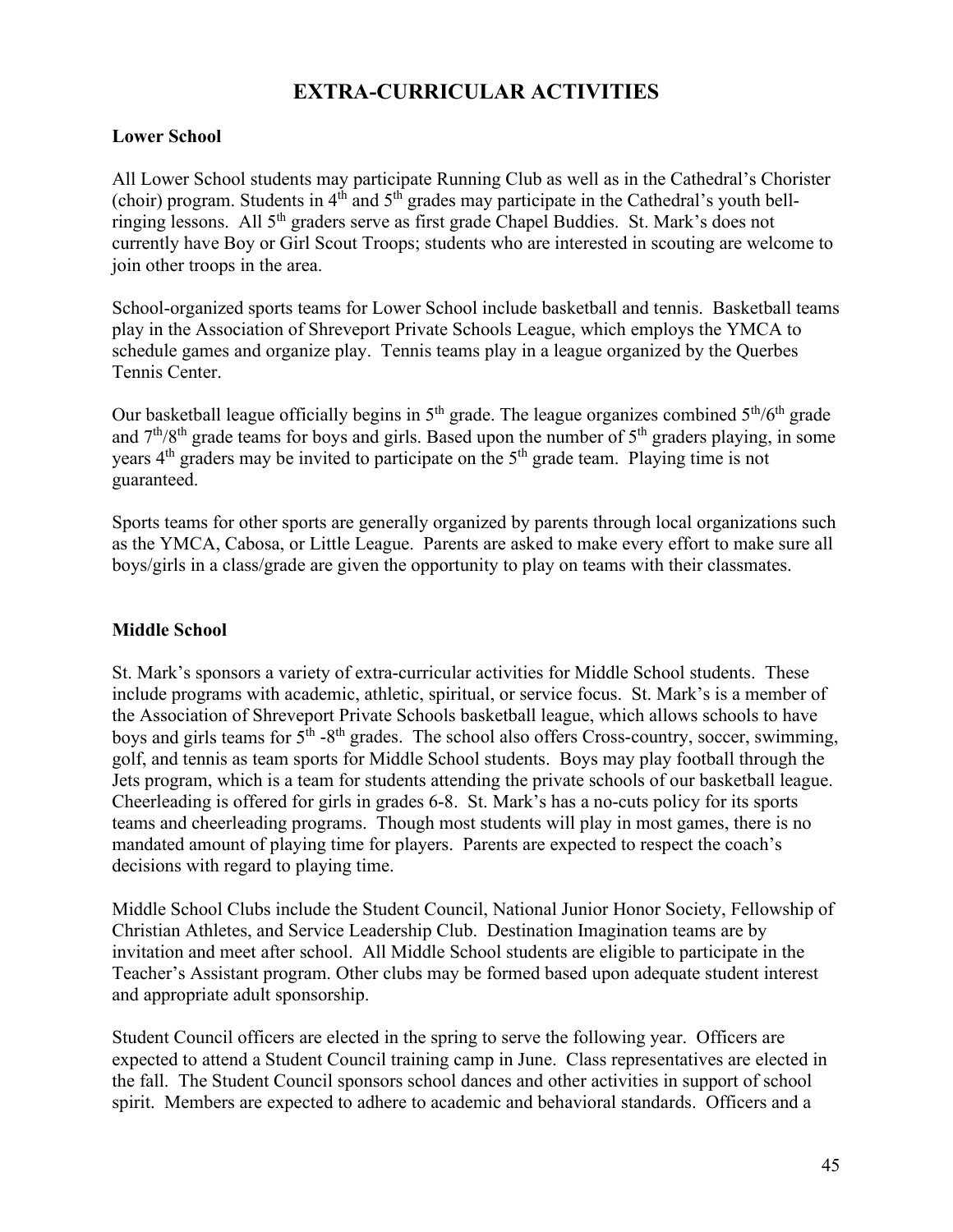few senators attend the LASC conference which normally takes place over the Martin Luther King Day Break.

National Junior Honor Society selection is based upon criteria established by the national organization. Students who meet the scholastic requirements are invited to apply for membership. Final Selection is by the NJHS Faculty council, in accordance with national guidelines and based upon evidence of leadership, service, citizenship, and character.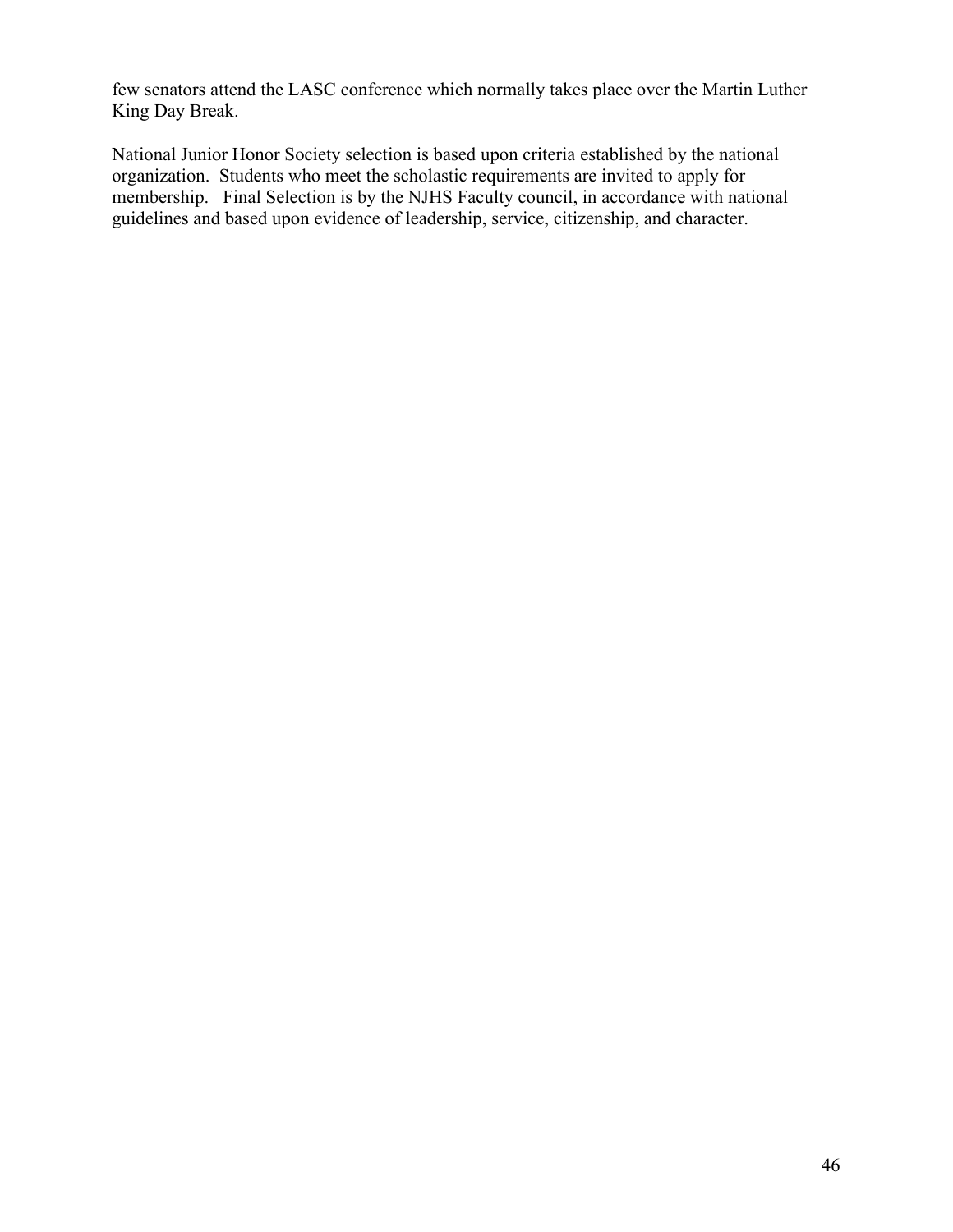#### **SCHOOL DANCE GUIDELINES**

**These guidelines apply to all dances held by:**

**St. John Berchmans Cathedral School St. Joseph Catholic School St. Mark's Cathedral School First Baptist Church School Southfield School**

### ● **Transportation**

- Parents are welcome to hire a transportation service.
- For security reasons a hard copy roster, with an adult signature, **MUST** be turned into the hosting school upon admission into the dance.
- Students **WILL NOT** be allowed to leave with a transportation service if they are not on roster.
- Each school **requests** at least one adult (in addition to the driver) to be traveling with the vehicle when departing from school.

### ● **Attire**

- o No ripped or torn clothing
- o Boys: No athletic shorts
- o Girls: No shorts
- o No sunglasses
- o No hats
- o No inappropriate writing on t-shirt (e.g., references to drugs, alcohol, inappropriate behavior, provocative language
- o Girls may wear long pants or capri pants.
- o Girls must wear leggings with appropriate length ( mid thigh) skirts, dresses, or shirts (Check with School Sponsor when in doubt)
- o No strapless, backless or spaghetti strap tops or dresses
- o No bare midriffs, including tops that expose midriff with arms raised
- o THEMED DANCES may have separate guidelines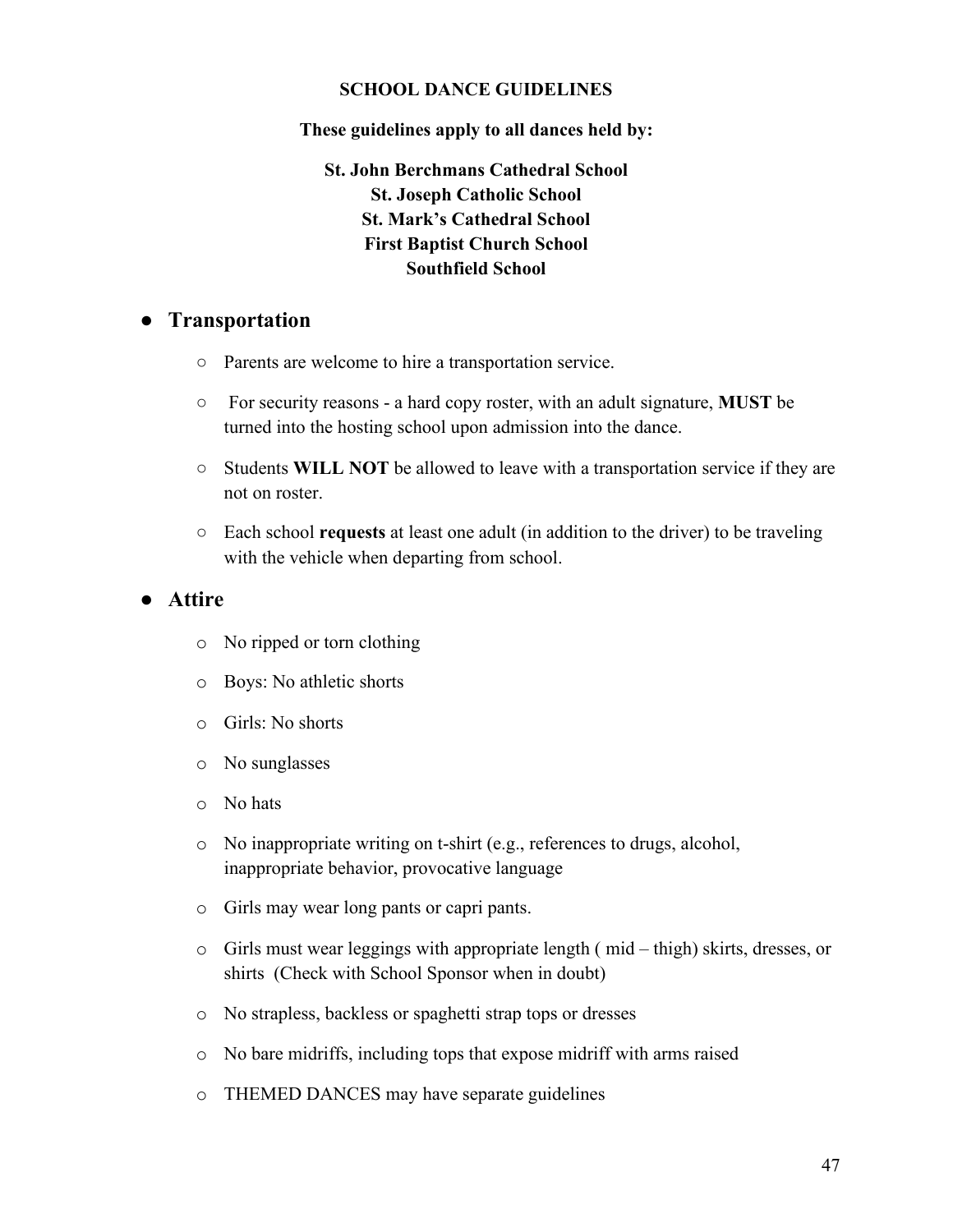*Students who are inappropriately dressed according to the above guidelines (and any other guidelines issued for particular themed dances) will not be admitted.*

*\**School Dances follow dress code guidelines in handbook

### ● **Bags**

- o All bags and backpacks will be stored for the duration of the dance.
- o Purses may be checked at the door.

### ● **Admission**

- o Students must check in at the door.
- o Only students on their school's list will be admitted. Each school will provide photos of its students.
- o No food or drink is allowed as students enter the dance.
- o Once admitted to the dance, a student may not leave the dance without a parent or authorized adult.
- o Admission is \$5.00 unless otherwise specified by the school.
- o Concessions will be sold. Snacks and drinks must stay within area specified by school and are not allowed on the dance floor.
- o No running in the dance area or concession area.

### ● **Cell Phone Use**

o Inappropriate use of cell phone, including any and all social media, will be subject to disciplinary action per individual school policy.

### ● **Additional Notes**

- Each student's individual school Handbook Policy applies at all school dances.
- If any student commits a dance guideline violation, the host school has the authority to dismiss the student from the dance.

#### **Revised: June 6, 2019**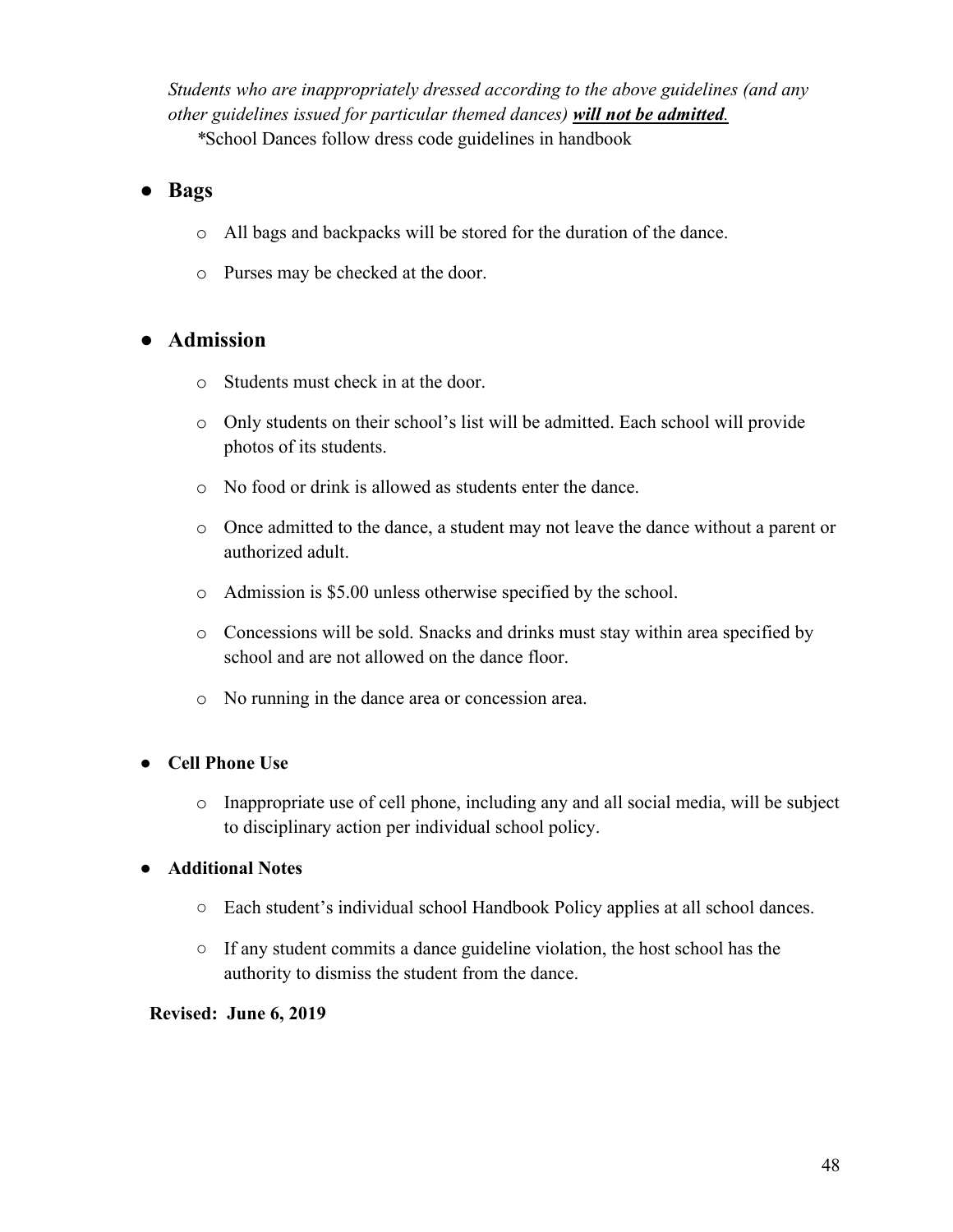# **EPISCOPAL WORSHIP**

School chapels at St. Mark's Cathedral School conform to the liturgical principles of worship as found in *The Book of Common Prayer*. Students and parents who come from other religious traditions and are not familiar with Episcopal worship may find the information below helpful. Students and parents are encouraged to contact the School Chaplain anytime they have questions about school worship; all school families are always welcome to worship at the Cathedral, and the Dean and Cathedral clergy are always available as well for questions about the Episcopal Church or for pastoral counseling.

### **The Church Year**

In order to make sure we are taught the important events in the life of Christ and His Church, the Episcopal Church and this school utilize the church calendar. In this calendar, the year is divided into seasons. Each season emphasizes certain parts of Jesus' life and asks us to reverence those events by our attitude of life and worship. Class activities may be tied to these seasons of Advent, Christmas, Epiphany, Lent, Easter, and Pentecost.

### **Customs at Episcopal Worship Services**

In Episcopal Church worship services, we follow certain customs.

Upon entering the Church: When we come into church, we are entering a sacred space. We are all asked to be silent. This silence allows those who wish to do so to prepare themselves for worship in prayer and meditation. We are also better prepared to hear what God might want to say to us through His Holy Word. Please note that food and drink should not be taken into the Cathedral.

Honoring the Cross and Altar: It is customary to honor the altar when entering and leaving the Church. Pausing briefly at the end of the pew and bowing slightly does this. We also bow as the cross goes by in procession during the singing of the entrance hymn or the recessional hymn.

Kneeling: The general rule of thumb is to kneel when praying, stand when singing, and sit when listening. One exception is that we stand for the reading of the Gospel during Holy Eucharist.

Receiving Communion: Holy Communion is "open" in the Episcopal Church for all those who have been baptized and who are of an age to receive communion in their own church. The Bread, or Host, is received by placing the right hand, palm up, in the left palm. The person then may either touch the wine with the wafer, or may take a small sip from the chalice after consuming the wafer. Gluten-free Hosts are available for those who need them. Children who do not receive communion may cross their arms over their chest as a sign to the clergy that they should receive a blessing. Parents should discuss with their children whether they wish them to receive communion.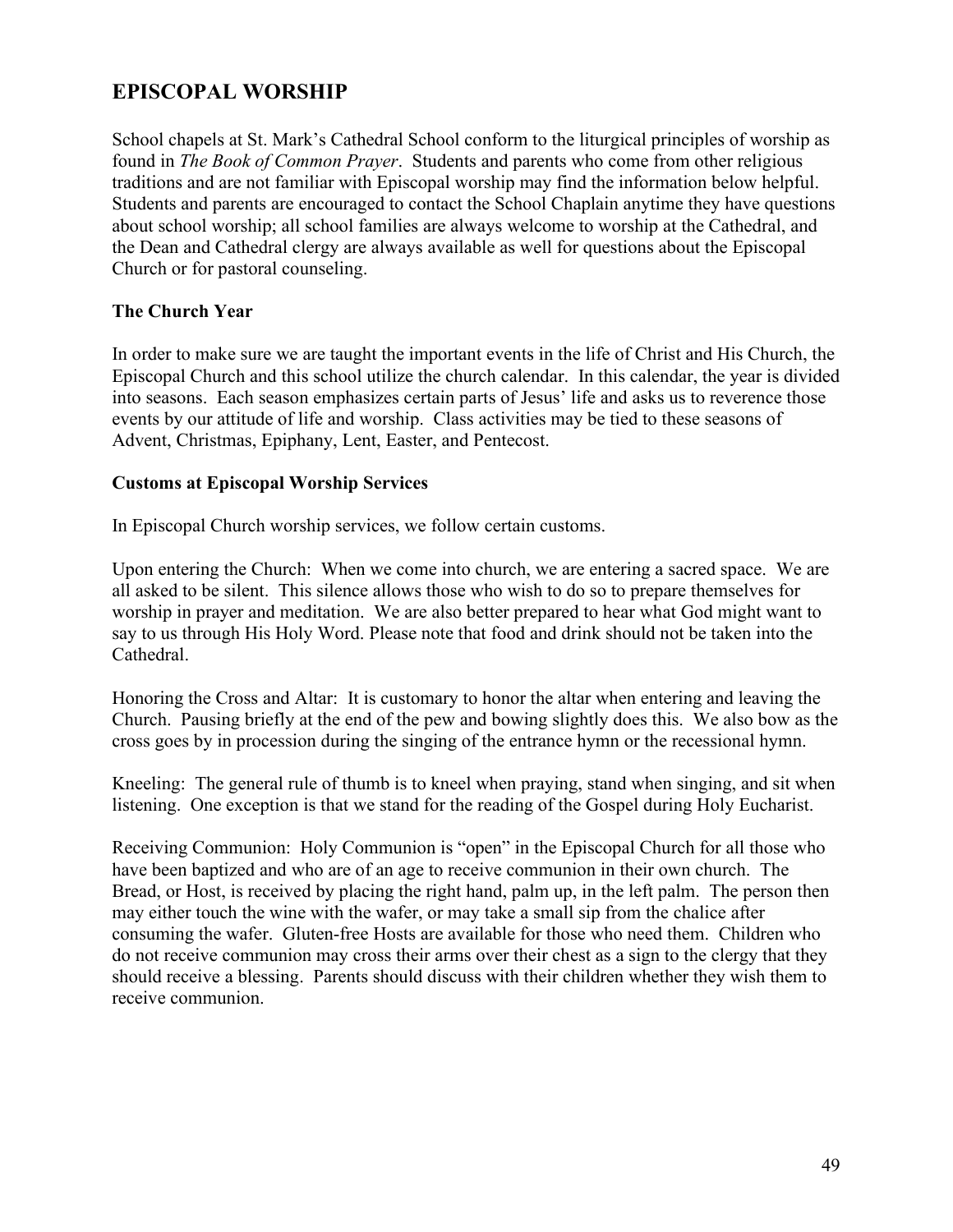### **Parents' Club Charter and By-Laws**

Adopted May 29, 1995 Revised Spring 2001

### **Article I**

Name

The name of this organization shall be: St. Mark's Cathedral School Parents' Club (hereafter referred to as "PC").

#### **Article II**

Position and Mission Statement

Section I: The objectives of the PC shall be

- A. To develop mutual friendship and a spirit of cooperation among parents, staff, administration and Cathedral.
- B. To develop interest and understanding among parents, teachers and friends in the school's programs and purposes.
- C. To raise funds and to aid in development and expansion of school's facilities and equipment and academic, cultural and athletic programs.
- D. To encourage and promote attendance and support of school activities.
- E. To act as a liaison between parents, faculty and School Board.

### **Article III**

#### Membership

Section I: The membership of the PC shall include

- A. Parents and guardians of current St. Mark's Cathedral School students, who shall have voting power of one vote per parent or guardian.
- B. Friends of St. Mark's Cathedral School, for purpose of discussion and evaluation who shall hold no voting power.

#### **Article IV**

#### Officers/Executive Board

- Section I: The Officers shall consist of President, Vice-President (who is also President-Elect), Secretary, Treasurer and immediate past President (Ex Officio).
- Section II: The Executive Board shall consist of: President (who shall serve as Chairman), Vice-President (who is also President-Elect), Secretary, Treasurer and immediate past President (Ex Officio).

#### Section III: Election and Terms of Officers

- A. Slated annually by a Nominating Committee consisting of
	- 1. The current President shall serve as a Chairman of this nominating committee,
	- 2. The President-Elect
	- 3. Three (3) members-at-large, who shall be elected by a vote of the general membership no later than the February PC meeting. These members shall not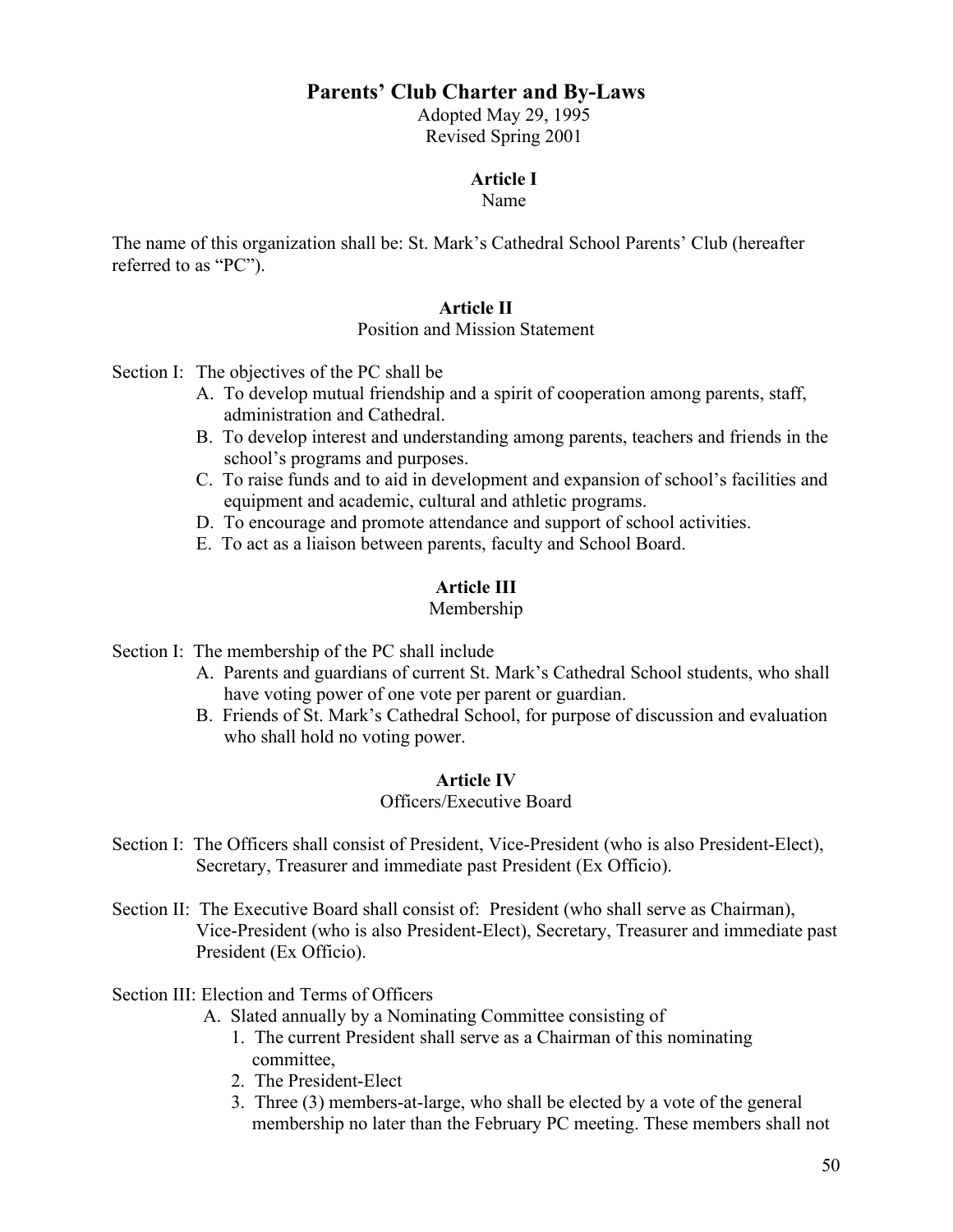be eligible to serve as an officer for the succeeding year, and may not be a current member of the School Board, Cathedral vestry, school faculty or administration, and

- 4. The Headmaster who shall act in an advisory capacity with no voting rights.
- B. The Nominating Committee shall present the slate of officers of the new President-Elect, Secretary, and Treasurer to the general membership at the May meeting.
	- 1. The Nominating Committee shall set a deadline for the submission of nominees for offices of the PC. This deadline shall be communicated to the PC at least two (2) weeks prior to the deadline for submission.
	- 2. The Chairman of the Nominating Committee shall present the single slate of officers for final approval no later than the May meeting.
- C. The newly elected officers shall serve from June 1 May 31.
- D. In the event that an officer must resign from his or her position, the Nominating Committee will convene to select a replacement to fulfill the remaining term.
- E. Officers may not be current members of the Cathedral vestry, School Board, school faculty or administration.

Section IV: Duties and Responsibilities

- A. The duties of the **President** shall be
	- 1. To serve as an ex officio member of the School Board.
	- 2. To conduct general PC meetings.
	- 3. To chair the Executive Board and schedule meetings of same.
	- 4. To schedule no less than four (4) meetings per school year of the Executive Board.
	- 5. To serve as a liaison between PC, School Board, and school administration.
	- 6. To monitor each Event Committee regarding responsibilities and budget.
	- 7. To spend up to \$500 at any one time without the approval of the Executive Board and up to \$5,000 with the approval of the Executive Board for a specific administration or Executive Board request.
	- 8. To monitor receipts and disbursements of PC funds.
	- 9. To respond to PC correspondence as necessary.
- B. The duties of the **Vice-President** shall be
	- 1. To assume the duties of the President when he/she is absent.
	- 2. To serve as Room Parent Coordinator.
	- 3. To serve on the Executive Committee.
	- 4. To assist the President in his/her duties as needed and to perform other duties as requested by the President.
- C. The duties of the **Secretary** shall be
	- 1. To take the minutes of PC meetings and submit them to the school secretary for publication in the weekly newsletter, "Weekly Words".
	- 2. To serve on the Executive Committee.
	- 3. To keep a file of correspondence directed to PC.
	- 4. To assist the President with PC correspondence as necessary.
	- 5. To make meeting arrangements.
	- 6. To assist the Event Chairmen in completing files with all pertinent information regarding fundraisers or events.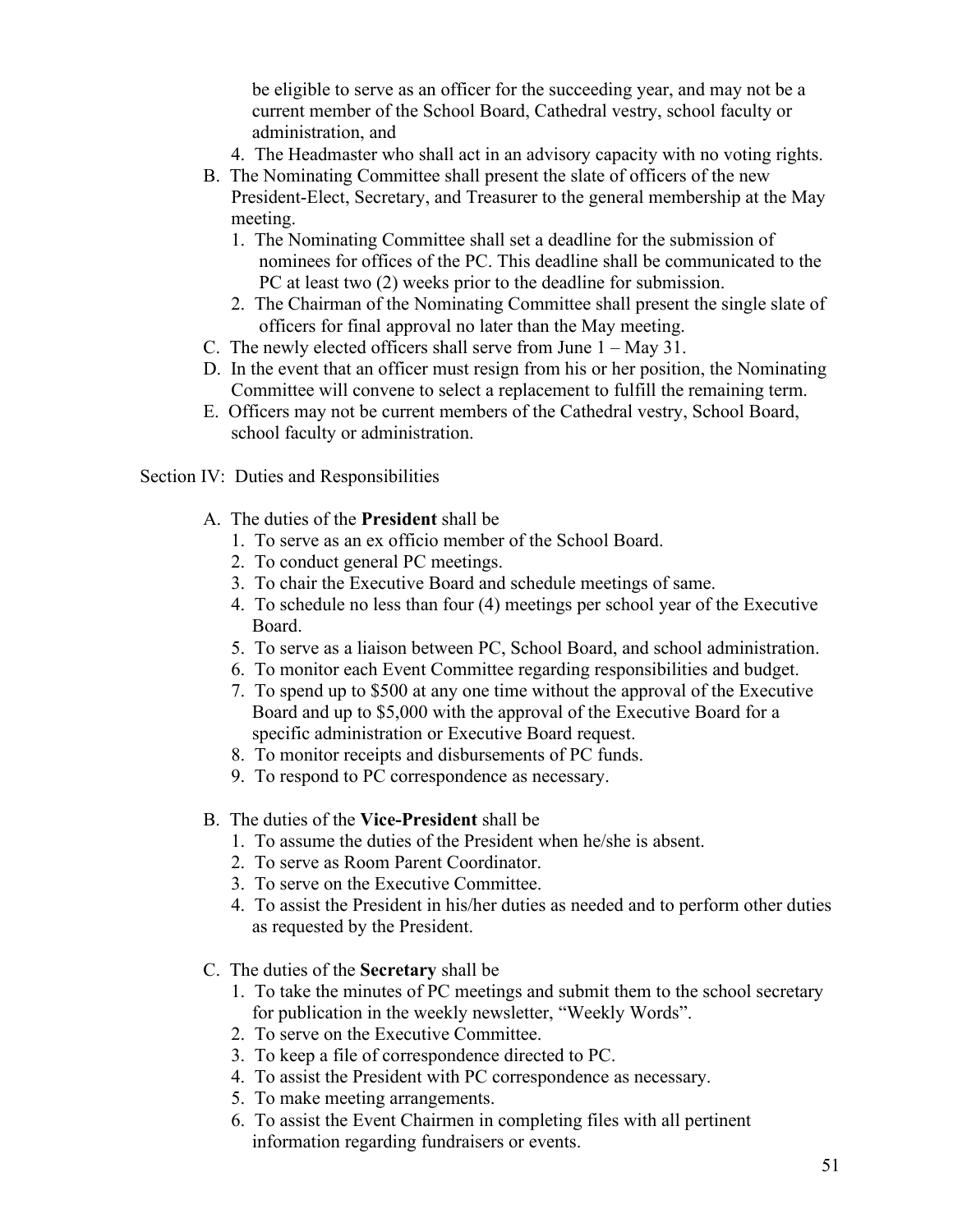- D. The duties of the **Treasurer** shall be
	- 1. To keep a record of all club funds and to be the custodian thereof.
	- 2. To serve on the Executive Board.
	- 3. To monitor all bills, and to disburse funds as directed by the Executive Board.
	- 4. To present a financial report at each regular meeting.
	- 5. To assist the school bookkeeper with records.
- E. The duties of the Past President include acting in an advisory capacity on the Executive Board with no voting rights, except in the event of a tie.

#### **Article V**

#### Membership Meetings

#### Section 1: Meeting Requirements

- A. Meetings shall occur a minimum of four (4) times during the school calendar year.
- B. The Executive Board shall call a meeting within ten (10) days of receiving a written request of fifteen (15) or more voting members.
- C. The majority of those members present constitutes a quorum.

#### **Article VI**

#### Committee Chairmen

#### Section 1: Selection

- A. Selection of both Events Chairmen and Room Parents shall be based on parental interest.
- B. Events Chairmen shall be appointed by both the incoming and outgoing Executive Boards under the direction of the President-Elect.
- C. Room Parents shall be appointed by the Executive Board, based on their recommendations, and notified by the Vice-President by August 1<sup>st</sup>.

#### Section II: Responsibilities

- A. Plan and execute various events, based on existing guidelines approved by the Executive Board.
- B. Keep a detailed account of the planning and execution of that event which will then be stored in the permanent PC files.

### **Article VII**

#### Fiscal Year

Section I: The PC fiscal year shall be June  $1 - \text{May } 31$ .

#### **Article VIII**

#### Amendments

Section I: The PC by-laws may be amended by a majority vote, providing the proposed by-law amendment has been recommended by an Ad Hoc committee formed with this specific purpose. Written notice must be circulated to all PC members at least fifteen (15) days prior to any vote to be taken at the next PC meeting.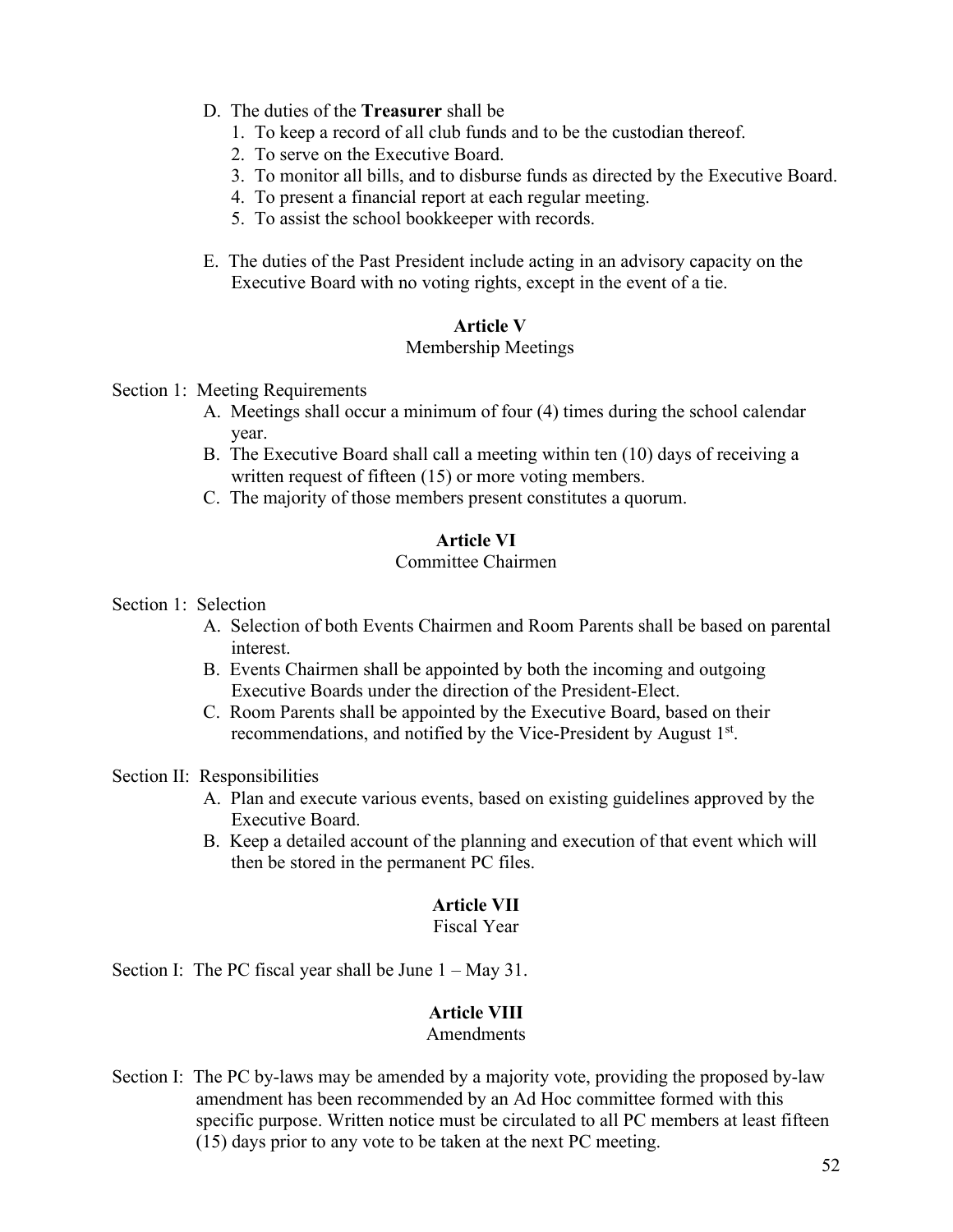# **Article IX**

# Dissolution

Section I: In the event of the dissolution or liquidation of the PC, all assets shall be conveyed or distributed to St. Mark's Cathedral School Foundation, Shreveport, Louisiana.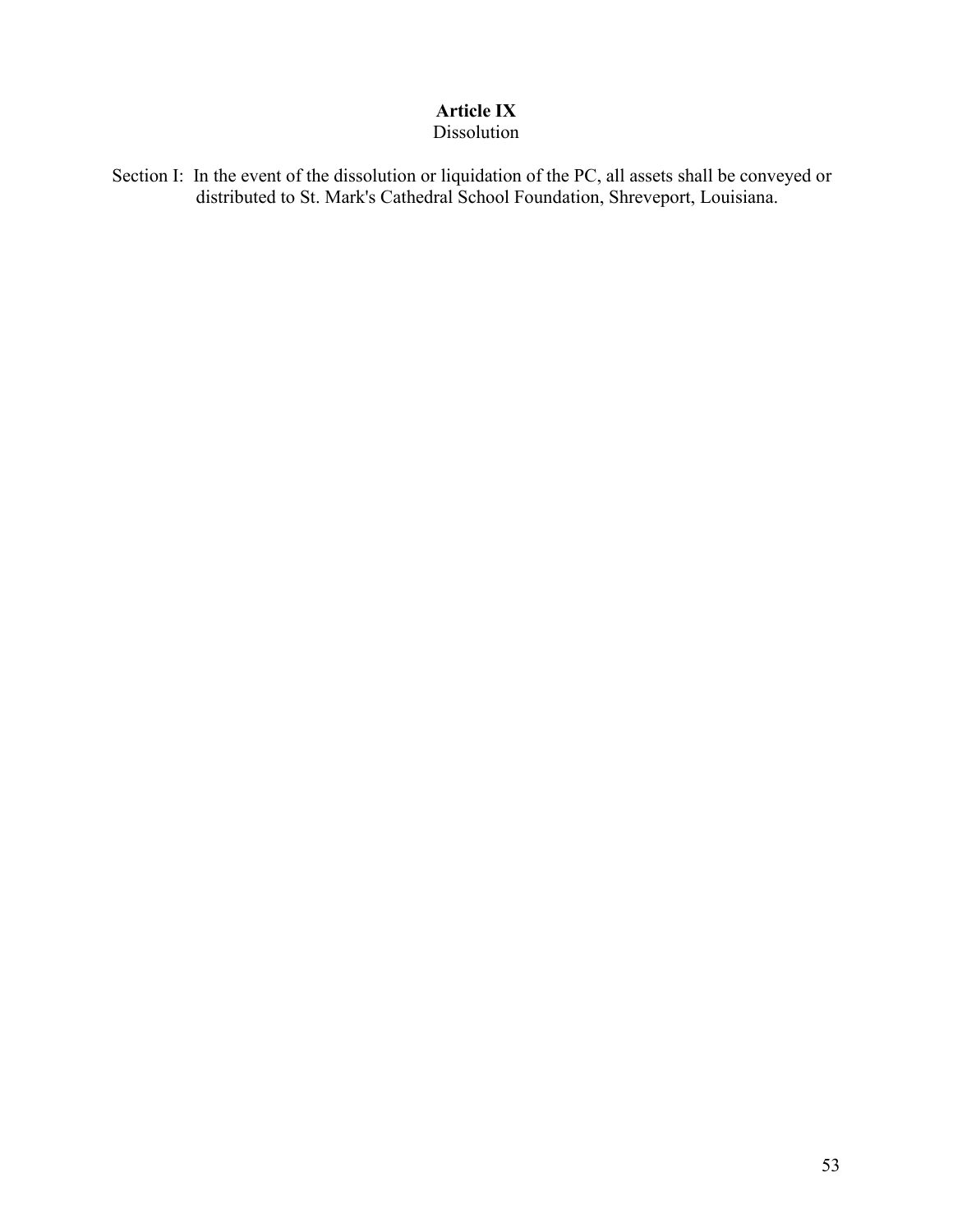# **WHO'S WHO AND WHOM TO CALL**

### **Robin Jennings, School Secretary**

Mrs. Jennings keeps the front desk as you enter the school and answers the main school phone. Call her to report that your child will be absent from or late to school or if you need to make carpool or after school arrangements. She manages the front office, keeps the school calendar, publishes the Weekly Words, and can normally answer questions about schedules and special events. She will always know whom to ask if you ask something she doesn't know. **221-7454**

#### **Lisa Sigrest, Business Manager**

Ms. Sigrest supervises all school financial and human resource matters. Call her to discuss questions about payment plans and billing, the tuition refund plan, ASM enrollment, or Financial Aid. She can assist you with anything related to RenWeb/FACTS. **226-4059**

#### **Kim Carter, Director of Development**

Mrs. Carter oversees the school's fundraising operations with primary emphasis on the Annual Fund and supporting the Parents' Club's fundraising activities, especially Fiesta. Her duties also include alumni relations and record-keeping, and all activities as they apply to development. Call her if you have questions about Annual Fund, Fiesta, or other fundraising activities. **226- 7156**

#### **Caroline Andress, Director of Admissions and Communication**

Mrs. Andress manages and coordinates all admissions/enrollment management functions and oversees marketing, communications, publications, and the website. Call her if you have a family you would like to refer to St. Mark's, for suggestions for marketing and increasing our school's visibility in the wider community, or suggestions for social media and the website.

### **Jessica Russo, Preschool Director**

Miss Jessica directs all daily operations in grades PS 2-K. Call her anytime you have concerns about your preschool child's developmental progress, peer relations, or classroom experience. **226-4030**

### **Alexis Wedgeworth, Lower School and Admissions Director**

Ms. Wedgeworth directs all daily operations in grades  $1<sup>st</sup> - 5<sup>th</sup>$ . Call her if you are worried about your elementary-aged child's academic progress, social interactions, or classroom experience. **226-4052**

### **Allison Nolen, Middle School Director**

Mme Nolen exercises academic and behavioral oversight of grades 6-8. Call her anytime you have concerns about your middle school child's academic progress, social relations, or classroom experience. **226-4039**

### **Leigh Lewis, Student Life and Summer Programs Coordinator**

Mrs. Lewis is in charge of non-athletic extracurricular activities for Middle School and summer programs for the entire school. She also helps coordinate overnight class trips. Call her if you want to discuss your child's opportunities to be involved in school activities, have ideas for ways to enhance extracurricular offerings, or want to learn about summer programs.